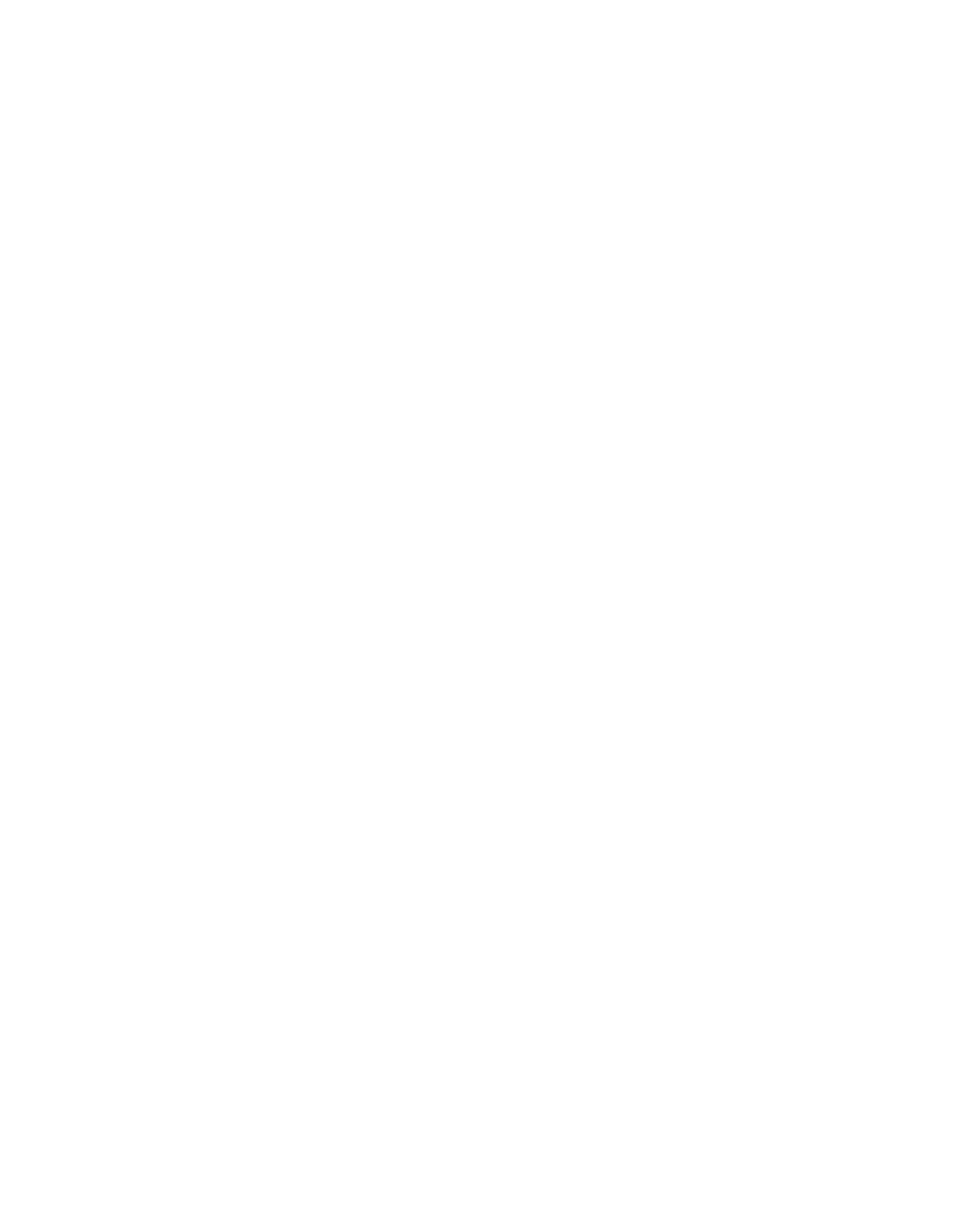# *TABLE OF CONTENTS*

| iii                                                      |
|----------------------------------------------------------|
|                                                          |
| Chapter $1$                                              |
| Chapter 2<br>2.1 Instances of use of the comment cards 5 |
| Chapter $3$<br>3.2 Eastern Townships client survey  15   |
| Chapter 4<br><b>REASONS FOR THE PROJECT RESULTS</b> 17   |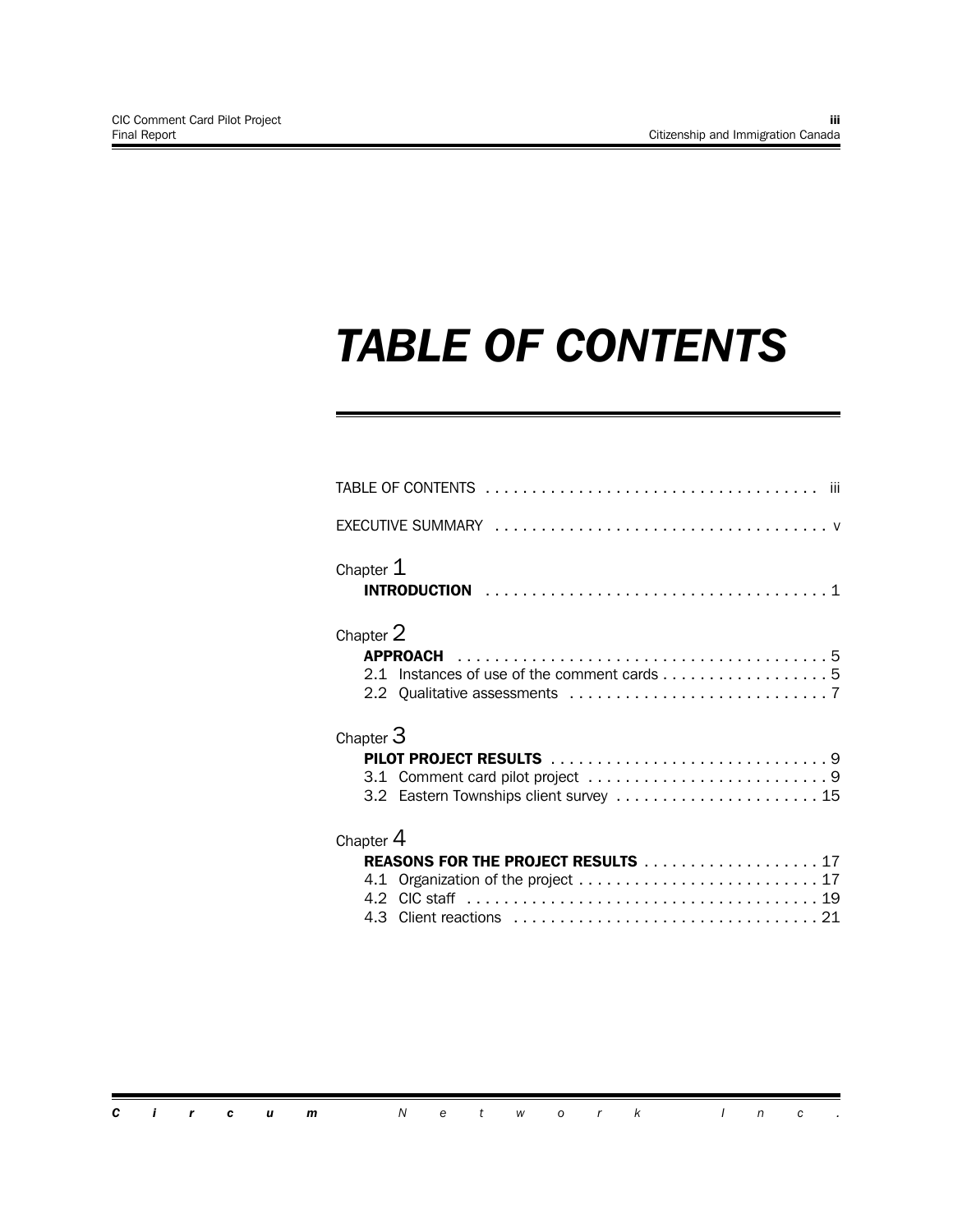| Chapter $5$                           |
|---------------------------------------|
|                                       |
|                                       |
|                                       |
| 5.3 Measuring client satisfaction  25 |
|                                       |
|                                       |
| APPENDIX B May 2001 Enquiry 33        |
| APPENDIX C On-site assessment 37      |
|                                       |
|                                       |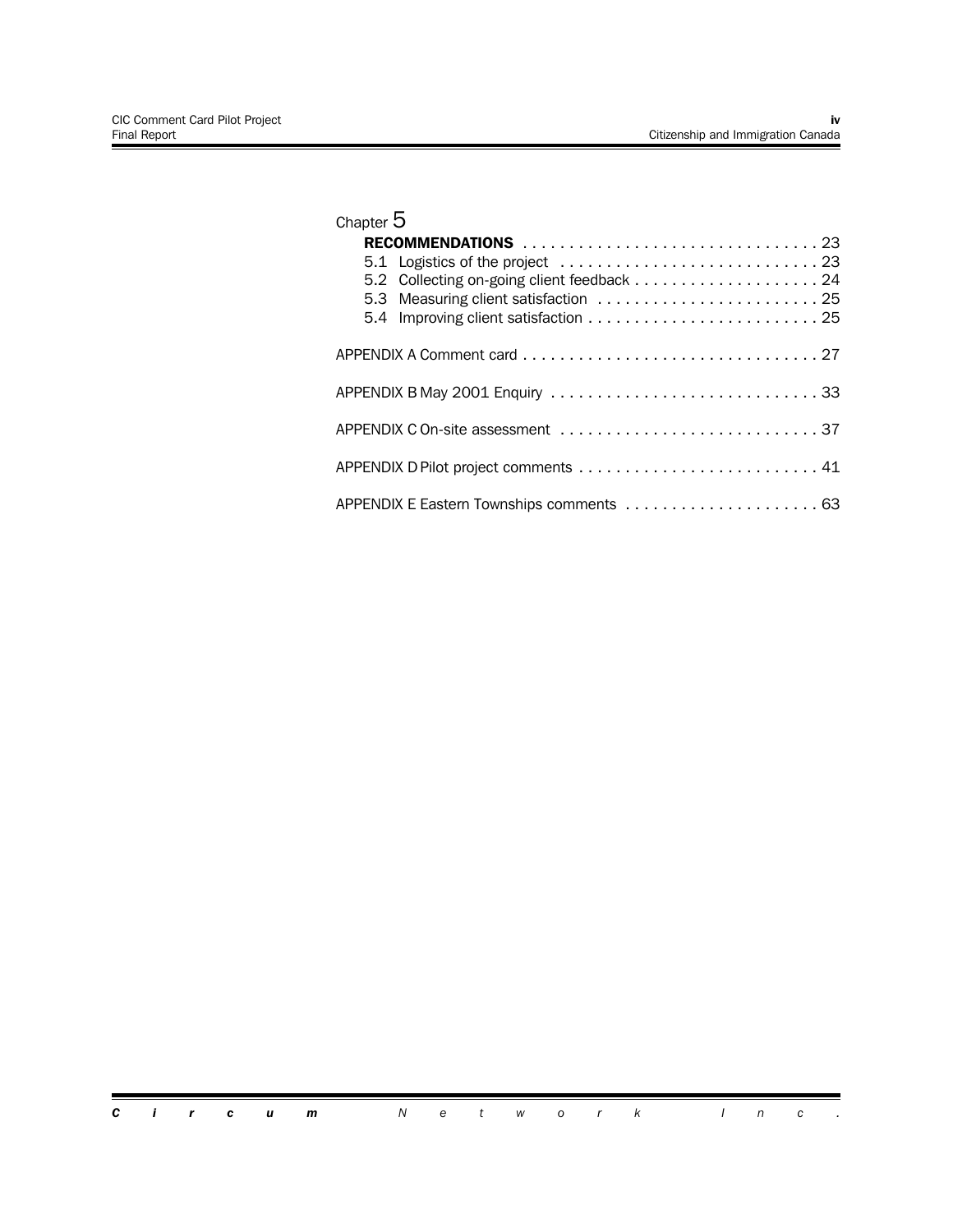# *EXECUTIVE SUMMARY*

Citizenship and Immigration Canada (CIC) has embarked onto a large-scale service improvement process named "Client Service Initiative" which includes several components. This report presents the results of a pilot project aimed at offering clients comment cards for immediate feedback to port of entry and inland CICs on their service experience.

Between mid-February and mid-August 2001, 23 ports of entry and inland offices, mainly from Quebec and British Columbia, were involved in the project whereby comment cards were offered (first passively, then actively) to clients who could return them by mail. Canada Post was contracted to handle the logistics of the production and distribution of required materials and to keypunch the data.

#### *Conclusions regarding the comment card pilot project*

- A total of 317 comment cards were returned over a five-month period. This is an extremely low participation rate.
- Of the 25 possible issuance points (two offices were port of entry as well as inland offices), 19 had at least one completed card and 12 had at least 5 (one per month). Quebec offices represented 17% of the returns and BC, 79%. Four BC offices accounted for 212 cards or 67% of all returns (CIC Kingsgate, CIC Douglas, CIC Vancouver International Airport and CIC Prince George).
- As used, the comment card approach seriously underestimates client satisfaction. The average satisfaction measured in Quebec during the pilot project was one point lower (3.2 vs. 4.3) than the results obtained in a special experiment conducted in three offices of the Eastern Townships (CIC Sherbrooke, CIC Trois-Rivières and CIC Rock Island). In this experiment, all clients were approached over a two week period to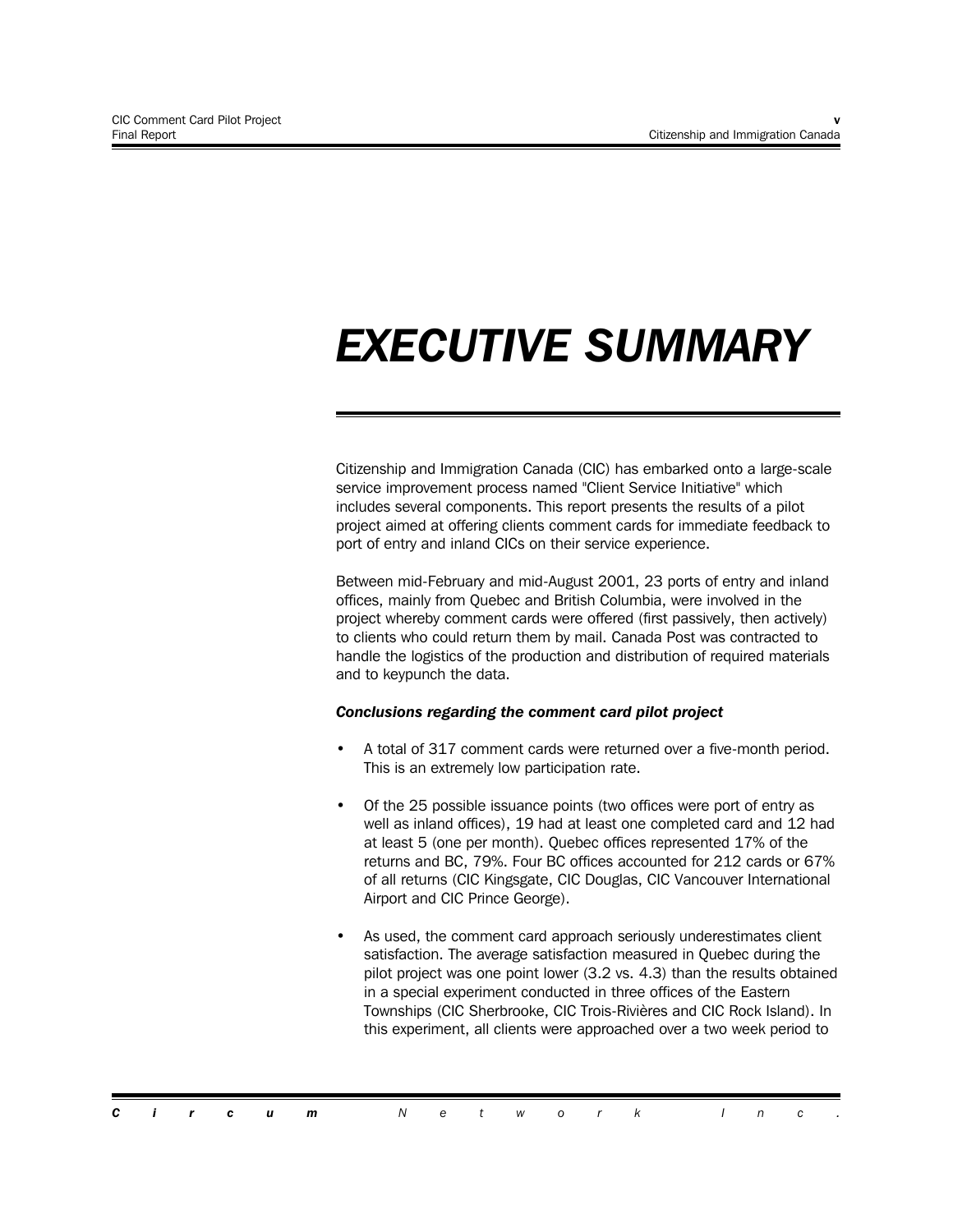complete the comment card as a means to measure satisfaction instead of only making cards available to clients as an on-going feedback mechanism.

#### *Conclusions regarding client satisfaction*

- The following conclusions must be construed as tentative because of the non random nature of the sample.
- Overall satisfaction was highest with service at
	- inland offices (4.1 on 1-to-5 scale),
	- followed by land ports of entry (3.7), and
	- air ports of entry (2.3).
- Speed of service is the main culprit for clients, particularly at air ports of entry
	- 4.2 for inland offices,
	- 3.5 for land ports of entry, and
	- 1.8 for air ports of entry.
	- At Vancouver International Airport, wait times were long enough for several clients to indicate that three or four-hour long delays translated into missed connecting flights — there is no indication of substantial confusion between Immigration and Custom services; the delays were most likely due to Immigration services.
	- Perceived low speed of service probably provoked a halo effect on the perception of other service components.
	- Service standards may help deal with this issue.
- Poor POE ratings (particularly at air ports of entry) were not due to outcomes which did not satisfy the clients: satisfaction with service was substantially lower among POE clients who were admitted into Canada than among inland office clients, even though only 4 out of 169 POE clients were denied admission.

#### *Conclusions regarding the causes of low participation*

- The comment cards were not given enough visual prominence.
- The return by mail was conducive to not completing the card.
- Supplies were difficult to obtain from the supplier.
- Project communications were difficult.
- The comment card design could be improved.

|  |  | <b>Circum</b> Network Inc. |  |  |  |  |  |  |
|--|--|----------------------------|--|--|--|--|--|--|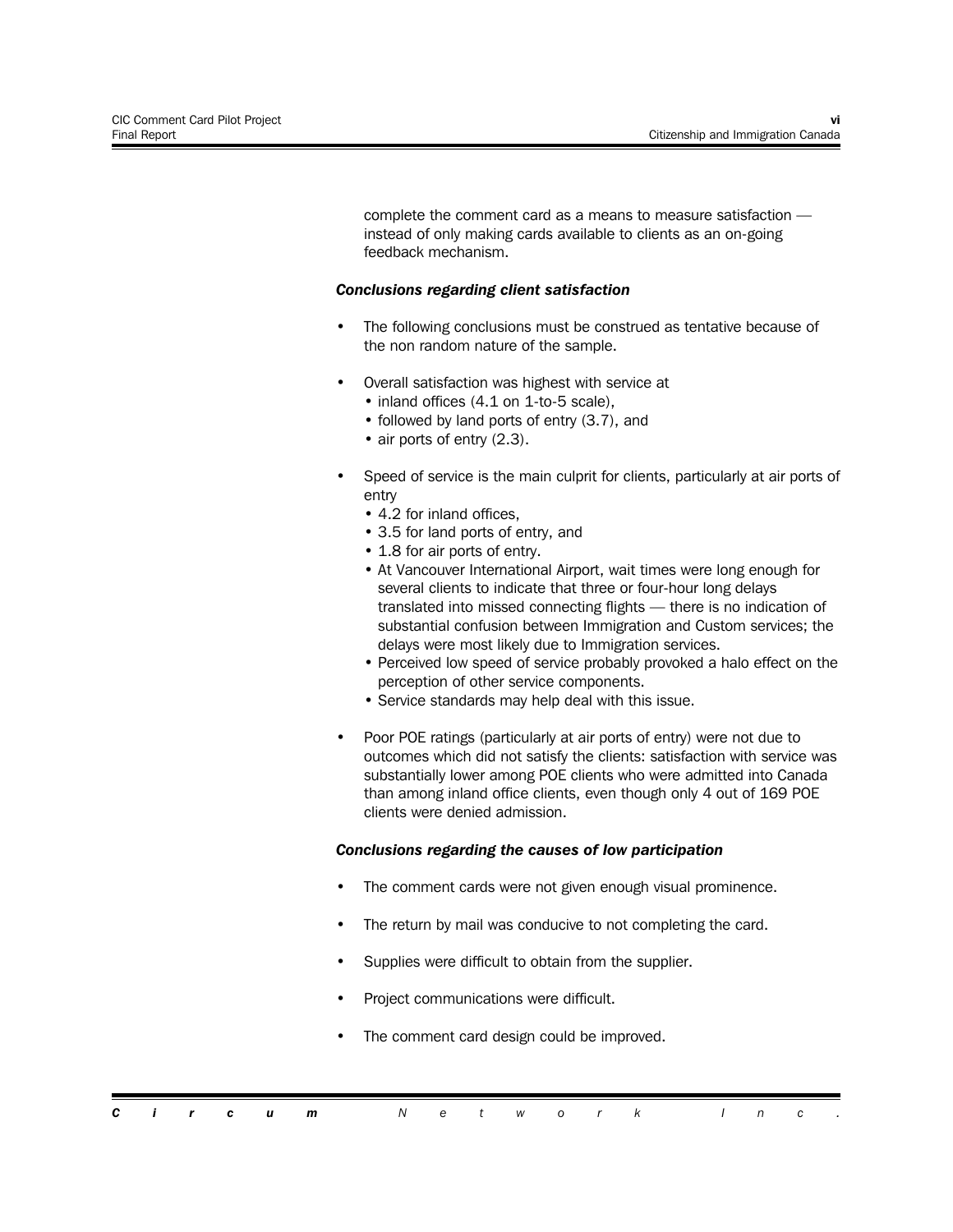- There is a negative perception of the comment card system among some staff.
- Some clients had difficulty completing the card.

#### *Recommendations*

- Regarding the logistics of the system: revise the design of the comment card, improve stock management, empower offices, develop a project team.
- Regarding the collection of on-going information: ensure buy-in, clarify communications, improve the profile of the comment cards.
- Regarding the measurement of client satisfaction: implement systematic survey periods in addition to using an on-going approach, repeat measurement at regular intervals.
- Regarding the improvement of client satisfaction: emphasize speed of service particularly at ports of entry and especially at airports; the implementation of service standards may help.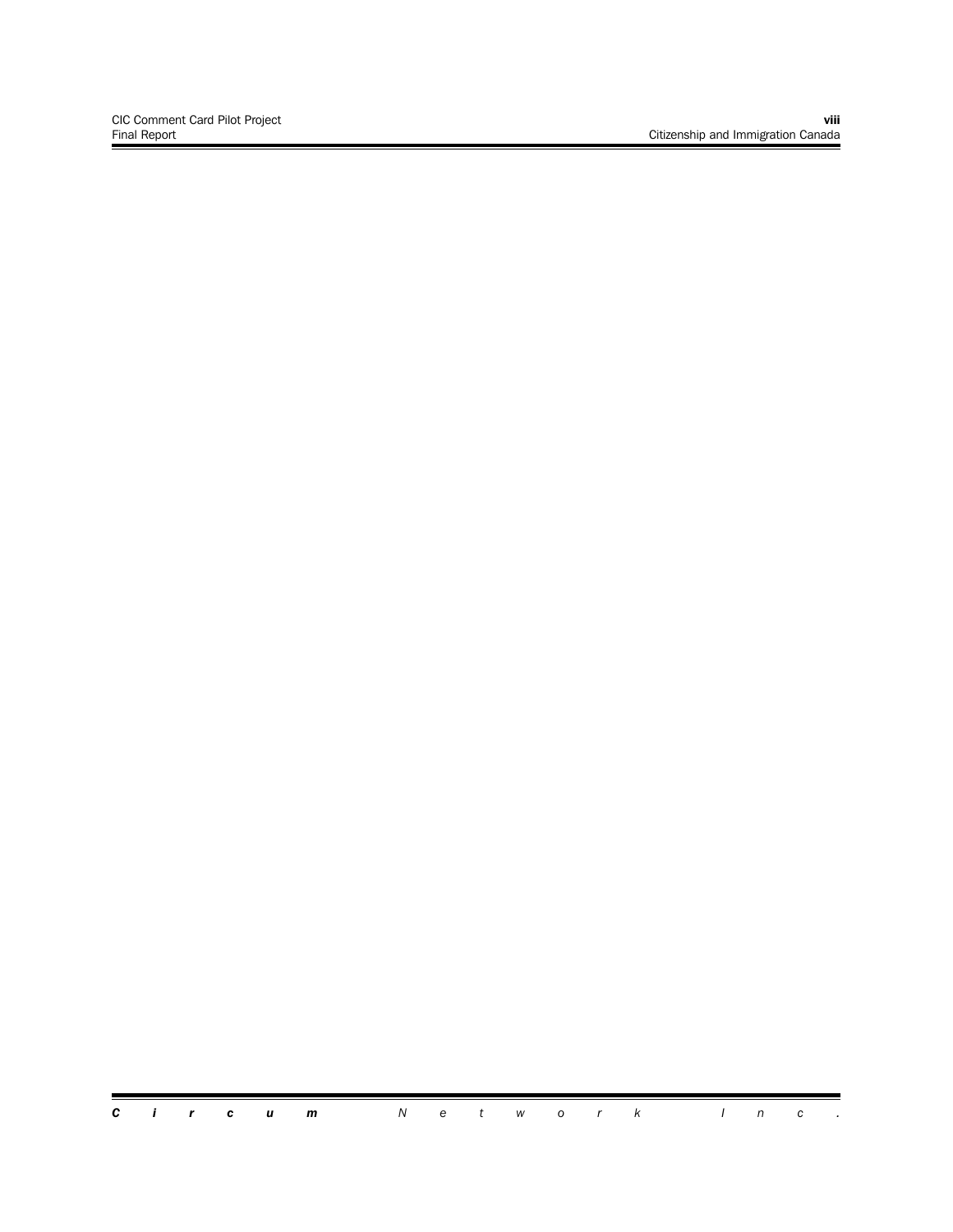# *Chapter 1 INTRODUCTION*

Citizenship and Immigration Canada (CIC) has embarked onto a large-scale service improvement process named "Client Service Initiative" which includes several components: a series of projects focussed on the rapid resolution of problems in the areas of access to CIC services, quality assurance and case management, and a pilot project on the centralization of the management of certain types of transactions. This report presents the results of a pilot project aimed at offering clients a means for immediate feedback to port of entry and inland CICs on their service experience.

#### *Pilot project*

The client comment card system involved making bilingual comment cards (see Appendix A) available to clients on custom-designed displays; comments cards could be mailed back by clients at no cost to them. Canada Post was contracted to produce the comment cards and their displays, to supply offices with stock, to gather the mailed cards and to keypunch the responses. Computer-readable data files were sent to *Circum Network Inc.* for analysis.

Twenty-three inland offices and ports of entry, mainly from Quebec and British Columbia, enrolled into the project which was field-initiated in March

|  |  | <b>Circum</b> Network Inc. |  |  |  |  |  |  |
|--|--|----------------------------|--|--|--|--|--|--|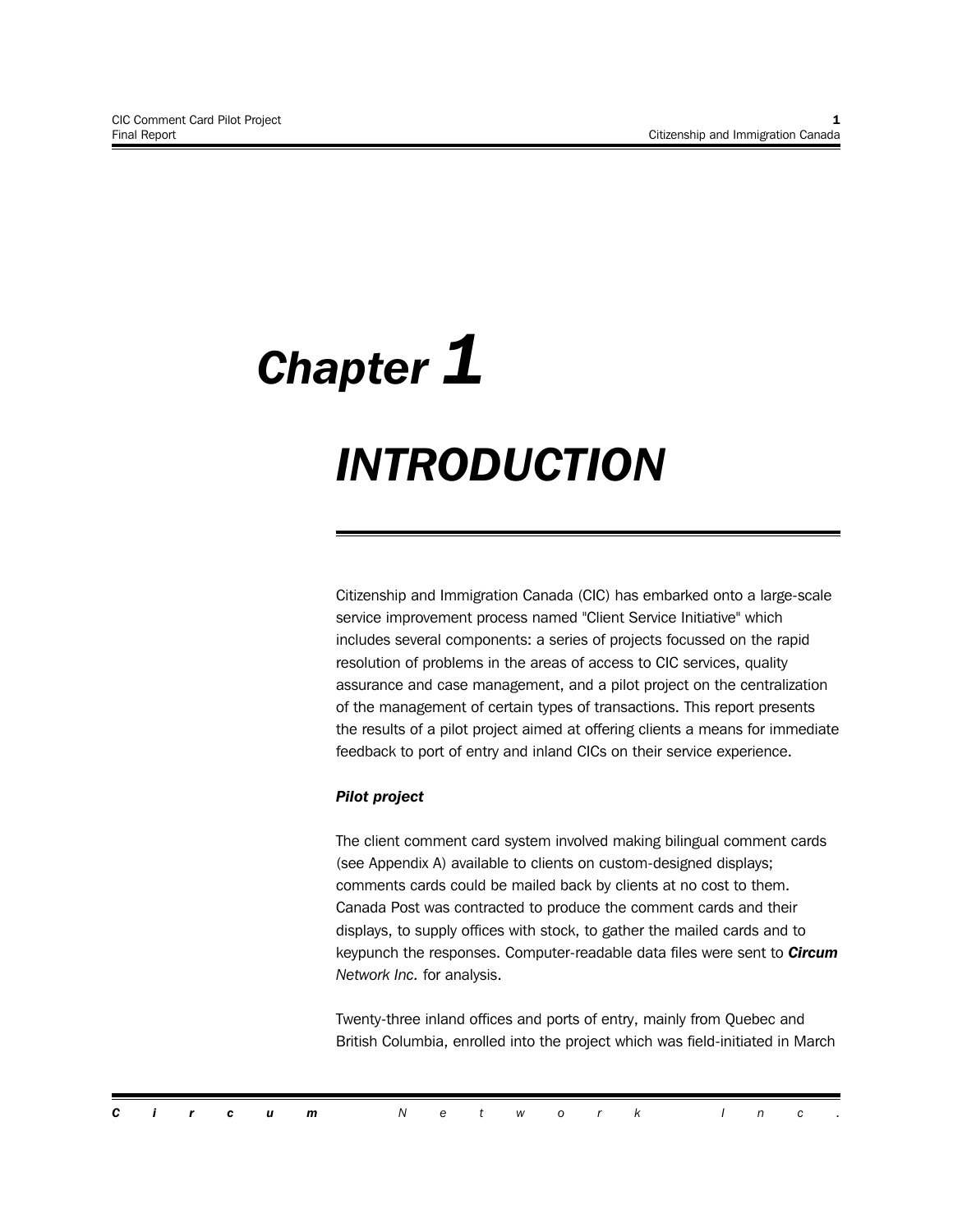2001 (see Exhibit 1.1 for a list of offices). Client feedback data used in this report were collected until the end of July 2001, for a total project duration of about five months.

|                                             | Port of entry |      | <b>Inland office</b> |
|---------------------------------------------|---------------|------|----------------------|
|                                             | Air           | Land |                      |
| Quebec                                      |               |      |                      |
| <b>CIC</b> Lacolle                          |               | ×    |                      |
| CIC Philipsburg                             |               | ×    |                      |
| <b>CIC Armstrong</b>                        |               | ×    |                      |
| CIC Montreal International Airport (Dorval) | ×             |      |                      |
| <b>CIC Rock Island</b>                      |               | ×    |                      |
| CIC Sept-Iles                               |               | ×    | ×                    |
| CIC Quebec                                  |               |      | ×                    |
| CIC Sherbrooke                              |               |      | ×                    |
| <b>CIC Trois Rivières</b>                   |               |      | ×                    |
| CIC Hull                                    |               |      | ×                    |
| <b>CIC Montreal Inland Services</b>         |               |      | ×                    |
| <b>CIC Montreal Citizenship Services</b>    |               |      | ×                    |
| <b>British Columbia</b>                     |               |      |                      |
| CIC Huntingdon                              |               | ×    |                      |
| CIC Kingsgate                               |               | ×    |                      |
| CIC Douglas                                 |               | ×    |                      |
| CIC Vancouver International Airport         | ×             |      |                      |
| CIC Osoyoos                                 |               | ×    |                      |
| <b>CIC Victoria</b>                         |               | ×    | ×                    |
| <b>CIC Vancouver Admissions</b>             |               |      | ×                    |
| CIC Prince George                           |               |      | ×                    |
| CIC Kelowna                                 |               |      | ×                    |
| <b>Other offices</b>                        |               |      |                      |
| CIC Pearson International Airport           | ×             |      |                      |
| CIC Halifax International Airport           | ×             |      |                      |

#### **EXHIBIT 1.1 • Participating offices**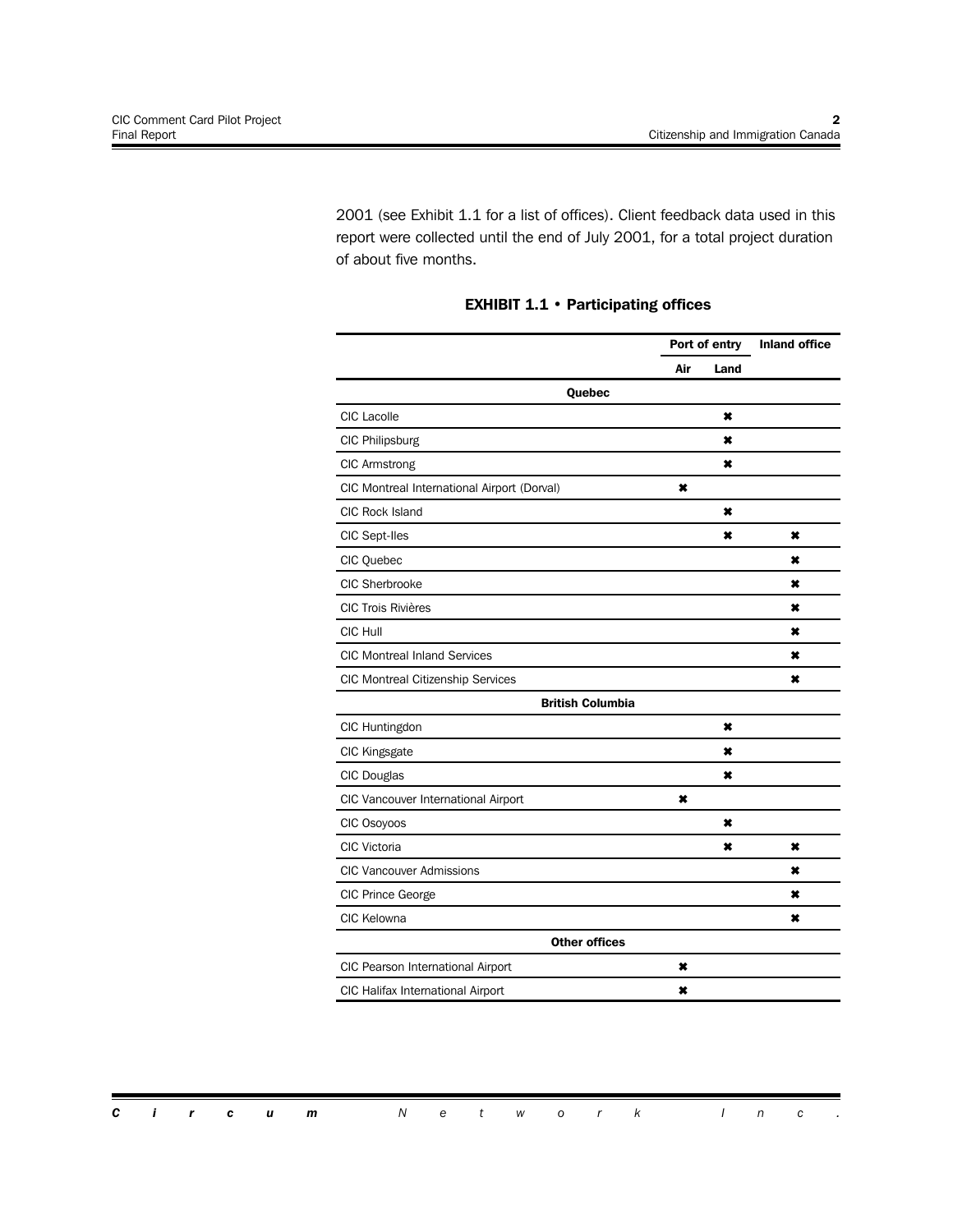#### *Assignment*

Originally, our assignment was:

- to verify the feasibility and usefulness (collection of information on the level of use and on its impact on offices; assessment of the tooling and procedures used in the pilot project) of a comment card-based client feedback mechanism based on the Common Measurement Tool promoted by Treasury Board Secretariat;
- to collect client perceptions of and opinions on the service on a systematic and on-going basis.

Because of the low participation rate, the second part of the assignment was not carried out on an on-going fashion but a summative analysis is contained in this report.

#### *Structure of the report*

The study approach is presented in Chapter 2. Observations on the results of the pilot project are presented in Chapter 3, including results from a special study of client satisfaction using the comment card. Chapter 4 discusses the reasons underlying the results of the pilot project. Chapter 5 outlines our recommendations regarding the comment card system.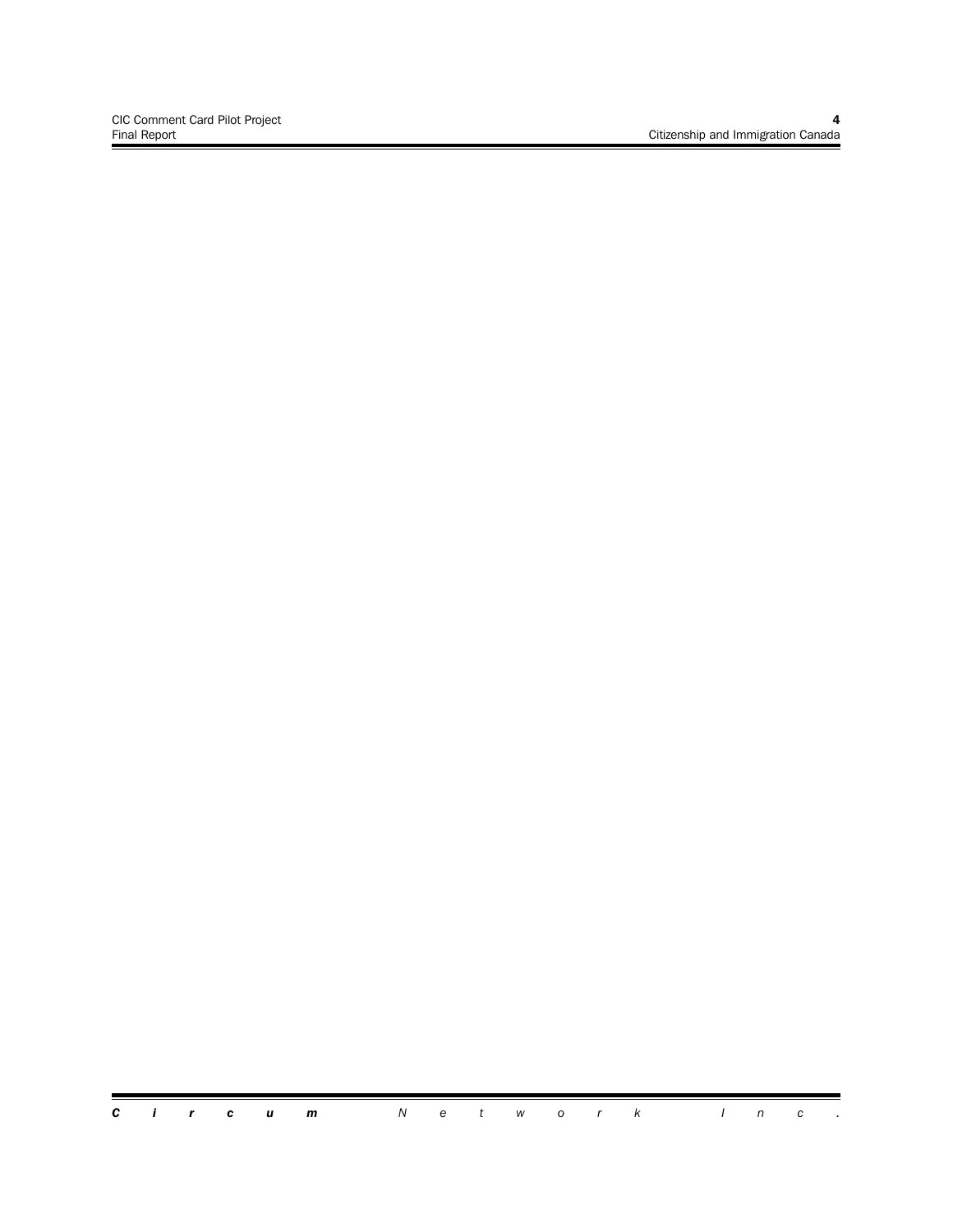# *Chapter 2*

# *APPROACH*

This study is based on four sources of information: two instances of use of the comment cards and two qualitative assessments in the field.

## *2.1 Instances of use of the comment cards*

Comment cards were used in the context of the pilot project as well as for systematic client feedback in three offices in Quebec. Methodological considerations relative to each of these instances of use are summarized in Exhibit 2.1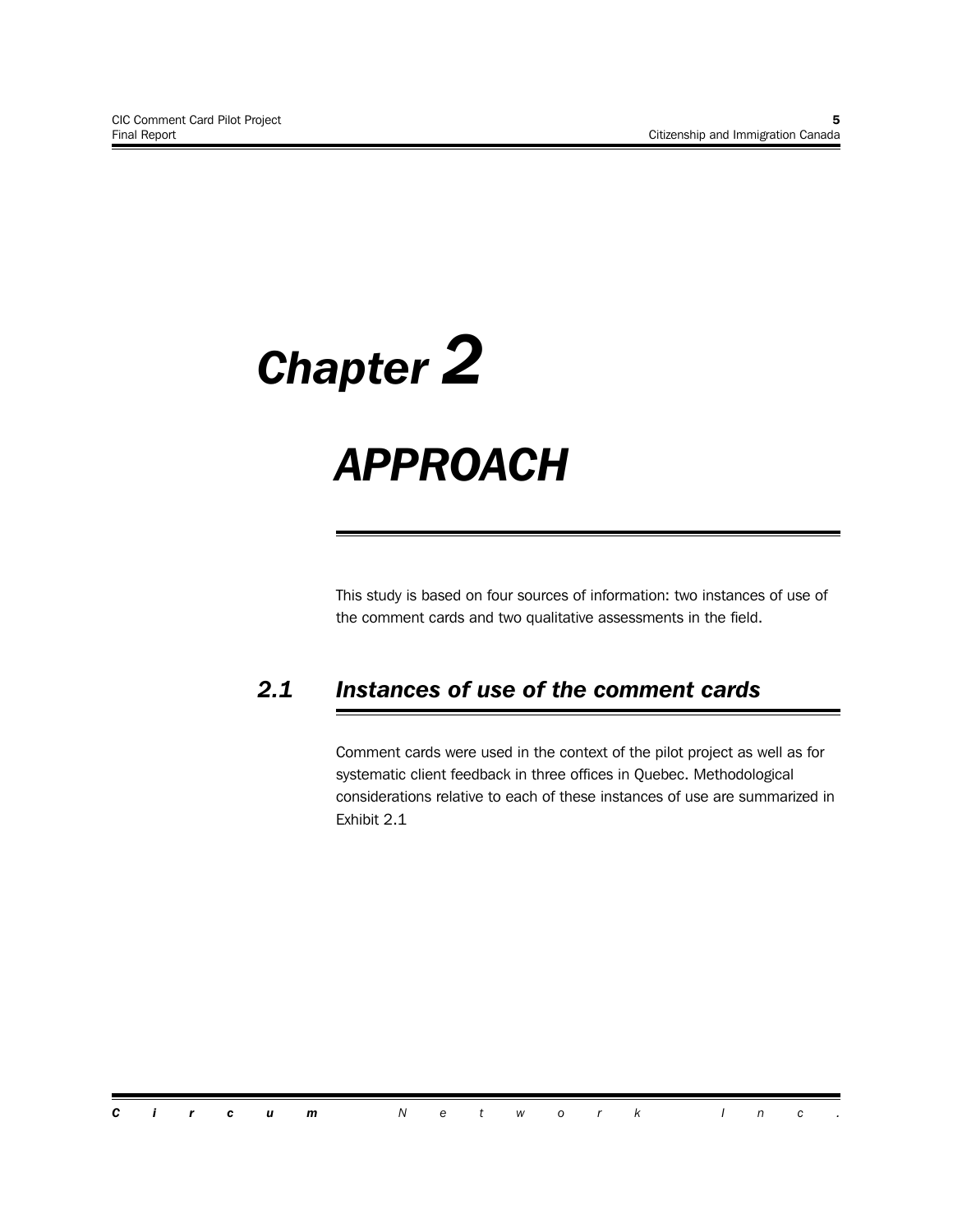| Assessment<br>categories      | <b>Pilot project</b>                                                                                                                                                                                                        | <b>Client survey in three Quebec</b><br>offices                                                                                                                                                                                                                                    |
|-------------------------------|-----------------------------------------------------------------------------------------------------------------------------------------------------------------------------------------------------------------------------|------------------------------------------------------------------------------------------------------------------------------------------------------------------------------------------------------------------------------------------------------------------------------------|
| Questionnaire<br>design       | Separate comment cards for<br>٠<br>inland offices and ports of<br>entry, see appendix 1.<br>The content of the comment<br>card was prepared by CIC<br>based, in part, on the 2000<br>survey on access to inland<br>offices. | same                                                                                                                                                                                                                                                                               |
| Geographical<br>coverage      | 23 offices in Quebec and<br>British Columbia plus Pearson<br>airport and Halifax Airport (see<br>Exhibit 1.1)                                                                                                               | Two inland offices: Sherbrooke<br>$\bullet$<br>and Trois-Rivières<br>One port of entry: Rock Island                                                                                                                                                                                |
| Sampling<br>strategy          | No sampling was done; the<br>cards were available for any<br>client to use from mid-February<br>2001 to mid-August 2001.                                                                                                    | All clients serviced between<br>٠<br>August 20 and August 31,<br>2001.<br>This period included two labour<br>strike days.                                                                                                                                                          |
| Data collection<br>operations | Small numbers of cards were<br>returned. Chapters 3 and 4<br>describe and explain this<br>situation.                                                                                                                        | Most clients were approached<br>٠<br>and cooperated.<br>Trois-Rivières: 13 clients<br>approached, 13 cards<br>completed.<br>Sherbrooke: 63 clients<br>approached, 56 cards<br>completed, 7 language<br>problems<br>Rock Island: 498 clients<br>approached, 118 cards<br>completed. |
| Data weighting                | In the absence of traffic data,<br>no weighting was applied.                                                                                                                                                                | No weighting was applied; data<br>$\bullet$<br>were reported by office.                                                                                                                                                                                                            |
| Data processing               | <b>SAS software</b>                                                                                                                                                                                                         | <b>SAS software</b><br>$\bullet$<br>In five cases, scale ratings<br>were manually reversed since<br>they obviously clashed with the<br>comments offered.                                                                                                                           |
| Data analysis                 | Basic crosstabs<br>$\bullet$                                                                                                                                                                                                | $\bullet$<br>Basic crosstabs                                                                                                                                                                                                                                                       |

#### **EXHIBIT 2.1 • Methodological considerations regarding the instances of use of the comment card**

*Limitations of this research*. The pilot project was implemented to assess the feasibility of implementing a comment card system for client feedback and to gauge the usefulness of the information for the organization. As such, it does not produce a statistically representative picture of the state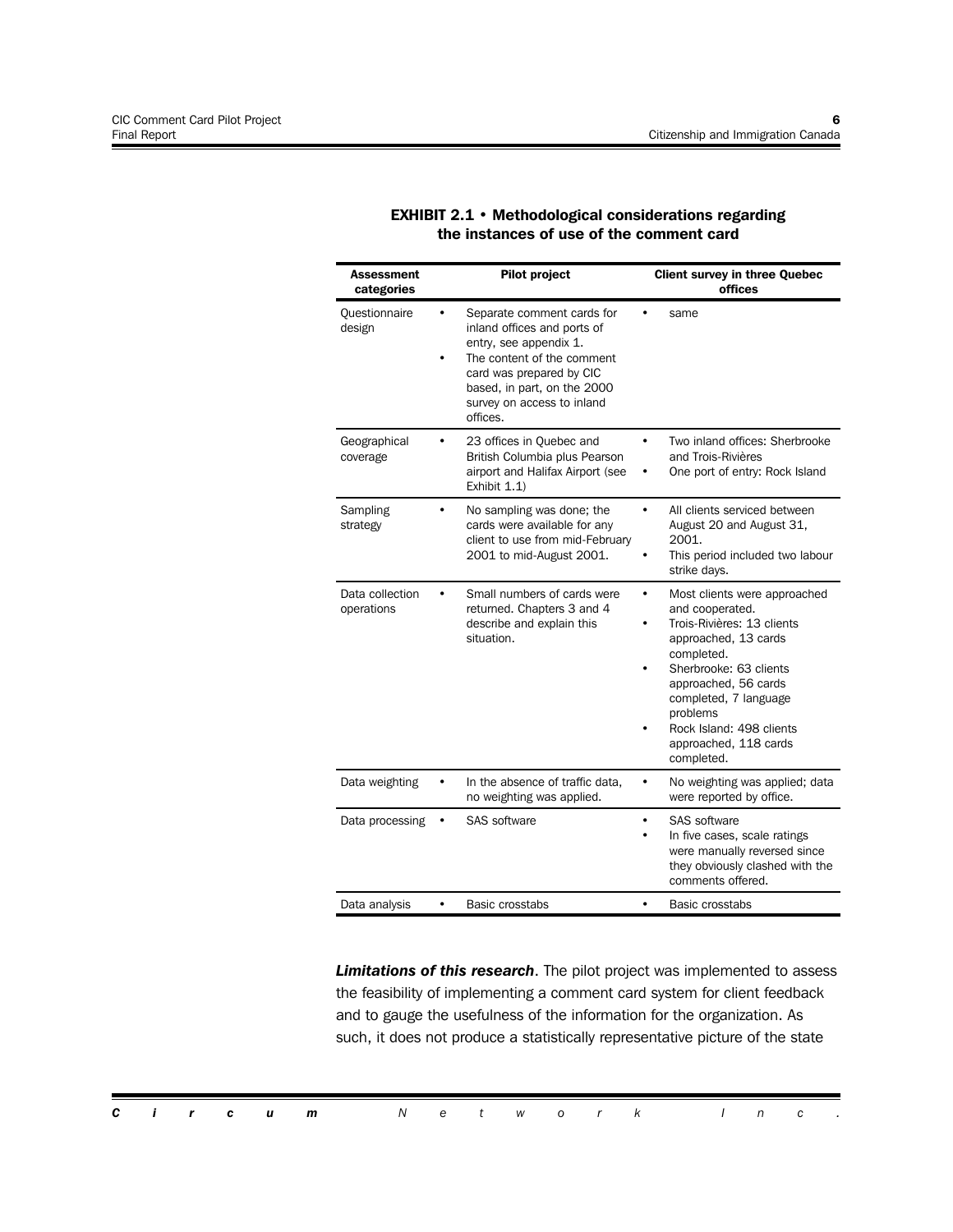of client satisfaction (which it is not meant to measure) for the time and locations concerned. In the case of the client survey in three Quebec offices, care in implementation and high cooperation rates provide more confidence in the representativity of the data gathered. Still, the sample reflects a one point in time situation.

### *2.2 Qualitative assessments*

The pilot project was assessed on a qualitative basis through two consultations of offices involved.

First, an open-ended questionnaire (see Appendix B) was sent to participating offices in May 2001. Merely all offices replied in some way. The results of this consultation were weeded into Chapter 4 of this report.

Secondly, during the week of August 20, 2001, a *Circum Network Inc.* research analyst spent the better of one day on location at each of the following three sites: CIC-Lacolle, CIC Aéroport de Montréal and CIC Montréal Services intérieurs. The researcher surveyed most of the clients who visited the office and probed the views of CIC staff, based on the guides reproduced in Appendix C. Results from this enquiry are found in Chapter 4.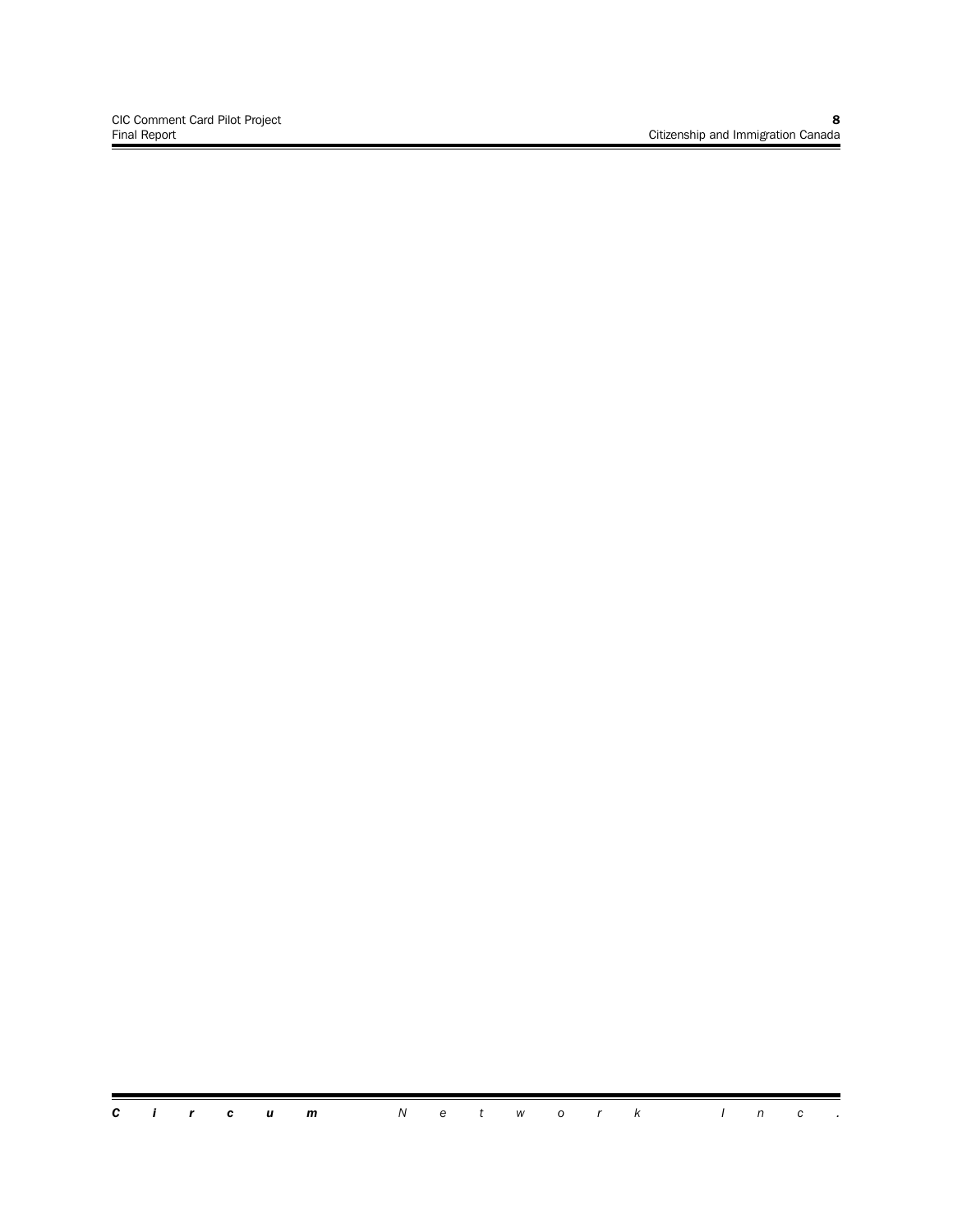# *Chapter 3*

# *PILOT PROJECT RESULTS*

## *3.1 Comment card pilot project*

There were 23 participating offices in the pilot project. As of end of July 2001, 317 comment cards had been returned and keypunched by Canada Post. We have no precise data on the number of cards which were handed out to or taken by clients. However, since some offices requested additional stock, we can conclude that the volume of cards returned is only a fraction of the number of cards placed with clients.

Exhibit 3.1 presents the number of completed cards received according to the issuing office. Of the 25 possible issuance points (two offices were port of entry as well as inland offices), 19 have at least one completed card and 12 have at least 5 (one per month). This is an extremely low participation rate. Quebec offices represent 17% of the returns and BC, 79%. In fact, four BC offices account for 212 cards or 67% of all returns.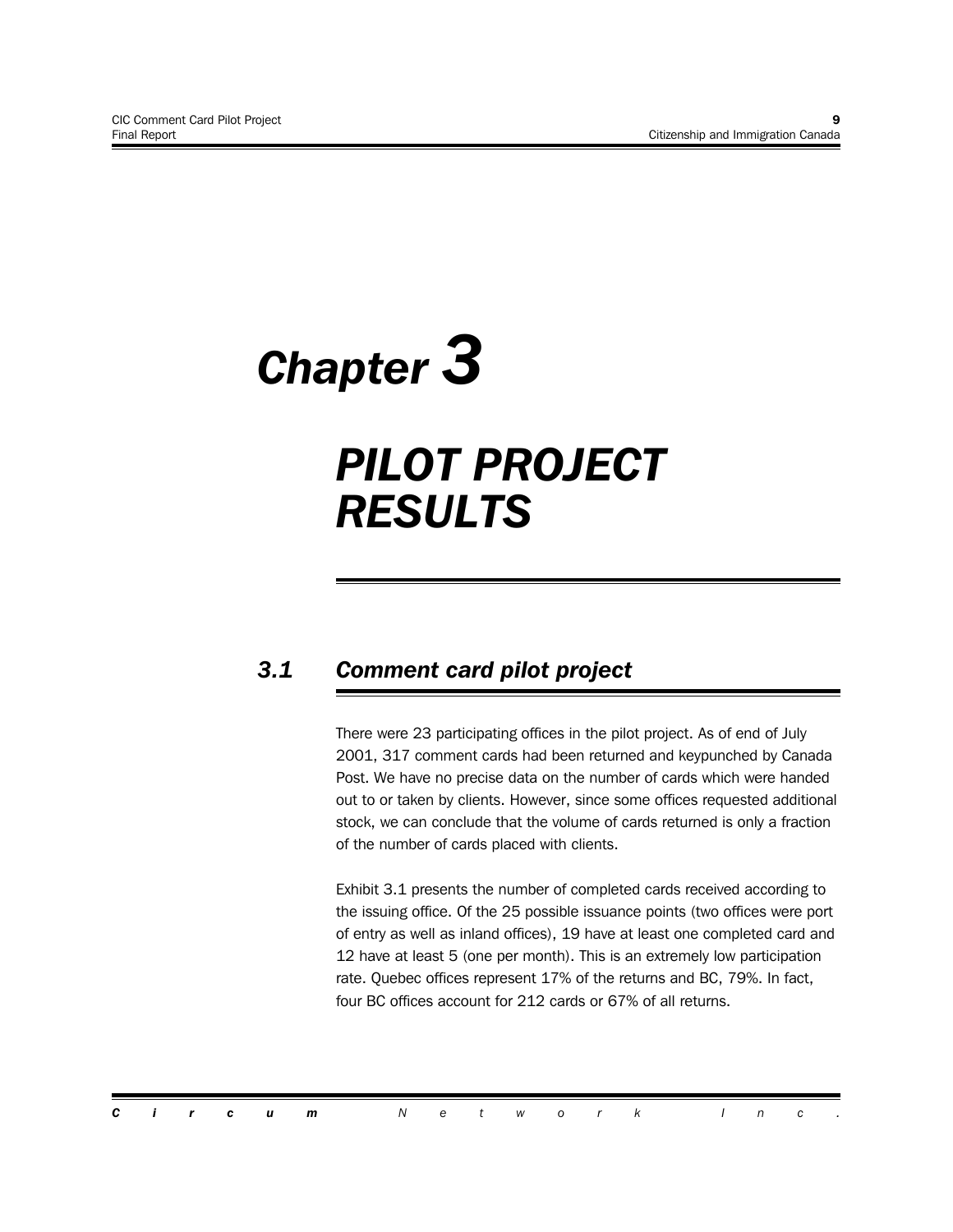|                                             |              |                | Ports of entry Inland offices |  |  |
|---------------------------------------------|--------------|----------------|-------------------------------|--|--|
|                                             | Air          | Land           |                               |  |  |
| Quebec → 54 cards                           |              |                |                               |  |  |
| CIC Lacolle                                 |              | 16             | n/a                           |  |  |
| CIC Philipsburg                             |              | 0              | n/a                           |  |  |
| <b>CIC Armstrong</b>                        |              | $\Omega$       | n/a                           |  |  |
| CIC Montreal International Airport (Dorval) | $\mathbf{1}$ |                | n/a                           |  |  |
| CIC Rock Island                             |              | $\Omega$       | n/a                           |  |  |
| CIC Sept-Iles                               |              | $\Omega$       | 0                             |  |  |
| CIC Quebec                                  |              | n/a            | 8                             |  |  |
| <b>CIC Sherbrooke</b>                       |              | n/a            | 0                             |  |  |
| <b>CIC Trois Rivières</b>                   |              | n/a            | 0                             |  |  |
| CIC Hull                                    |              | n/a            | 1                             |  |  |
| <b>CIC Montreal Inland Services</b>         |              | n/a            | 14                            |  |  |
| <b>CIC Montreal Citizenship Services</b>    |              | n/a            | 3                             |  |  |
| Other (unidentified) Quebec offices         |              | 9              | 2                             |  |  |
| British Columbia → 250 cards                |              |                |                               |  |  |
| CIC Huntingdon                              |              | 5              | n/a                           |  |  |
| <b>CIC Kingsgate</b>                        |              | 54             | n/a                           |  |  |
| CIC Douglas                                 |              | 41             | n/a                           |  |  |
| CIC Vancouver International Airport         | 77           |                | n/a                           |  |  |
| CIC Osoyoos                                 |              | $\overline{2}$ | n/a                           |  |  |
| CIC Victoria                                |              | $\overline{2}$ | 0                             |  |  |
| <b>CIC Vancouver Admissions</b>             |              | n/a            | 10                            |  |  |
| CIC Prince George                           |              | n/a            | 40                            |  |  |
| CIC Kelowna                                 |              | n/a            | 3                             |  |  |
| Other (unidentified) BC offices             |              | 6              | 10                            |  |  |
| Other offices $\rightarrow$ 14 cards        |              |                |                               |  |  |
| CIC Pearson International Airport           | 13           | 13             | n/a                           |  |  |
| CIC Halifax International Airport           | 0            | O              | n/a                           |  |  |
| TOTAL                                       | 91           | 148            | 91                            |  |  |

#### **EXHIBIT 3.1 • Number of cards returned**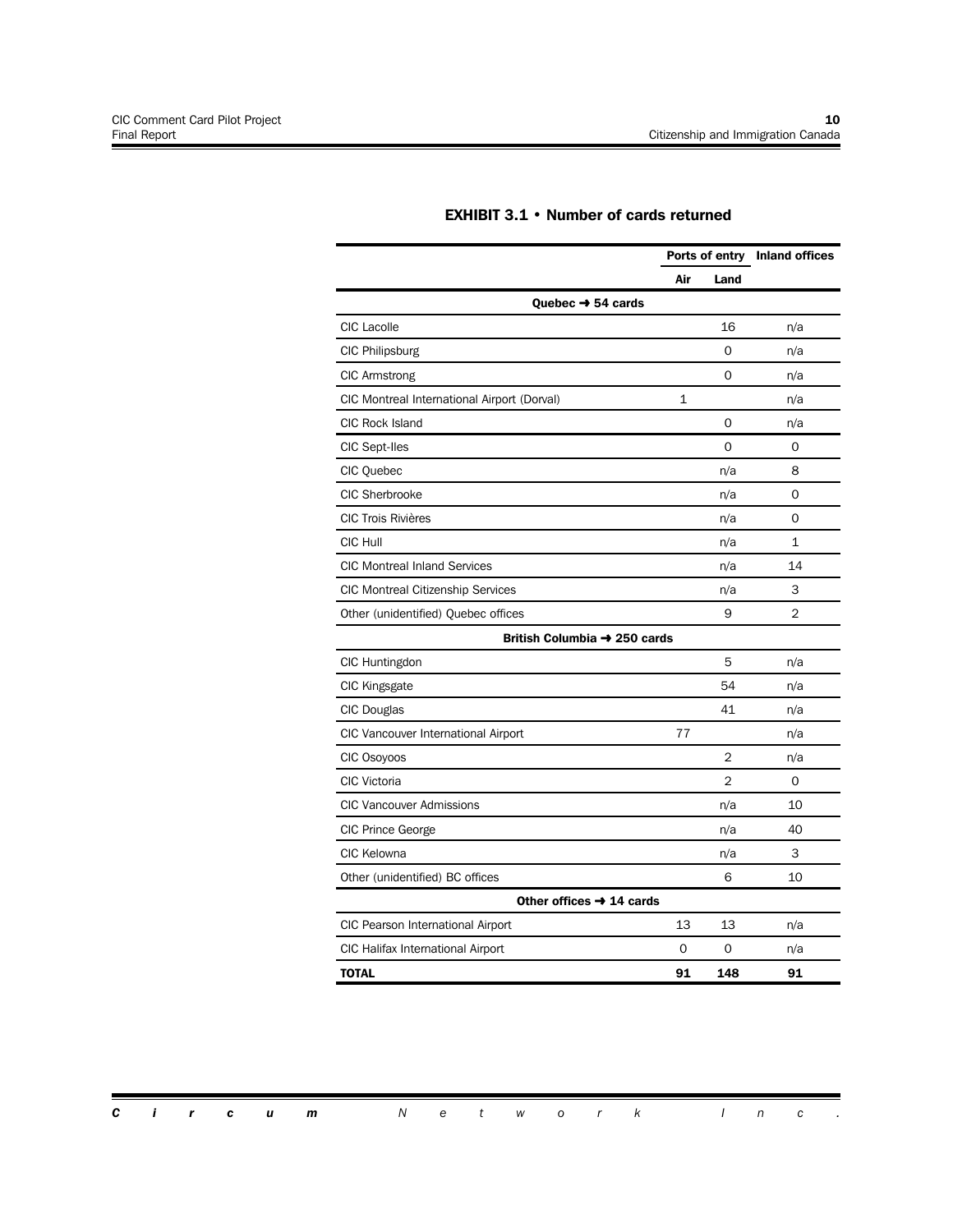The pilot project hoped to develop a means to provide individual offices with a monthly portrait of their clients' satisfaction. This disappointing result suggests that this may not be possible — *unless there is a very strong buy-in at the local level*. Chapter 4 will provide some explanation of this result.

Exhibits 3.2, 3.3 and 3.4 summarize the quantitative results obtained, by type of office, by region (for Quebec and British Columbia; Ontario has too few cases) and by location (for the four sites which have sufficient numbers of cards returned). It is important to remember that these data do not stem from a controlled, systematic and random sample of clients but rather from a self-selected group of individuals who were serviced mostly at four locations in Canada (CIC Kingsgate, CIC Douglas, CIC Vancouver International Airport and CIC Prince George; details on these four CICs are found in Exhibit 3.4).

| Aspect of                | <b>Inland</b>               |                    | <b>POE</b>     |                    | <b>POE</b> |      |  |
|--------------------------|-----------------------------|--------------------|----------------|--------------------|------------|------|--|
| service                  | %<br>satisfied <sup>1</sup> | average<br>$1 - 5$ | %<br>satisfied | average<br>$1 - 5$ | Air        | Land |  |
| Speed                    | 80%                         | 4.2                | 43%            | 2.9                | 1.8        | 3.5  |  |
| Competence               | 83%                         | 4.3                | 60%            | 3.6                | 3.2        | 3.9  |  |
| Courtesy                 | 86%                         | 4.4                | 65%            | 3.7                | 3.3        | 3.9  |  |
| $\text{Help}^2$          | 81%                         | 4.2                |                |                    |            |      |  |
| Fairness                 | 82%                         | 4.3                | 59%            | 3.6                | 3.2        | 3.8  |  |
| Efficiency               | 75%                         | 4.1                | 51%            | 3.1                | 2.2        | 3.8  |  |
| Information <sup>2</sup> | 79%                         | 4.1                |                |                    |            |      |  |
| Overall                  | 77%                         | 4.1                | 50%            | 3.2                | 2.3        | 3.7  |  |
| # of cards               |                             | 91                 |                | 226                | 91         | 135  |  |

#### **EXHIBIT 3.2 • Summary results by office type**

Sum of "satisfied" and "very satisfied".

2 Asked only at inland offices because this dimension was identified as priority for improvement following the 2000 inland access to services survey.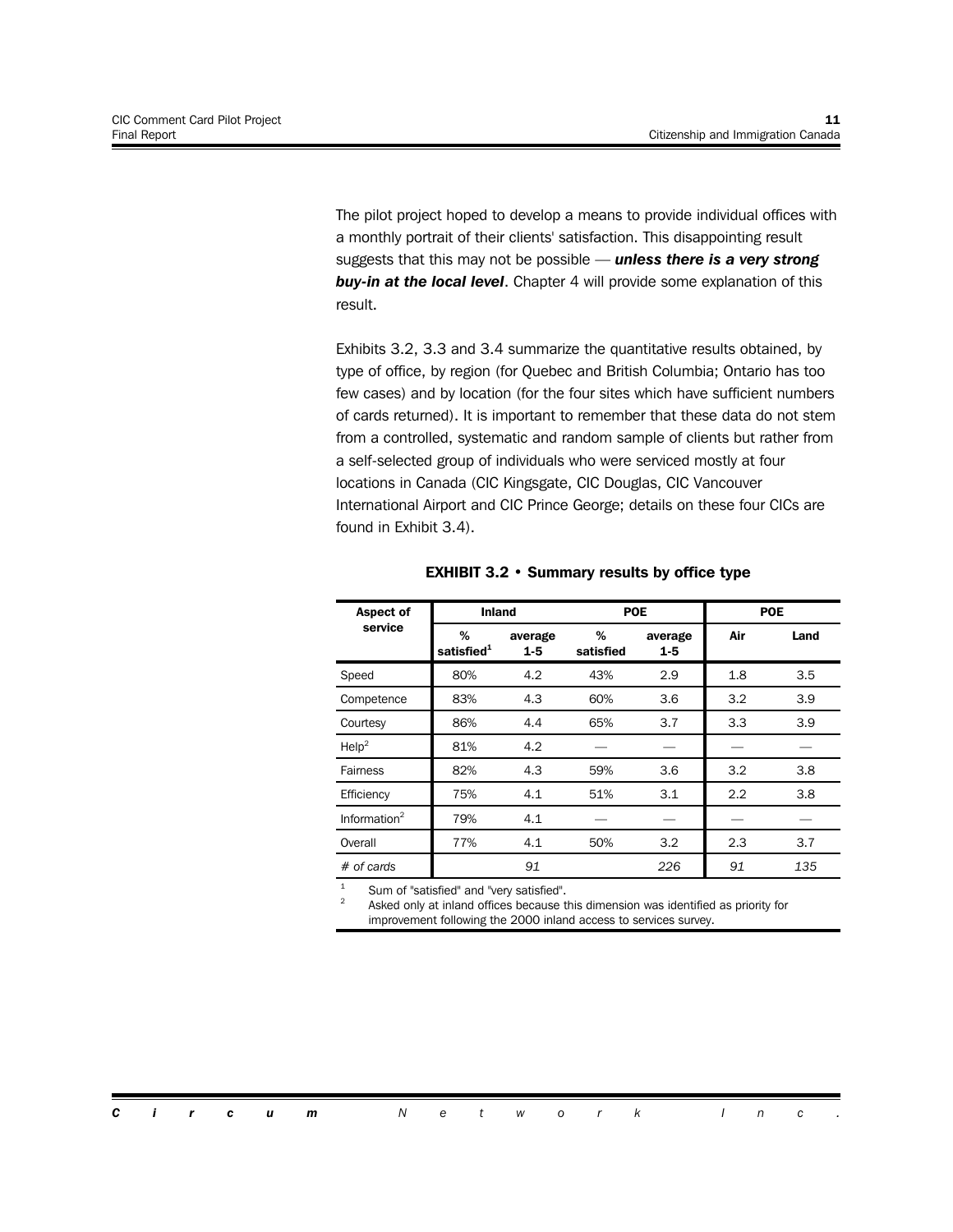The left side of Exhibit 3.2 presents the proportion of clients who rated the service as satisfying or very satisfying $^{\rm 1}$  as well the average rating between  ${\rm 1}$ (very dissatisfied) and 5 (very satisfied). Averages were preferred in the other areas of the table because they are a better measure when dealing with small sample sizes. The proportion of satisfied clients shown on the left side of the table can help the reader anchor the averages into percentages (which are easier to grasp for most people).

| <b>Aspect of</b> |                | <b>Ouebec</b> |            | <b>BC</b> |               |            |  |
|------------------|----------------|---------------|------------|-----------|---------------|------------|--|
| service          | <b>Overall</b> | <b>Inland</b> | <b>POE</b> | Overall   | <b>Inland</b> | <b>POE</b> |  |
| Speed            | 2.7            | 3.4           | 2.1        | 3.3       | 4.5           | 2.9        |  |
| Competence       | 3.2            | 3.6           | 2.8        | 3.9       | 4.6           | 3.7        |  |
| Courtesy         | 3.4            | 3.8           | 3.0        | 4.0       | 4.7           | 3.8        |  |
| Help             | 3.5            | 3.5           |            | 4.5       | 4.5           |            |  |
| Fairness         | 3.1            | 3.6           | 2.8        | 3.9       | 4.6           | 3.7        |  |
| Efficiency       | 2.9            | 3.4           | 2.5        | 3.5       | 4.4           | 3.2        |  |
| Information      | 3.4            | 3.4           |            | 4.4       | 4.4           |            |  |
| Overall          | 2.8            | 3.2           | 2.5        | 3.5       | 4.5           | 3.2        |  |
| $#$ of cards     | 54             | 28            | 26         | 250       | 63            | 187        |  |

| <b>EXHIBIT 3.3 • Summary results by region</b> |  |  |  |
|------------------------------------------------|--|--|--|
|------------------------------------------------|--|--|--|

On a scale from 1 to 5, an average rating of 4 ("satisfied on the 5-point scale) represents "adequate" service. In Western culture, being "satisfied" does not require much commitment; being "very satisfied" does. Ratings higher than 4 creep into the territory of "good" service while ratings higher than 4.5 reach the "excellence" zone, especially for a public service organization. At the other end of the scale, ratings below 4 suggest that there are some problems with the service delivery while *ratings below 3 are indicators of serious concerns*.

1 Note that the comment card did not label each point of the five-point scale. Only the extremes were named. The left side was labelled "very dissatisfied" and the right side, "very satisfied". Limited space led to that design decision even though it is preferable to name each point of such scales.

|  |  | <b>Circum</b> Network Inc. |  |  |  |  |  |  |
|--|--|----------------------------|--|--|--|--|--|--|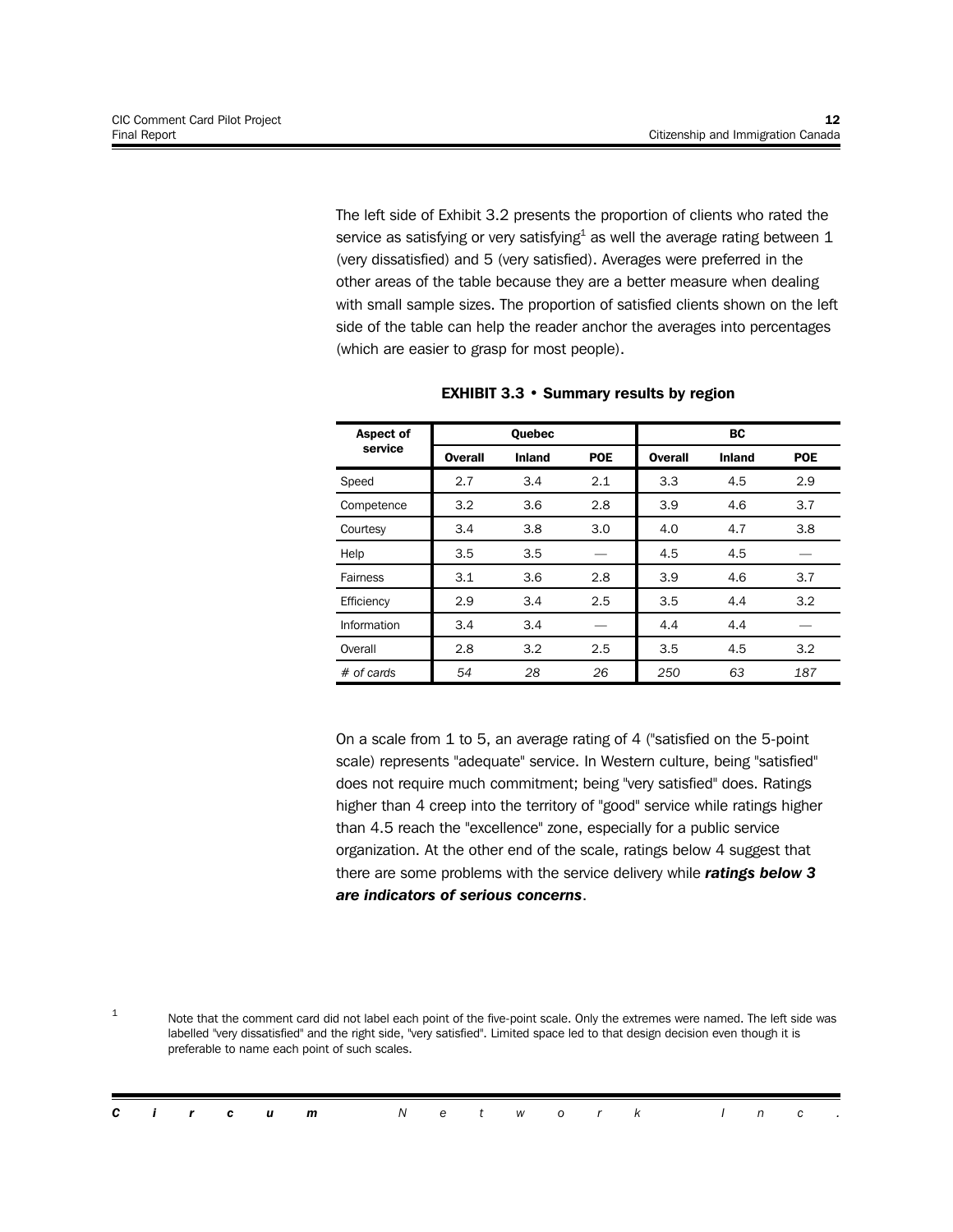| <b>Aspect of service</b>                                                          | <b>CIC Kingsgate</b> | <b>CIC Douglas</b> | <b>CIC VIA</b> | <b>CIC Prince</b><br>George |  |  |  |  |  |
|-----------------------------------------------------------------------------------|----------------------|--------------------|----------------|-----------------------------|--|--|--|--|--|
| Speed                                                                             | 4.0                  | 3.9                | 1.5            | 4.7                         |  |  |  |  |  |
| Competence                                                                        | 4.2                  | 4.2                | 3.1            | 4.9                         |  |  |  |  |  |
| Courtesy                                                                          | 4.3                  | 4.2                | 3.2            | 4.9                         |  |  |  |  |  |
| Help                                                                              |                      |                    |                | 4.8                         |  |  |  |  |  |
| Fairness                                                                          | 4.2                  | 4.1                | 3.1            | 4.8                         |  |  |  |  |  |
| Efficiency                                                                        | 4.1                  | 4.2                | 1.9            | 4.7                         |  |  |  |  |  |
| Information                                                                       |                      |                    |                | 4.7                         |  |  |  |  |  |
| Overall                                                                           | 4.1                  | 4.1                | 2.1            | 4.8                         |  |  |  |  |  |
| $#$ of cards                                                                      | 54                   | 41                 | 77             | 40                          |  |  |  |  |  |
| Note: only these offices had enough cards returned to obtain separate statistics. |                      |                    |                |                             |  |  |  |  |  |

#### **EXHIBIT 3.4 • Summary results by location**

Remembering that the sample was not randomly drawn and that statistical reliability cannot be assessed, this table leads to the *following conclusions* (also, office by office stated priorities for improvement and additional comments are reproduced in Appendix D):

- *1 Satisfaction with inland office service was higher than that with ports of entry*. There is almost a full point difference. The gap is apparent overall as well as in Quebec and BC separately.
- *2* The ratings for *inland* offices were in the area of *"good" service*, not stellar, but good. Clients were most critical of the efficiency of the service.
- *3 Satisfaction with land ports of entry is significantly higher than that with air ports of entry*. The difference between the two types of ports of entry is larger than the difference between inland offices and ports of entry in general.
- *4* The ratings for *air ports of entry* were *low*, especially regarding *speed of service*. The speed of service issue is mirrored in Quebec and BC. Noting that the data do not support sophisticated analysis, the pattern of satisfaction scores at ports of entry suggests that speed of service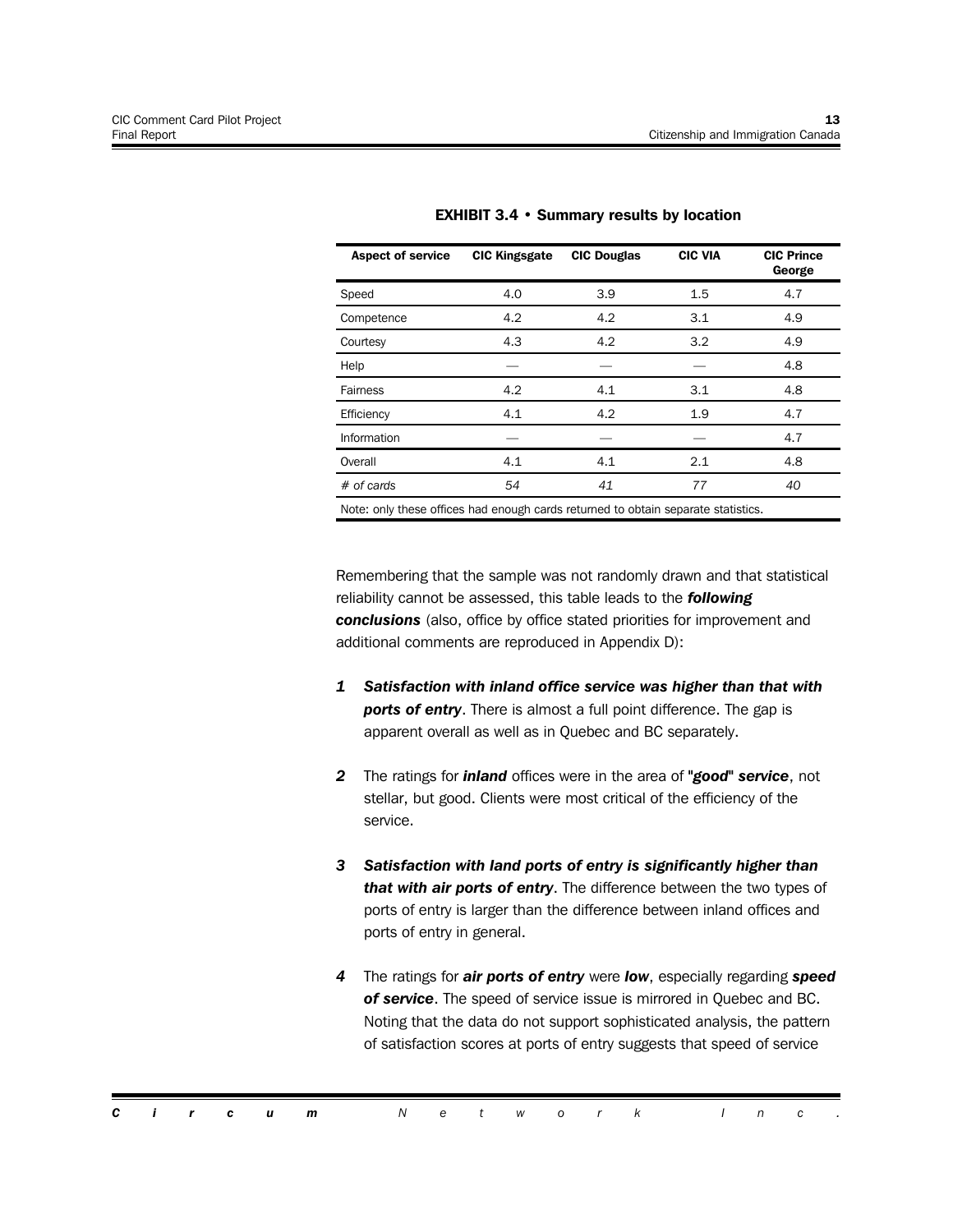was the core issue for clients; it affected their assessment of service efficiency, a neighbouring content, and it determined their overall satisfaction. Natural halo effects then affected the ratings on competence, courtesy and fairness. Thus, *the central issue was speed of service, a situation which is often effectively dealt with through service standards*.

- *5* Quebec offices received *lower* ratings than BC offices. The difference is apparent at inland offices as well as at ports of entry.
- *6 Poor POE ratings were not due to results which did not satisfy the clients*. Exhibit 3.5 shows that, while POE client with negative results were indeed less satisfied than other clients, satisfaction with service was substantially lower among POE clients who were admitted into Canada than among inland office clients. Note that 169 clients were admitted while only 4 were denied admission.

| <b>Aspect of</b> | <b>Inland</b> | <b>POE</b> |                  |                                 | <b>POE</b>                    |              |           |
|------------------|---------------|------------|------------------|---------------------------------|-------------------------------|--------------|-----------|
| service          |               |            | <b>Admission</b> | <b>Conditional</b><br>admission | <b>Denial of</b><br>admission | <b>Other</b> | Not coded |
| Speed            | 4.2           | 2.9        | 3.0              | 3.2                             | 2.0                           | 2.8          | 1.9       |
| Competence       | 4.3           | 3.6        | 3.7              | 4.3                             | 2.0                           | 3.4          | 2.9       |
| Courtesy         | 4.4           | 3.7        | 3.8              | 4.3                             | 2.0                           | 3.0          | 3.2       |
| Fairness         | 4.3           | 3.6        | 3.8              | 3.8                             | 2.0                           | 3.0          | 2.9       |
| Efficiency       | 4.1           | 3.1        | 3.3              | 3.5                             | 2.0                           | 3.6          | 2.1       |
| Overall          | 4.1           | 3.2        | 3.3              | 3.5                             | 2.0                           | 3.4          | 2.3       |
| $#$ of cards     | 91            | 213        | 169              | 13                              | 4                             | 5            | 35        |

#### **EXHIBIT 3.5 • POE ratings according to service result**

*7* Among the four ports of entry for which individual data are available (Exhibit 3.4), CIC Vancouver International Airport stands out. The ratings of *CIC VIA* are particularly *low* with regard to *speed* of service and, hence, service efficiency.

|  |  | <b>Circum</b> Network Inc. |  |  |  |  |  |  |
|--|--|----------------------------|--|--|--|--|--|--|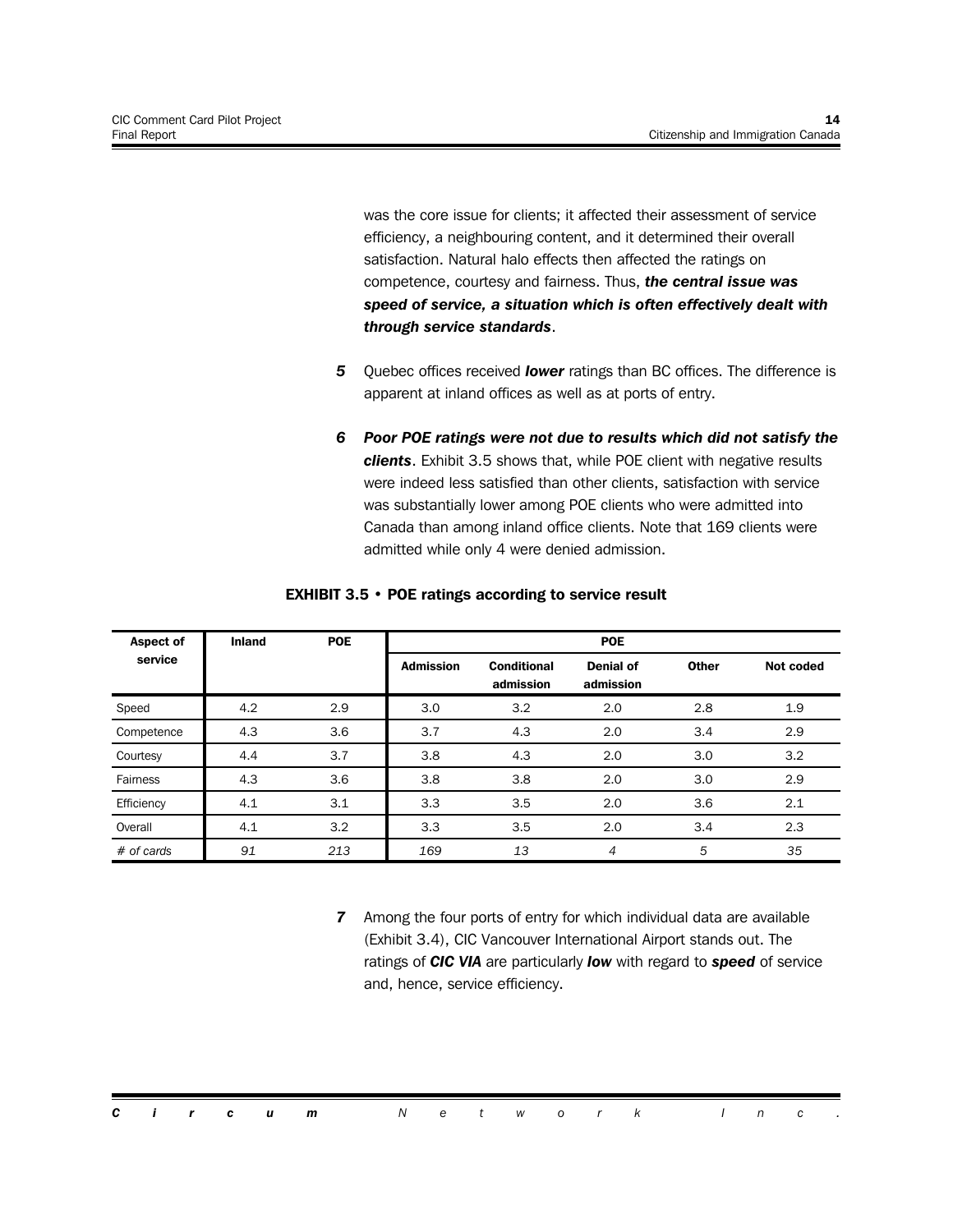### *3.2 Eastern Townships client survey*

The participation rate in the surveys of clients implemented at CIC Sherbrooke, CIC Trois-Rivières and CIC Rock Island during the second half of August 2001 were quite high: almost all clients were approached to complete the comment card and almost all clients did complete it. This experience shows that a focussed, time-bound approach to client feedback can work — assuming solid buy-in at the local level.

Exhibit 3.6 contains the summary results for the three offices involved. It suggests the *following conclusions* (office by office stated priorities for improvement and additional comments are reproduced as is in Appendix E).

| <b>Aspect of service</b> | <b>CIC Sherbrooke</b> | <b>CIC Trois-Rivières</b> | <b>CIC Rock Island</b> |
|--------------------------|-----------------------|---------------------------|------------------------|
| Speed                    | 4.5                   | 4.5                       | 4.0                    |
| Competence               | 4.6                   | 4.6                       | 4.4                    |
| Courtesy                 | 4.6                   | 4.8                       | 4.5                    |
| Help                     | 4.6                   | 4.4                       |                        |
| Fairness                 | 4.5                   | 4.4                       | 4.4                    |
| Efficiency               | 4.5                   | 4.5                       | 4.4                    |
| Information              | 4.5                   | 4.3                       |                        |
| Overall                  | 4.4                   | 4.3                       | 4.3                    |
| $#$ of cards             | 61                    | 13                        | 118                    |

#### **EXHIBIT 3.6 • Eastern Townships summary results**

Note: entries are averages on a scale from 1 to 5 where 1 means "very dissatisfied" and 5, "very satisfied"

- *1 Speed gets lower ratings* than other aspects of service only at the port of entry.
- *2* Satisfaction measured in this survey (which stands much closer to a scientific study than the self-selected, passive comment card model with the caveat that it is not based on the disinterested involvement of a third party) is much higher than that measured in the comment card pilot project: the average overall satisfaction for the larger inland office

|  |  | <b>Circum</b> Network Inc. |  |  |  |  |  |  |
|--|--|----------------------------|--|--|--|--|--|--|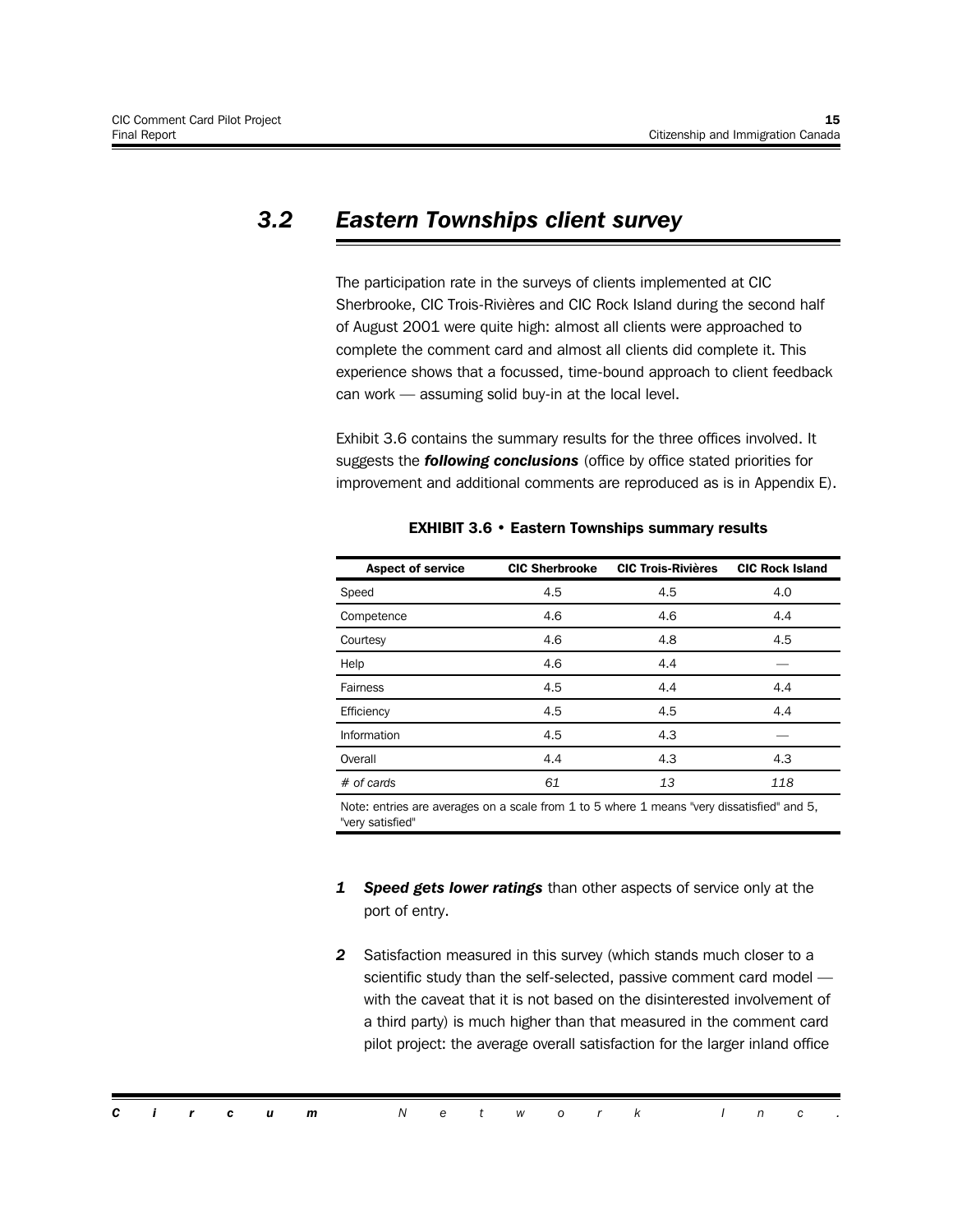is 4.4 compared to a score of 3.2 in the pilot project for Quebec inland offices; the figures are respectively 4.3 and 1.6 in the case of the port of entry. *This suggests that the pilot project passive approach seriously underestimates client satisfaction*.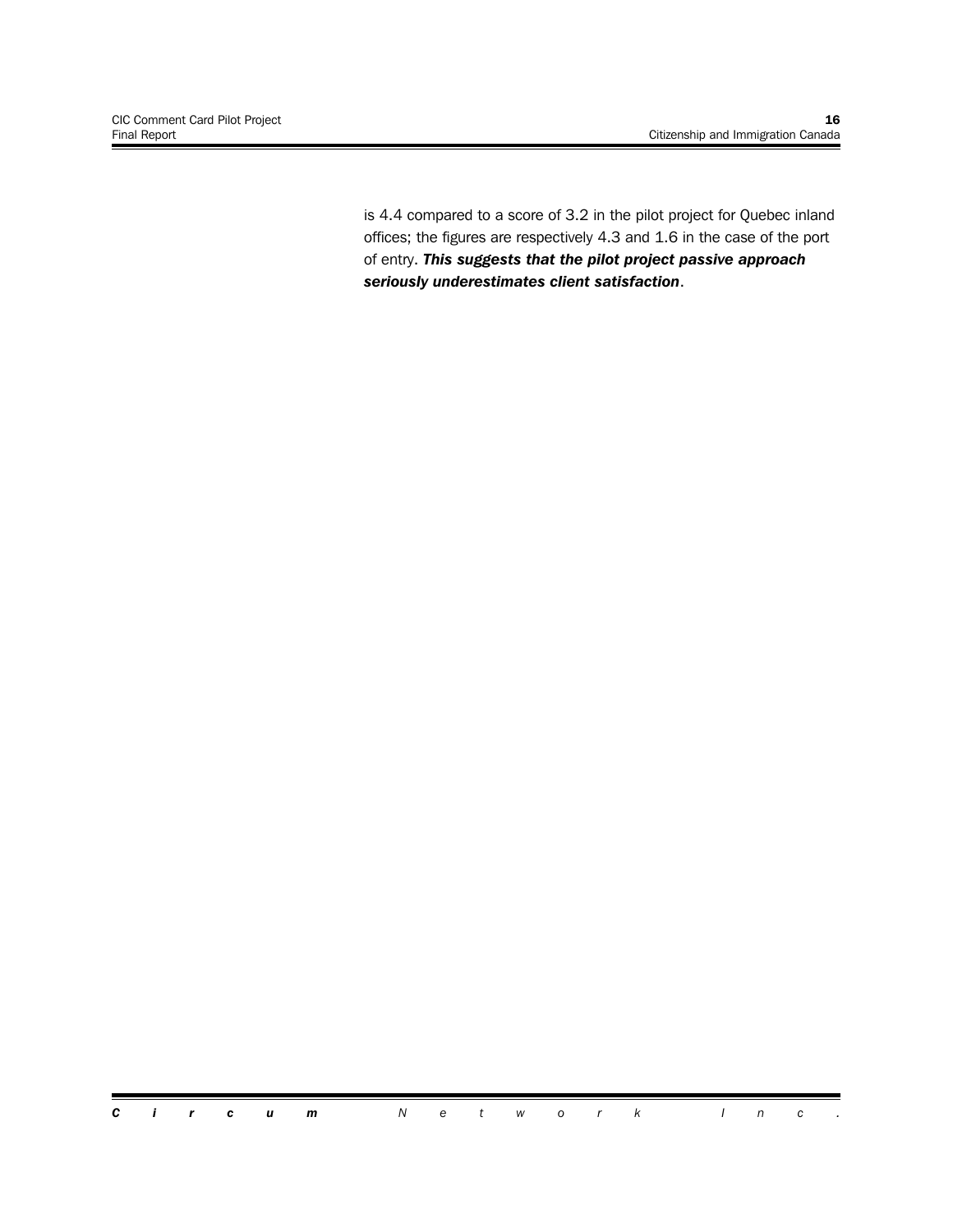# *Chapter 4*

# *REASONS FOR THE PROJECT RESULTS*

Based on the responses offered by participating offices to the May 2001 enquiry and based on the on-site observations performed by *Circum Network Inc.* in late August 2001, three types of factors were identified to explain the underlying dynamics of the pilot project. They are: factors associated with the organization of the project (logistics), factors related to CIC staff and factors stemming from client reactions.

## *4.1 Organization of the project*

Several technical and logistical difficulties marked the unfolding of the pilot project.

#### *Visual prominence*

*1* Visibility of the comment cards was a problem in the offices visited. Comment cards were in their display but they were placed in a low visual accessibility location.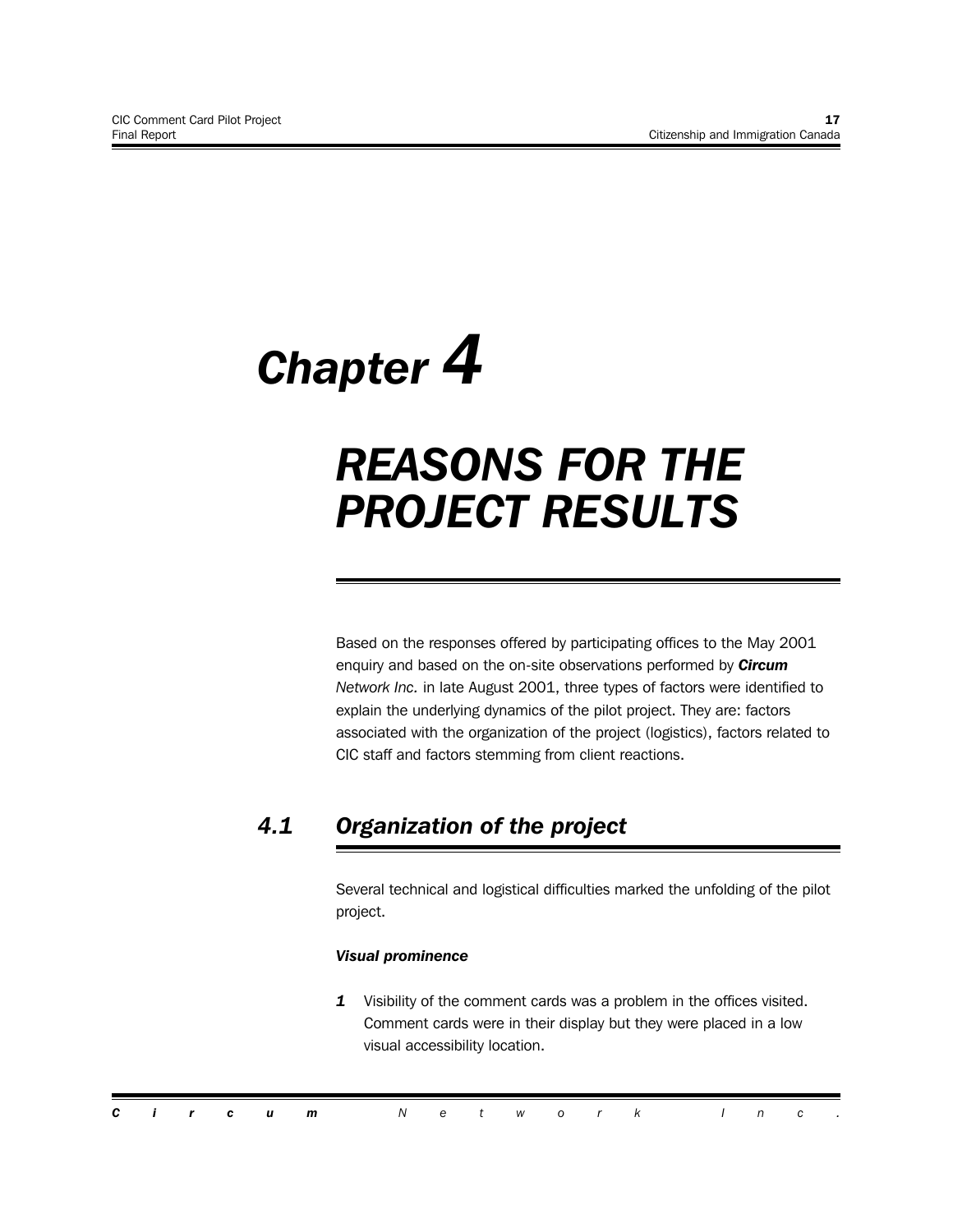For example, in one case, the display was located near the exit of the office — which would seem appropriate — but it was also right before the luggage pick-up. Clients were approached this way at the end of a long journey (flight, waiting line, Customs, waiting line, meeting with an Immigration officer, paperwork, etc.); when they would finally reach the area where they could fill out a comment card, they would often be stressed out, in a hurry, waited for and, above all, only one step away from the luggage and the exit. During the on-site observation period, not a single client picked up a comment card or even seemed to notice the display. When asked about it, clients said they did not even see it. Employees mentioned that clients rarely go towards the display unless they specifically need a form or information on service.

Several staff members voiced suggestions to better locate displays and to design posters to invite clients to give their opinion on the service.

#### *Return process*

*2* Several sites did not benefit from easy access to a mailbox — which would be an incentive to clients to fill out the comment card on site and send it immediately. This may partly explain the gap between the number of cards distributed and the number returned. Although some employees suggested putting a drop-off box at each site, others worried that clients could get confused and use the comment card box to deliver regular CIC correspondence (e.g., application forms).

#### *Supplies*

- *3* Most employees consulted found the display stand designed by Canada Post to be inadequate. Only one out of three offices visited used the official display; some representatives from the other offices indicated that they found the display too dangerous. Instead of the project display, they used their own, or bought a small plastic display specifically for comment cards.
- *4* Supplies were hard to come by. Some offices which requested the wallmounted display did not receive it. In one case, a request for more

|  |  | <b>Circum</b> Network Inc. |  |  |  |  |  |  |
|--|--|----------------------------|--|--|--|--|--|--|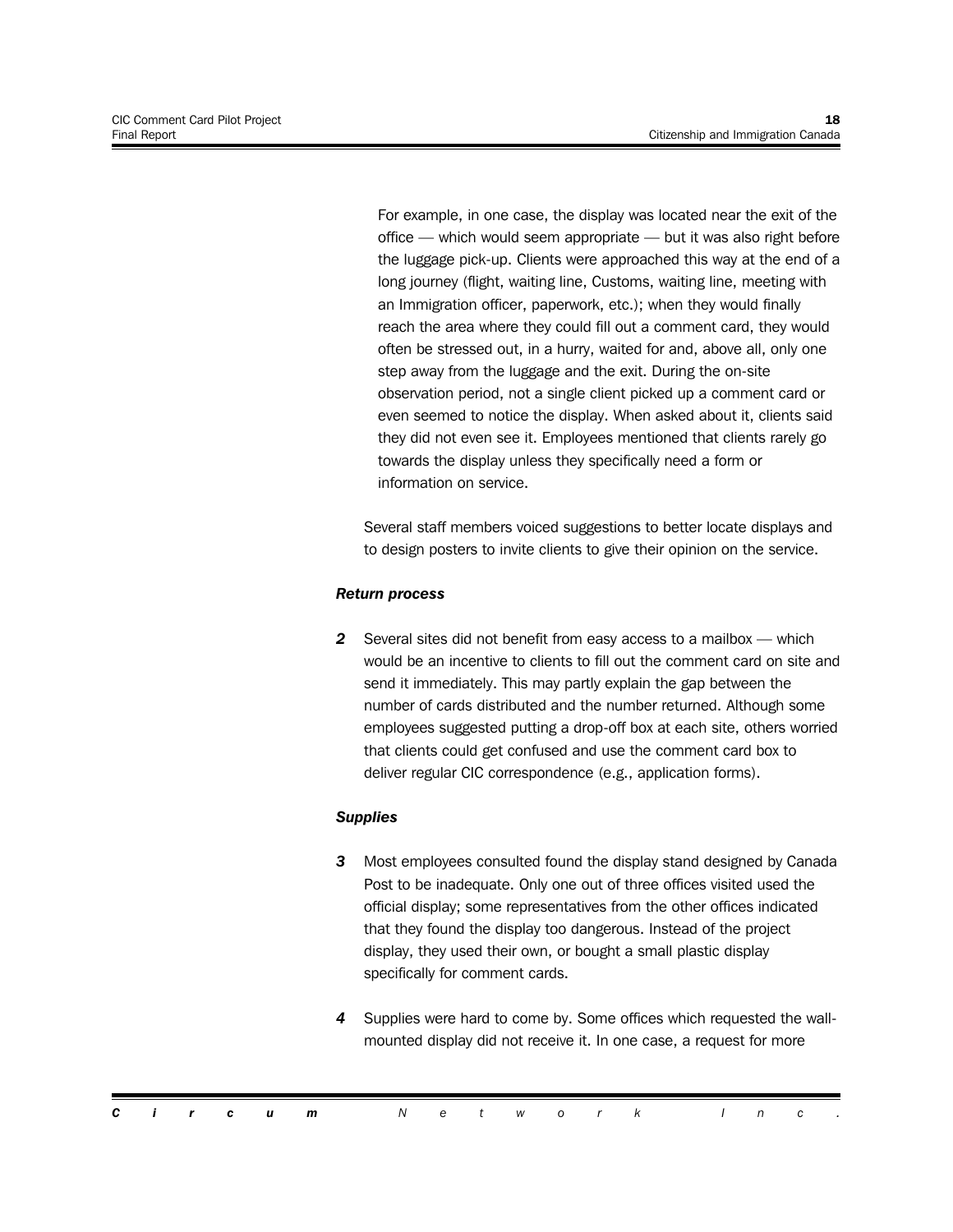comment cards was not acted upon. In both cases, several requests were made to Canada Post to act.

#### *Project communications*

*5* Clients were rarely directly invited to fill out the comment card or handed them out directly. Some CIC staff were specifically told locally not to hand out comment cards to clients. Other offices were told differently, as the officers themselves distributed the comment cards to clients.

Half-way into the pilot project, the project manager asked participating offices to start distributing comment cards proactively; it appears to have been done in some locations but not in others.

*6* Information on the pilot projet implementation did not filter down easily. Within the three offices visited, information seemed contradictory: one office ended the testing in May and the other two kept it going.

#### *Comment card design*

- *7* The use of pictograms on the comment card was recommended to accommodate clients not fully acquainted with official languages.
- *8* Notwithstanding early consultations of field staff and managers, the design of the comment card was not appreciated by several employees. They criticized the content of the questions as well, pointing out that some questions may bring confusion. While some found the content acceptable, others considered it too difficult to understand for a newcomer.

### *4.2 CIC staff*

Staff reactions to the feedback system were lukewarm.

|  |  | <b>Circum</b> Network Inc. |  |  |  |  |  |  |
|--|--|----------------------------|--|--|--|--|--|--|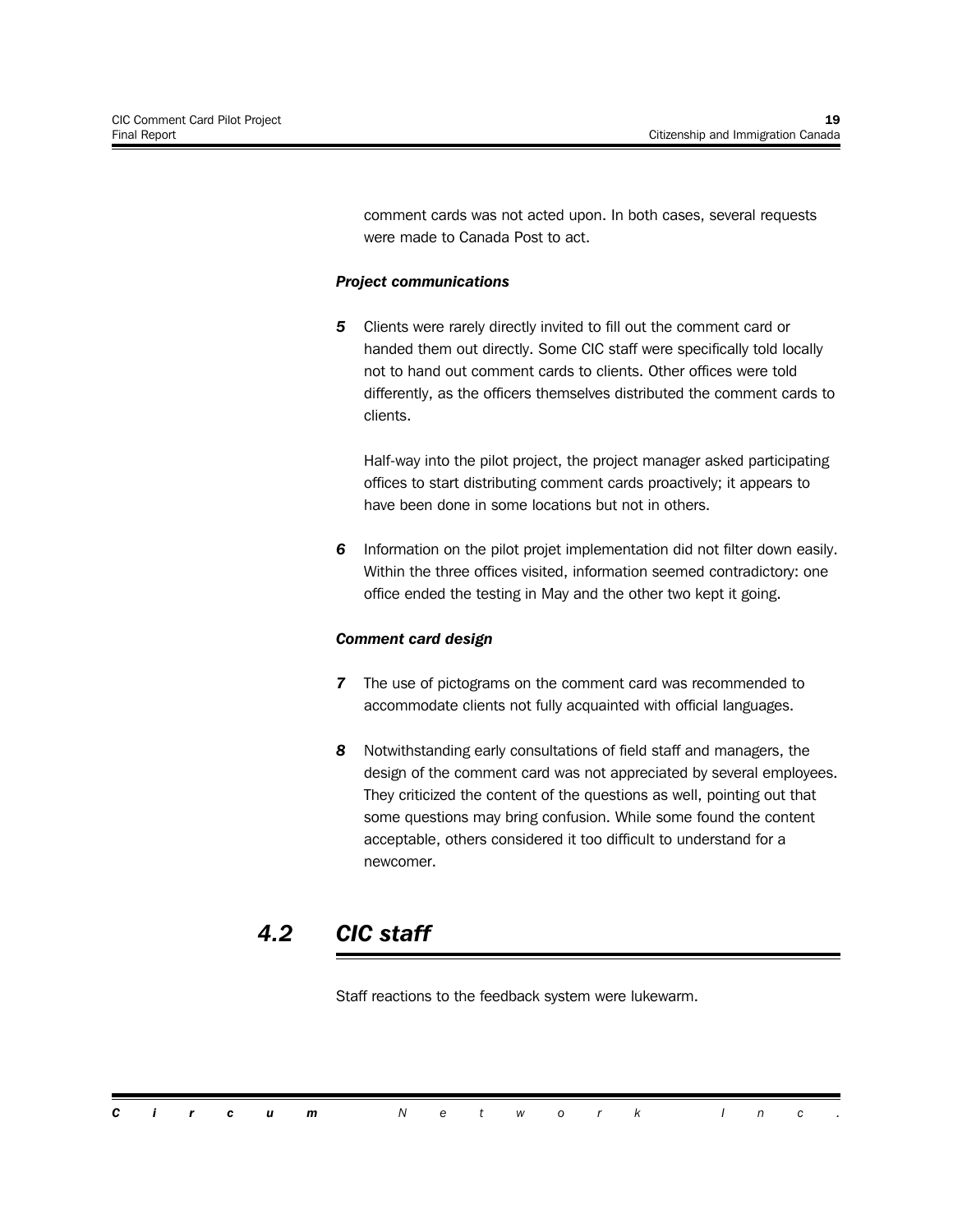- *9* Some were in favour of the exercise while others doubted its usefulness ("waste of time and money"). Some added that they would have participated more fully if the project had been limited in time. They also seemed concerned with the exercise.
- 10 Reactions vary widely, from positive to neutral to negative, from people to people.
- *11* There is a perception that clients rate the service differently according to the outcome of the service encounter: if they were denied admission, they will rate the service more poorly than otherwise. Many staff were of the view that clients do not discriminate between the service itself and the outcome of the service. Data presented in the previous chapter counters this view.
- *12* When asked if they would be willing to distribute the comment card to their clients, most of the immigration officers responded positively. Only a few noted the lack of space on their desk, their lack of interest and the time issues that would be raised — since it would require more time to explain to each client the ins and outs of the survey. One office also questioned the neutrality of the effort if the officers were responsible for the distribution. It was felt that this could constitute a conflict of interest for them to be giving people the cards, because it would be like soliciting compliments.
- *13* Some staff believed that there is a hidden agenda to the whole exercise given that it asks clients to specify the port of entry as well as the specific date and time of the visit. According to these people, this information makes it very easy to identify which officer the client dealt with. Some employees saw the comment card as a means of collecting information about specific employee performance. A director also suggested to put the employee's ID on the card for that same purpose.
- *14* In one office, immigration officers had little knowledge of the entire comment card pilot project because clients are greeted by security agents who distribute the forms and brochures before clients meet an immigration officer.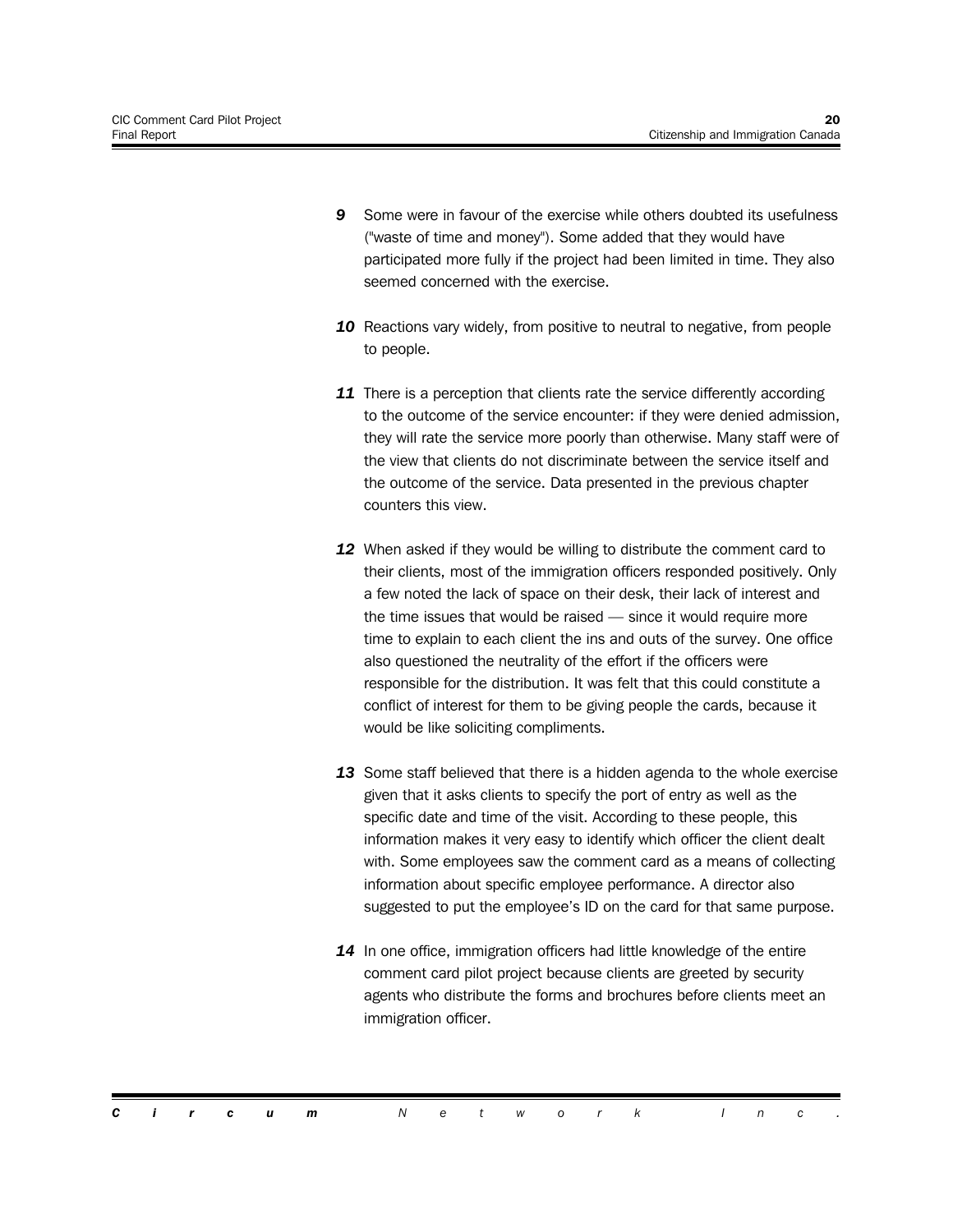### *4.3 Client reactions*

Clients dealing with CIC present specific characteristics that need to be taken in consideration. Besides the fact that several clients do not have English or French as their mother tongue, the idea of formally giving their opinion on service does not come naturally to many.

When asked why they think few clients responded, the most common client answer was that clients did not see the comment card. For most, it was the first time they had seen it.

- 15 In most cases, approaching the clients was easy and clients agreed to complete the card. A few clients refused because of lack of time.
- 16 Misunderstanding due to language barriers was an issue. It was difficult to communicate with clients who spoke little French or English. Although they agreed to fill out the card, it is doubtful that they had full understanding of the exercise.
- *17* Few clients found the design of the card appealing. Most said the card design should be more visual and colourful.
- 18 All clients stated that a more personalized, handing-out approach would be much more effective. It was, in fact, their preferred method of distribution. According to clients, access to an on-site drop-off box would facilitate the process.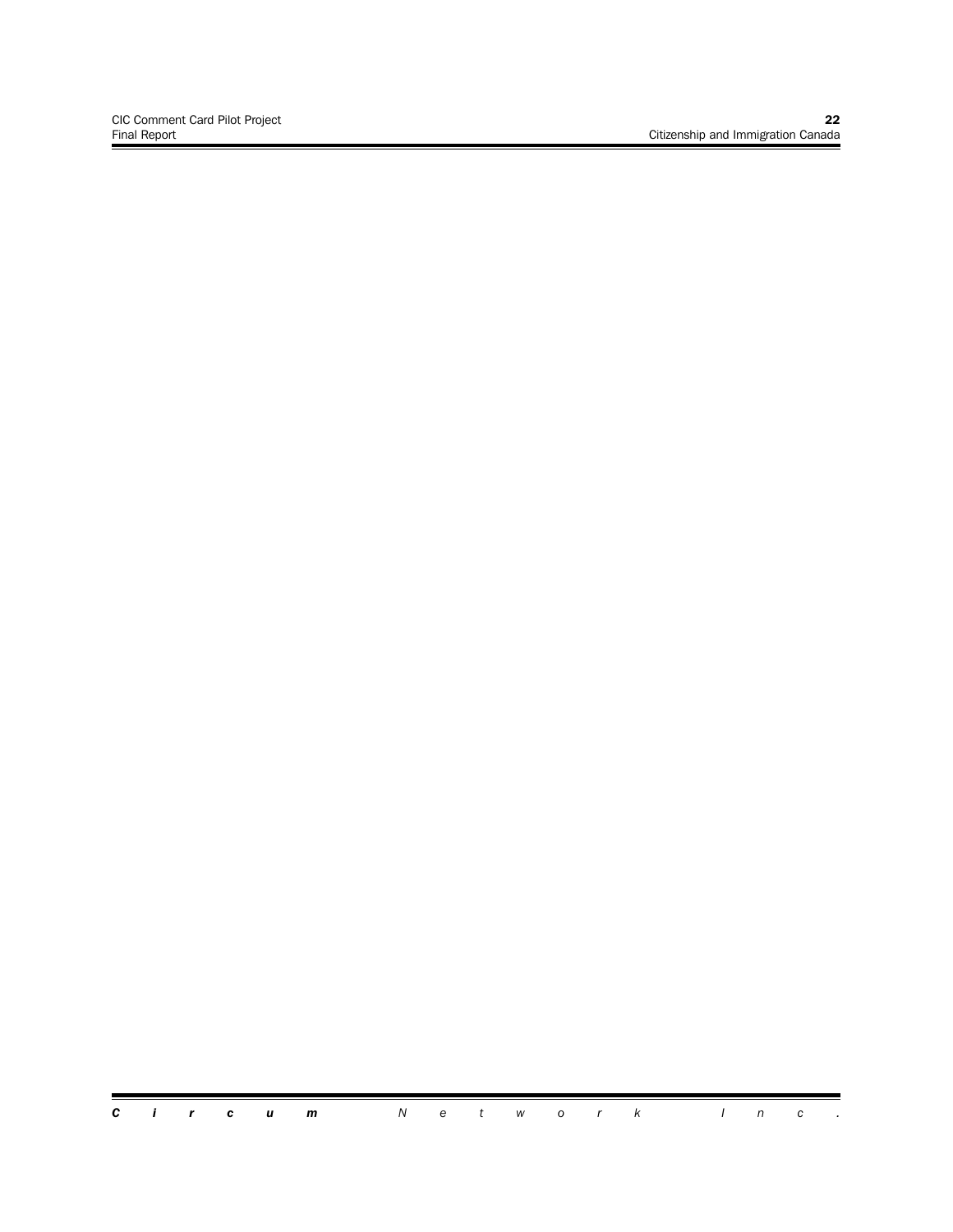# *Chapter 5*

# *RECOMMENDATIONS*

Through the various modules of this assessment study, observations were made concerning the implementation of the pilot project and its potential as a tool to gauge client satisfaction. Ensuing recommendations were grouped under four headings: organizational aspects of the project, comment cards as a means of providing on-going client feedback, comment cards as a means of measuring client satisfaction, improving client satisfaction.

## *5.1 Logistics of the project*

- *1 Revise the design of the comment card*. A clearer design with better separation of the English and French text and appropriate use of colours would help. The questions not related to satisfaction should come last and be restricted in number and space. All satisfaction scale points should be labelled; the box numbering need not be as prominent as it is. The time of day field should be taken out.
- *2 Improve stock management*. The system should ensure that offices have adequate stock of comment cards and proper displays. A redesign of the displays may be required.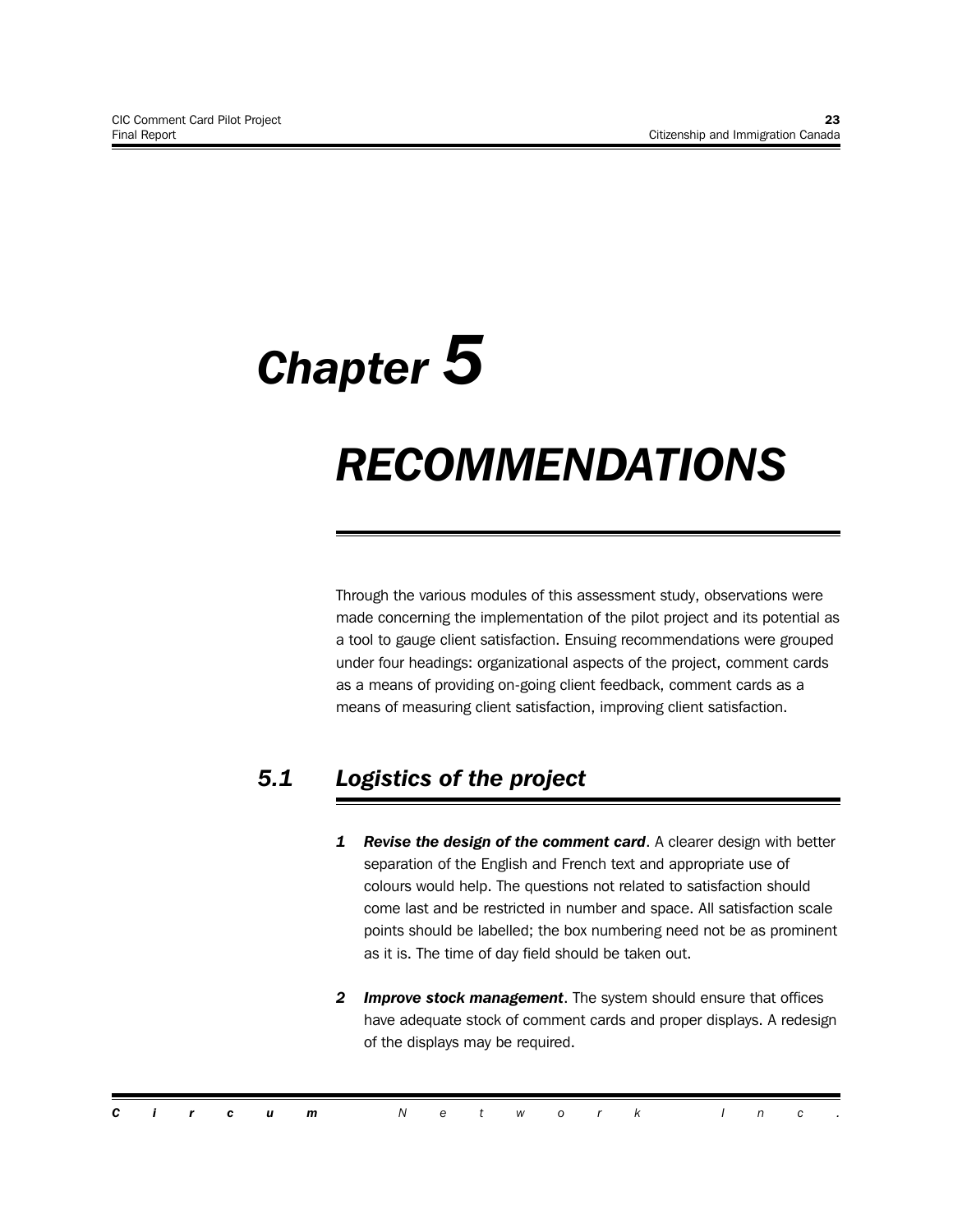- *3 Empower offices*. There are advantages to using Canada Post as a relay in the comment card system. Clients can leave an office with a card and complete it at their leisure — data indicate they probably don't, however. The technical burden of keypunching rests with an outside party which also ensures that no filtering of the comments takes place. However, the Canada Post connection has also caused problems particularly due to the apparent lack of responsiveness of the supplier to repeated requests for service. In view of the pilot experience, offices should set up drop-off boxes and should be asked to carry out the data entry, as representatives from the three Eastern Townships offices did. With simple informatics tools, they could also receive the basic data they need to assess the results.
- *4 Develop a project team*. On-going client feedback and periodic client satisfaction measurement would benefit from the creation of a centralized team (such as the CSI team). Its responsibilities would include the logistics of the data collections as well as the reporting on results.

## *5.2 Collecting on-going client feedback*

- *5 Ensure buy-in*. Staff buy-in is essential to the success of such a project. It will exist only insofar as management makes a commitment to the comment card system as a management tool and as a means toward continuous improvement. Management must be clear about project objectives; in particular, it must establish that the data will not be used for performance appraisal or for performance monitoring but rather to feed into local improvement plans.
- *6 Clarify communications*. Improve communication channels. Ensure that messages are consistent. A project Web site with a list of frequently asked questions (FAQ) may be a way to develop uniformity in communications.
- *7 Improve the profile of the comment cards*. As implemented, the pilot project showed that insufficient data were produced to inform

|  |  | <b>Circum</b> Network Inc. |  |  |  |  |  |  |
|--|--|----------------------------|--|--|--|--|--|--|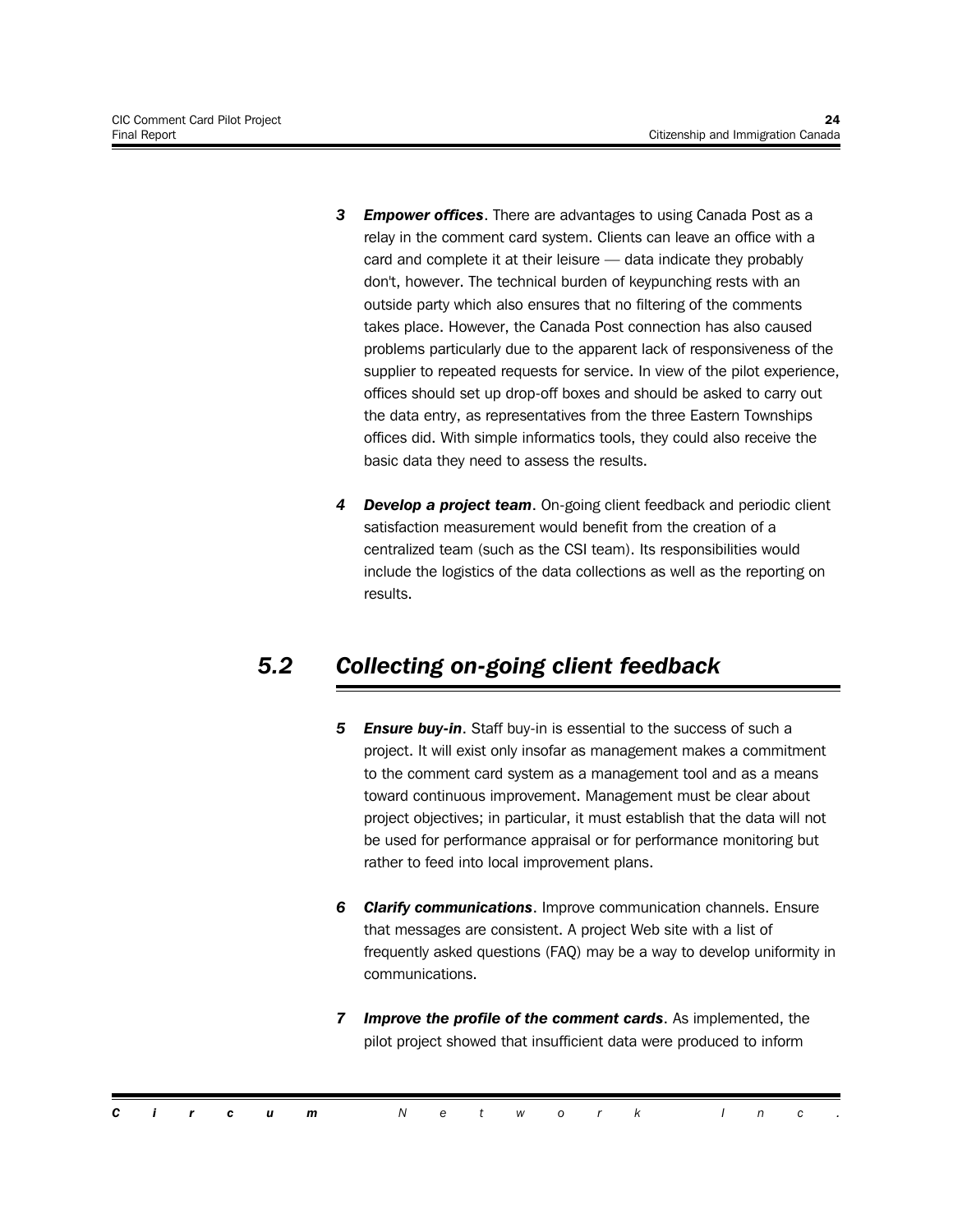management on client feelings about service on an on-going fashion. The most productive of all offices totals 77 cards over 5 months or 15 cards per month. Short of initiating the proactive handing out of the cards with a request for feedback, the profile of the comment card system should be improved through visuals, better placement and, possibly, feedback of the results to clients in the form of postings of the previous period ratings.

### *5.3 Measuring client satisfaction*

*8 Implement systematic survey periods*. The on-going, passive approach used in the pilot project does not generate enough data and does not produce representative enough data to be used to gauge client satisfaction reliably. Special, condensed survey periods should be created during which an office representative is tasked with approaching all clients (or a random sample of clients if traffic is heavy) with a request to complete the comment card on site. The Eastern Township project has shown that, with management buy-in and staff accountability, better results can be produced this way, at low cost without alienating staff.

#### *9 Repeat satisfaction measurement at regular intervals*.

Measurement of client satisfaction gains value when it is done regularly, so that comparisons can be made from time to time and so that the effect of improvement to services can be assessed. Such comparisons are more reliable when they are based on systematic surveys (described above) rather than on a passive comment card system. The simple model recommended here offers an easy way to develop regular measurement.

### *5.4 Improving client satisfaction*

*10 Emphasize speed of service*. Speed of service, particularly at ports of entry and especially at airports, was the main culprit in clients'

|  |  | <b>Circum</b> Network Inc. |  |  |  |  |  |  |
|--|--|----------------------------|--|--|--|--|--|--|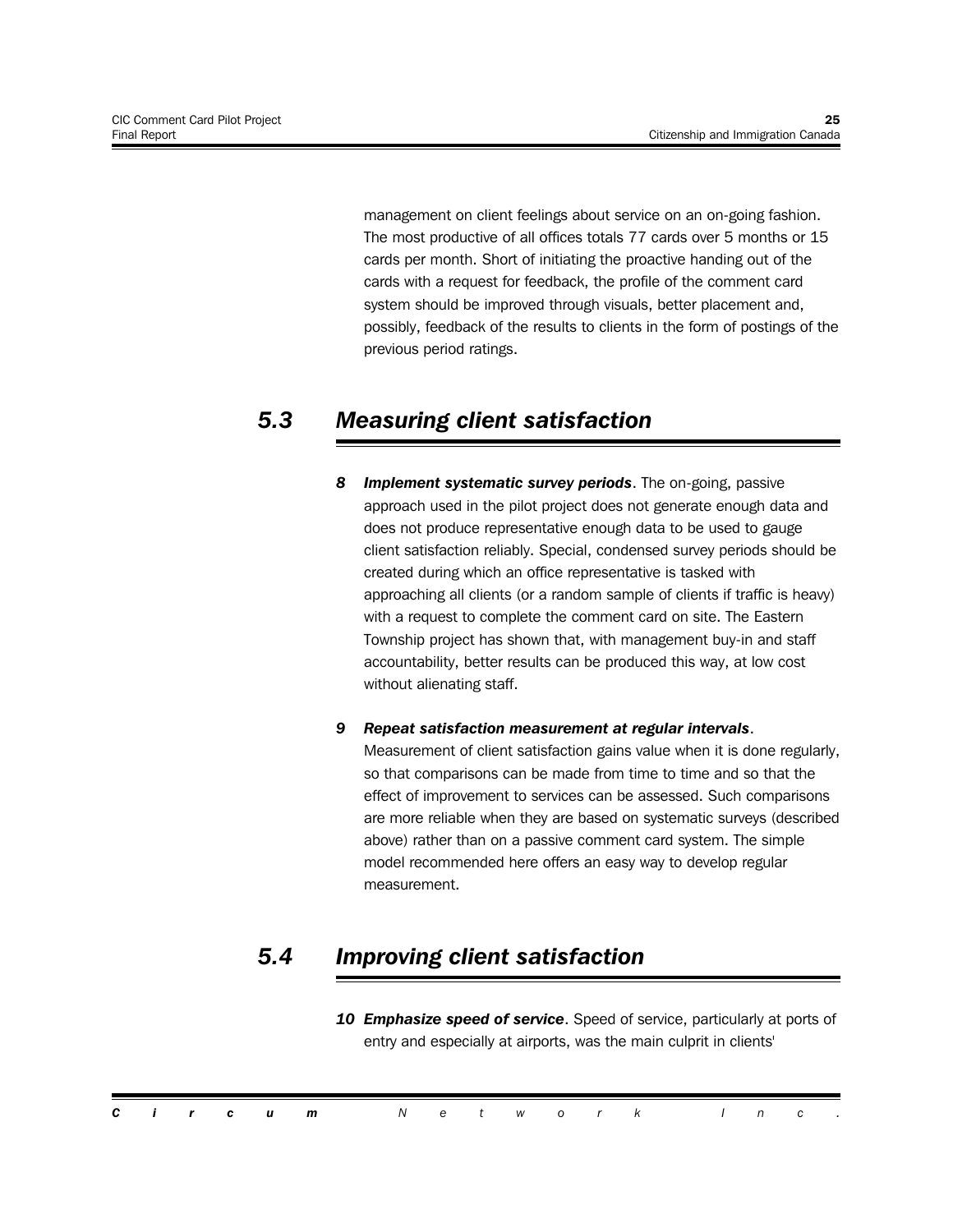assessment of service. Based on the limited data available here, this should be a focal point of service improvement. National service standards could be an effective tool toward that end.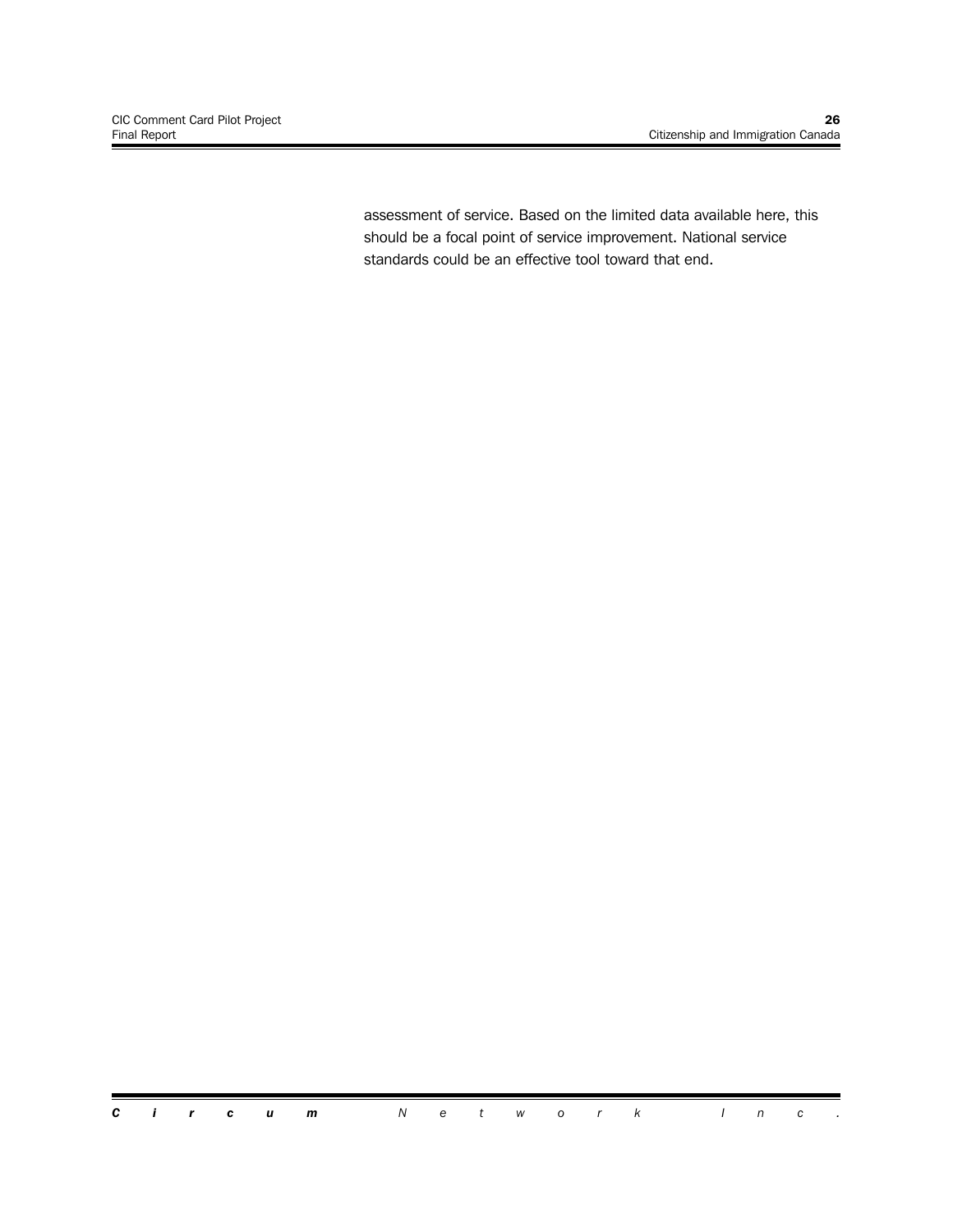# *APPENDIX A Comment card*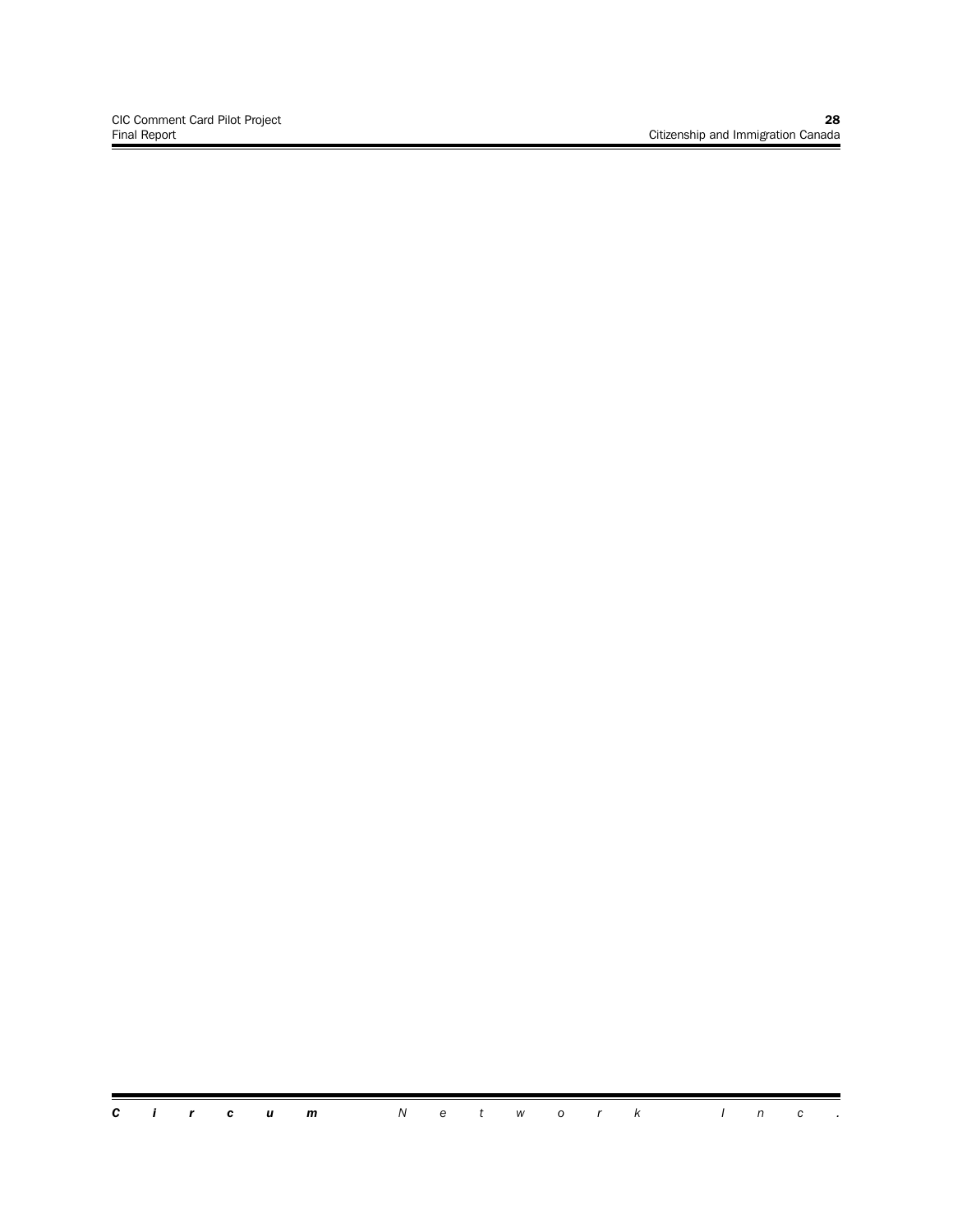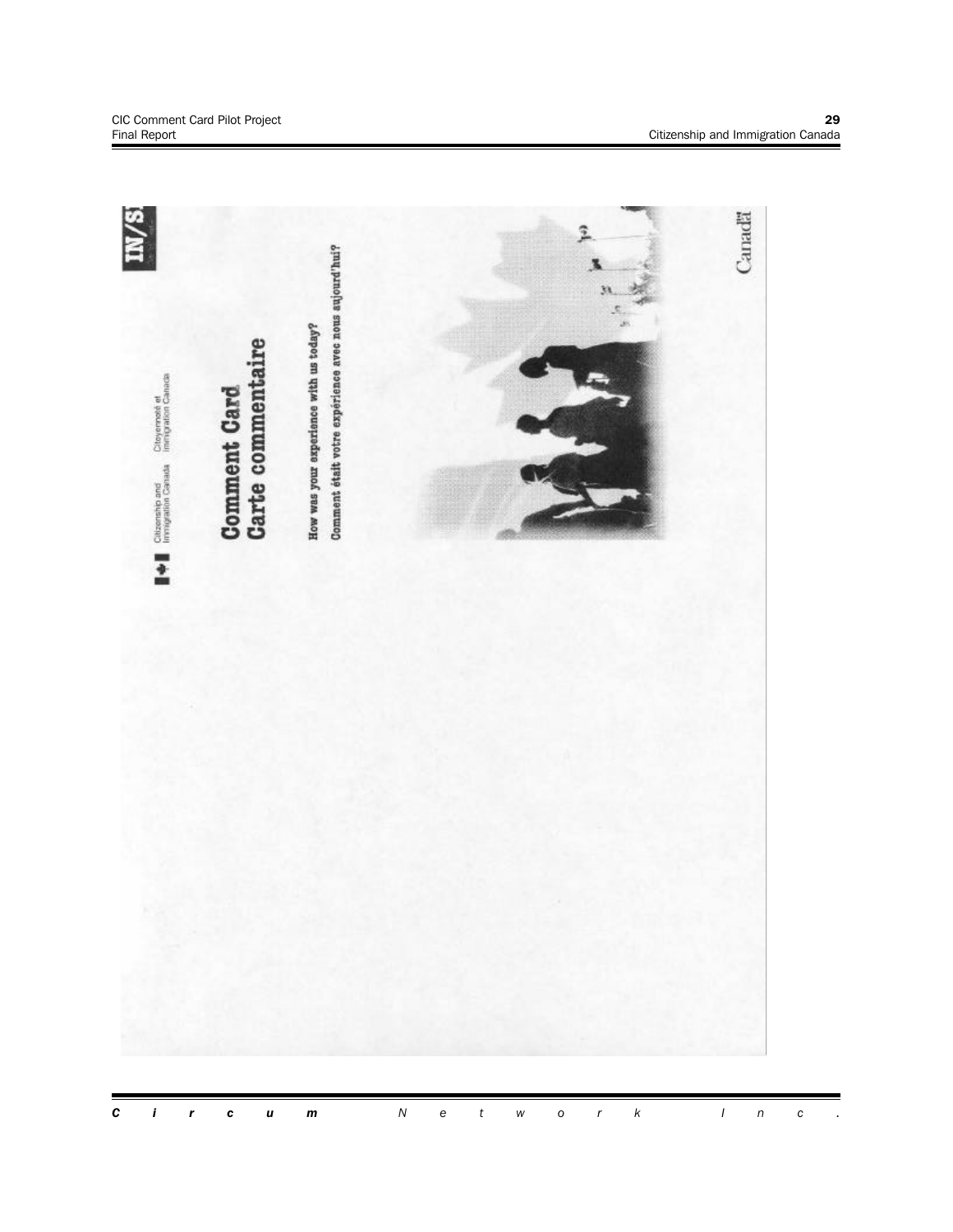| eau<br>Identification du bur<br>Office Identification                                         | Date et heure de votre visite<br>Date and time of your visit                                                                                                                             | Quel est votre degré de satisfaction à l'égard de nos services?<br>How satisfied were you with our services?                                                                                                                    |                                       |               |               |                  |                                  |
|-----------------------------------------------------------------------------------------------|------------------------------------------------------------------------------------------------------------------------------------------------------------------------------------------|---------------------------------------------------------------------------------------------------------------------------------------------------------------------------------------------------------------------------------|---------------------------------------|---------------|---------------|------------------|----------------------------------|
|                                                                                               |                                                                                                                                                                                          |                                                                                                                                                                                                                                 | Very dissatisfied<br>Très insatisfait |               |               |                  | Very satisfied<br>Très satisfait |
| Quelle était la raison de votre visite?<br>What was the reason for your visit?                |                                                                                                                                                                                          | Rapidité du service<br>Speed of service                                                                                                                                                                                         | σ                                     | $\frac{1}{2}$ | ă             | σ<br>÷           | $\frac{1}{2}$                    |
|                                                                                               |                                                                                                                                                                                          | Compétence du personnel<br>Staff competence                                                                                                                                                                                     | σ                                     | π<br>$\sim$   | $\frac{1}{2}$ | Ξ<br>÷           | $\overline{5}$                   |
| MMIGRATION<br>٥                                                                               | To pick up an application kit/Pour prendre une trousse de demande                                                                                                                        | Courtoisie du personnel<br>Staff courtesy                                                                                                                                                                                       | σ                                     | $\frac{1}{2}$ | $\frac{1}{2}$ | Ξ<br>₩           | $\frac{1}{2}$                    |
| α<br>σ                                                                                        | Extension of visitor status interview/Entrevue relative à une demande<br>General information inquiries/Demande d'information générale                                                    | Aide fournie par le personnel<br>Help provided by staff                                                                                                                                                                         | σ                                     | $\frac{1}{2}$ | $\frac{1}{2}$ | ្នុ              | $\frac{1}{2}$                    |
| de prolongation de statut<br>Ω                                                                | Permanent residence application interview/Entrevue relative à une                                                                                                                        | Equité du traitement<br>Fair treatment                                                                                                                                                                                          | π                                     | $\frac{1}{2}$ | $\frac{1}{2}$ | ⋥                | Ľ,                               |
| demande de résidence permanente<br>α                                                          | Granting of permanent residence/Octrol de la résidence permanente                                                                                                                        | Efficacité de nos services<br>Efficiency of services                                                                                                                                                                            | σ                                     | $\frac{1}{2}$ | $\frac{1}{2}$ | ্ব               | $\overline{5}$                   |
| Investigation or<br>de renvol<br>α                                                            | removal interview/Entrevue d'investigation ou                                                                                                                                            | Disponibilité de l'information<br>Availability of information                                                                                                                                                                   | σ                                     | 211           | Ξ,            | $\frac{\Box}{4}$ | Ľ,                               |
| α<br>σ                                                                                        | Refugee claim/Revendication du statut de réfugié<br>Other (please specify)/Autre (veuillez préciser) :                                                                                   | Le service en général<br>Overall satisfaction                                                                                                                                                                                   | $\Box$                                | $\frac{1}{2}$ | $\frac{1}{2}$ | ă                | $\frac{1}{2}$                    |
| Hearing before a judge/Audition devant un juge<br>CITIZENSHIP/CITOYENNETÉ<br>σ<br>σ<br>σ<br>σ | To pick up an application kit/Pour prendre une trousse de demande<br>General information inquiries/Demande d'information générale<br>Written knowledge test/Examen écrit de connaissance | Please indicate what should be our proofdes for service improvement.<br>Veuillez nous indiquer qualles devratent être nos priorités ain d'améliorer<br><b>NOS SERVICES</b>                                                      |                                       |               |               |                  |                                  |
| σ                                                                                             | To provide additional information or documentation/Pour fournir de<br>l'information ou de la documentation additionnelle                                                                 | Other comments please/Autres commentaires S.V.P.                                                                                                                                                                                |                                       |               |               |                  |                                  |
| ü<br>σ                                                                                        | Quality assurance interview/Entrevue d'assurance de la qualité<br>Citizenship ceremony/Carámonie de citoyenneté                                                                          |                                                                                                                                                                                                                                 |                                       |               |               |                  |                                  |
| $\Box$                                                                                        | Other (please specify)/Autre (vouillez préciser) ;                                                                                                                                       | Vos commentaires sont três importants pour nous Veuillez déposer ce carton<br>dans une boîte aux lettres au Canada Merci.<br>Your feedback is very important to us. Please drop this card in a mailbox in<br>Canada. Thank you. |                                       |               |               |                  |                                  |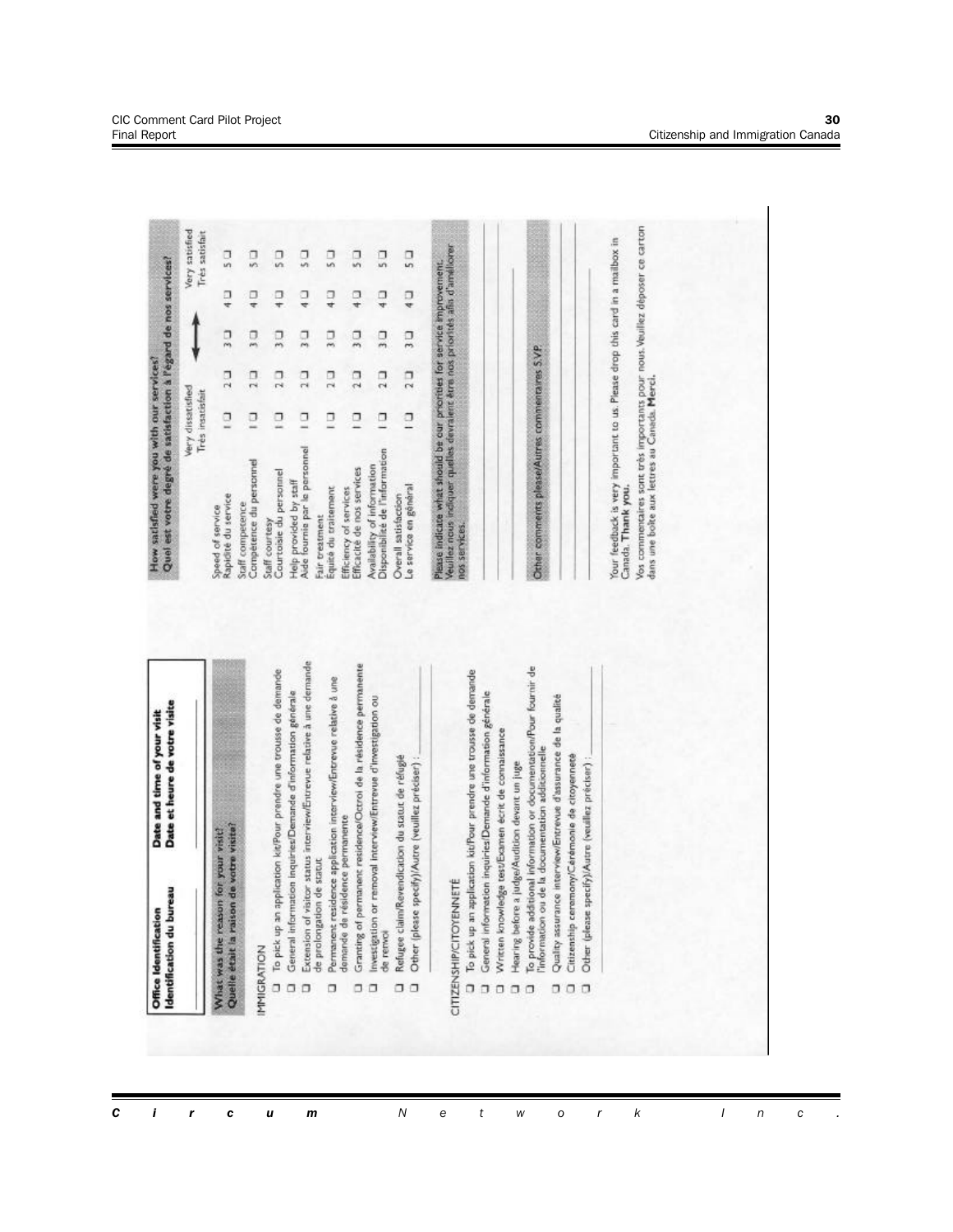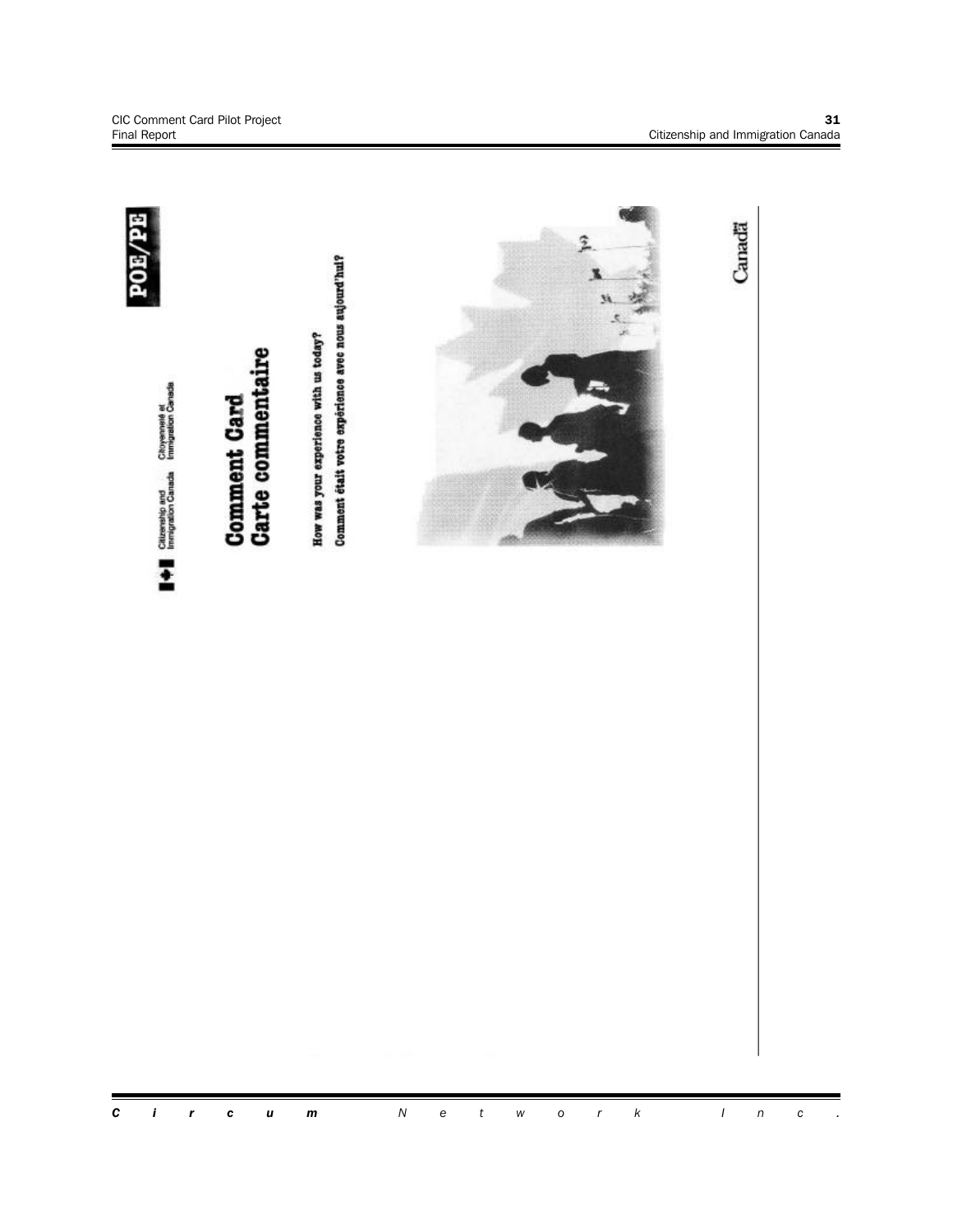

CIC Comment Card Pilot Project **32** Final Report Citizenship and Immigration Canada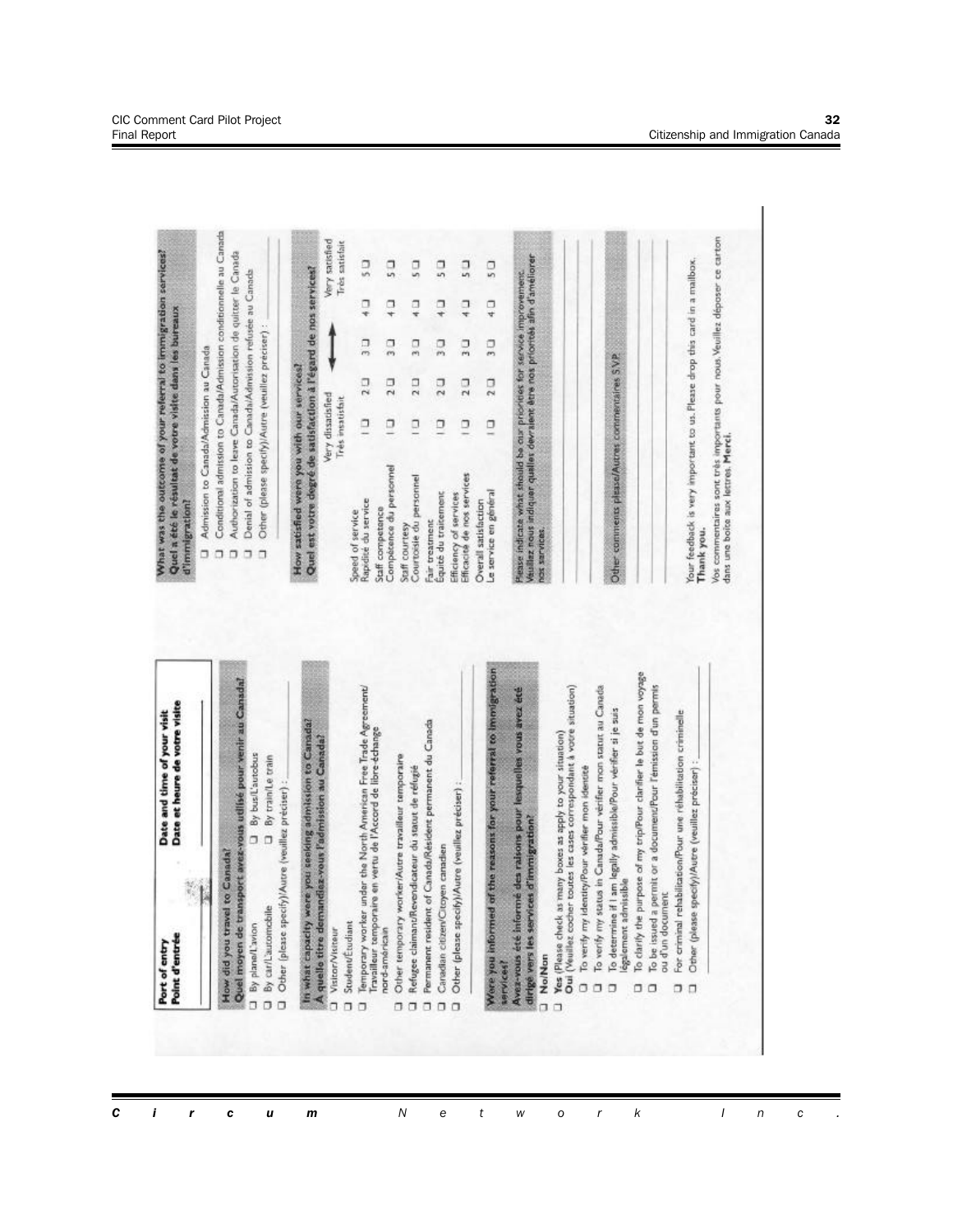# *APPENDIX B May 2001 Enquiry*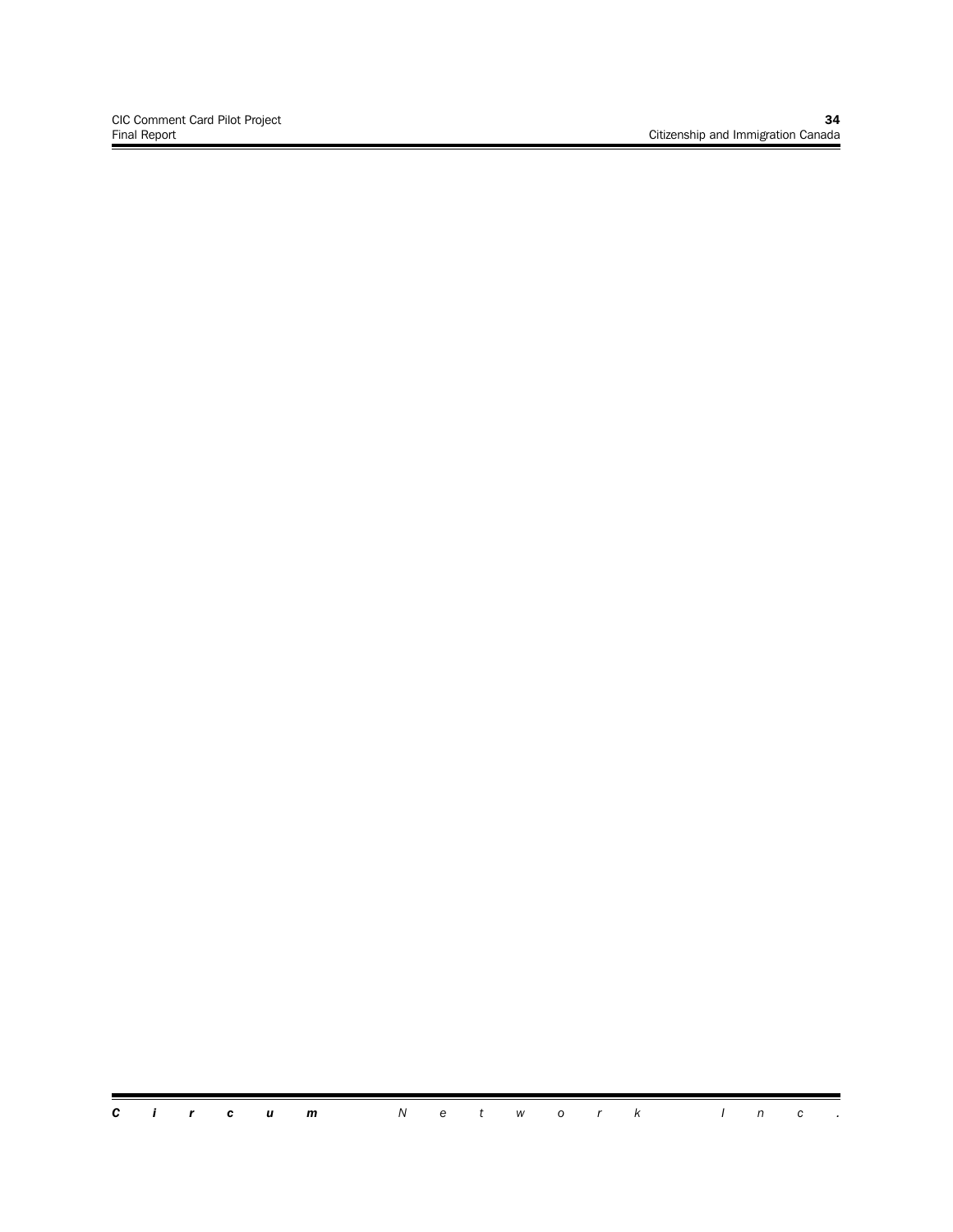May 2001

Hello,

Our comment cards will soon have been tested for three months in the ports of entry and inland offices of British Columbia and Quebec and, for a short period, in the Pearson and Halifax international airports (not included in the table). I would like to take this opportunity to briefly summarize the situation and invite you to help improve this product.

As of May 4, 2001, we had received a total of 150 questionnaires for the two regions where the testing was being done. Here are the participation results:

[...]

Although clients are not obliged to provide this feedback, the number of cards returned seems particularly low to us, and we are asking for your help to make this project a success in order to provide CIC with effective feedback tools.

Please take the time to fill in this questionnaire to the best of your knowledge. Your answers will help us make judicious choices as we move ahead with this pilot project.

### **Clients**

- 1. Do clients seem to wonder about:
	- a) what the comment cards are for?
	- b) what the questions mean?
	- c) how to use the questionnaire?
- 2. What comments are heard most often?

### **Employees**

- 3. Do employees react positively or negatively to this tool?
- 4. What comments are heard most often?
- 5. Do employees have questions about the purpose of the tool and how to use it? If so, would you like technical support to understand this better?

|  |  | <b>Circum</b> Network Inc. |  |  |  |  |  |  |
|--|--|----------------------------|--|--|--|--|--|--|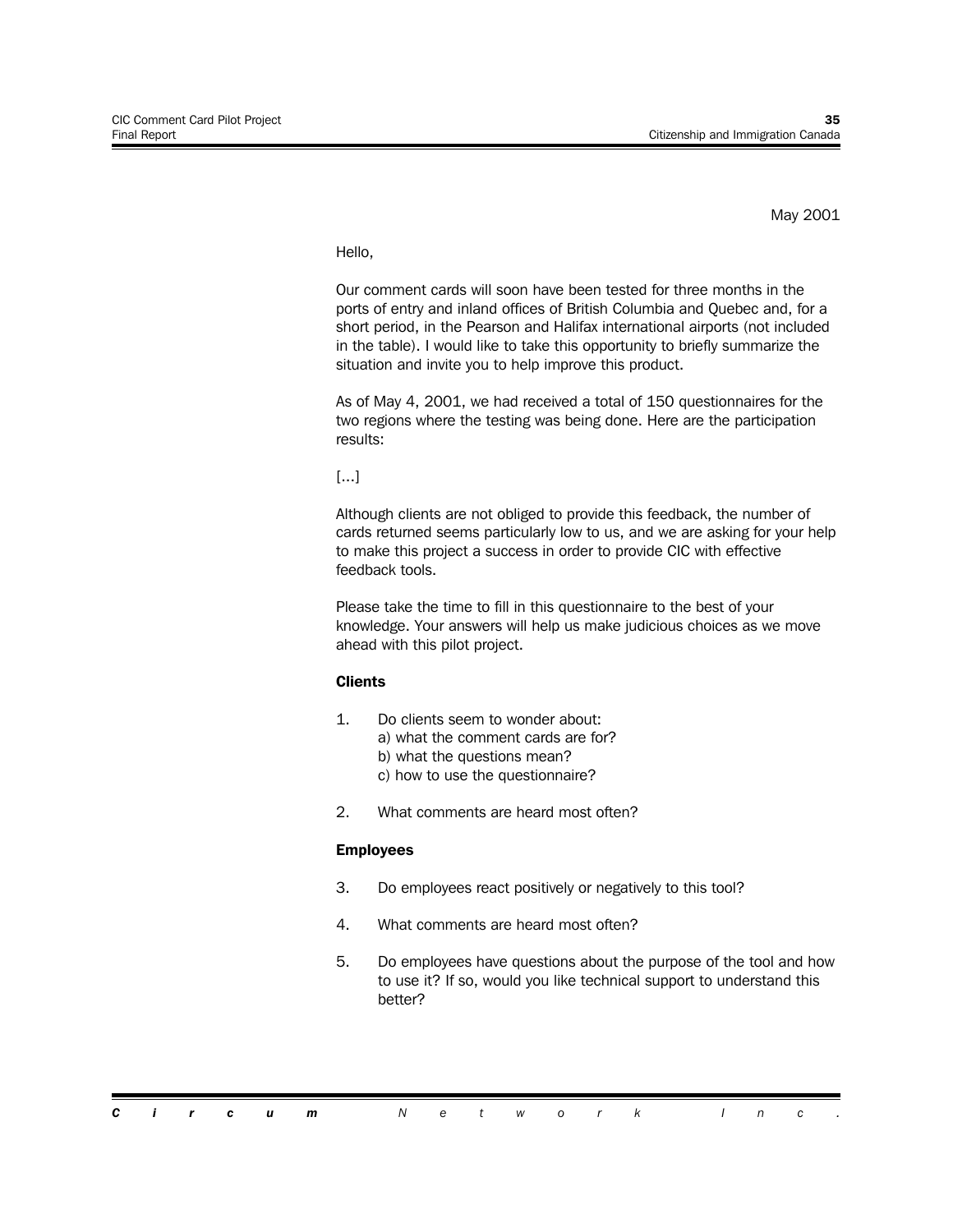6. When asked, do employees explain to clients how to answer and return the questionnaire?

#### **Comment cards**

- 7. Do you have any comments regarding: a) the content or the questions? b) the design or colour?
- 8. Do you find the cards: a) appealing enough from the client's point of view? b) easy to understand and use?

#### **Procedures**

- 9. Do you believe it is effective to put the display and the questionnaires at the office's exit door?
- 10. Do you have any comments about the display stand that was delivered to you?
- 11. For those of you who decided to use the wall-mounted display, did it meet your expectations?
- 12. Has your office taken the initiative to put questionnaires on the counters and interview booths in the waiting room or in a spot that is clearly visible to clients? If you haven't, do you believe that this would be more effective?
- 13. Would it be helpful to promote the comment cards with posters explaining their usefulness?
- 14. Have you any suggestions regarding other ways to promote their use?
- 15. Would it be useful to put a box in your offices where clients could leave their questionnaires after they have filled them out?

Thank you for taking the time to answer. Please return this questionnaire to André Cardinal and Imrat Vanier of the Client Service Initiative (CSI) by May 31, 2001 at the latest.

Your office: Your name: Your telephone number: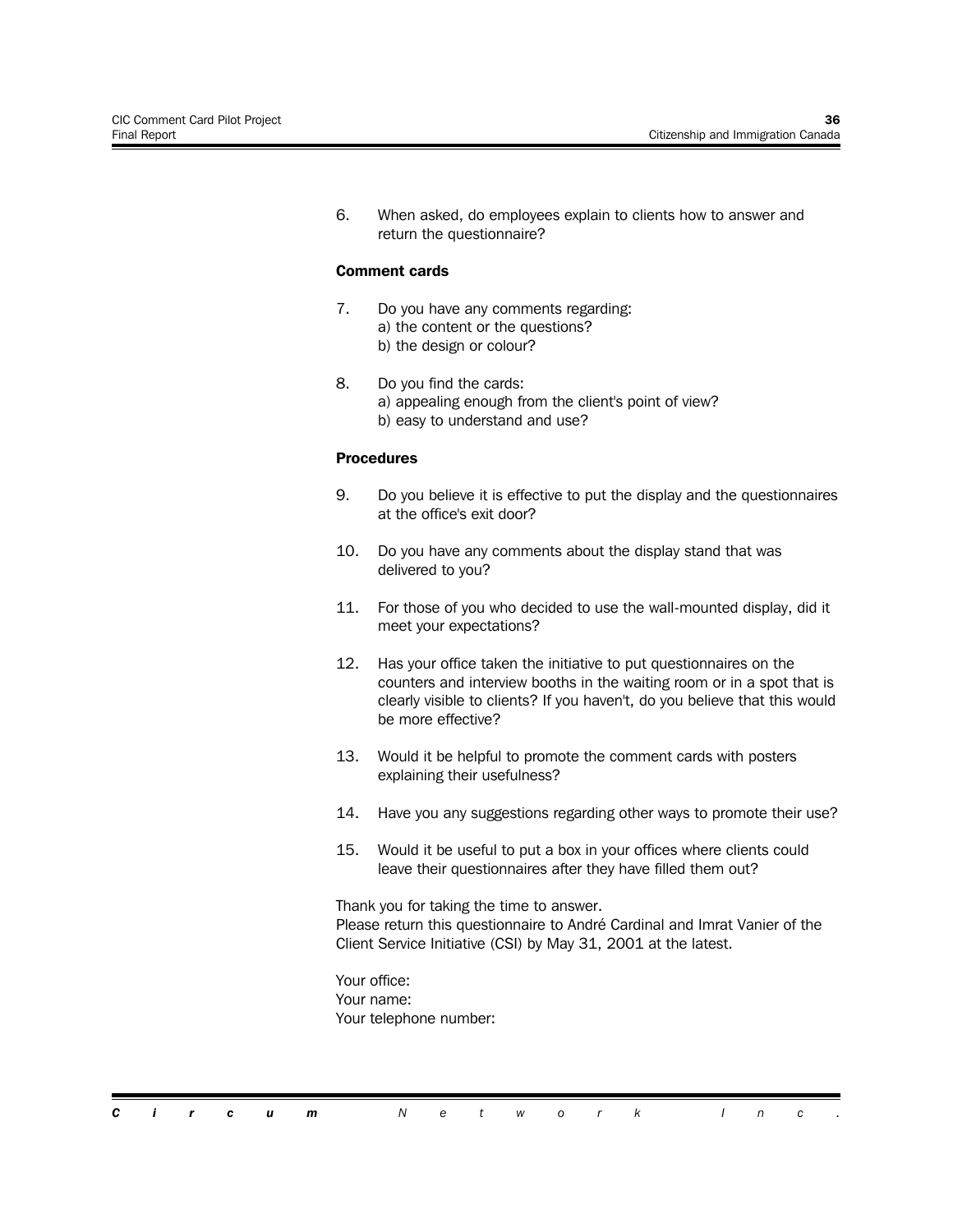# *APPENDIX C On-site assessment*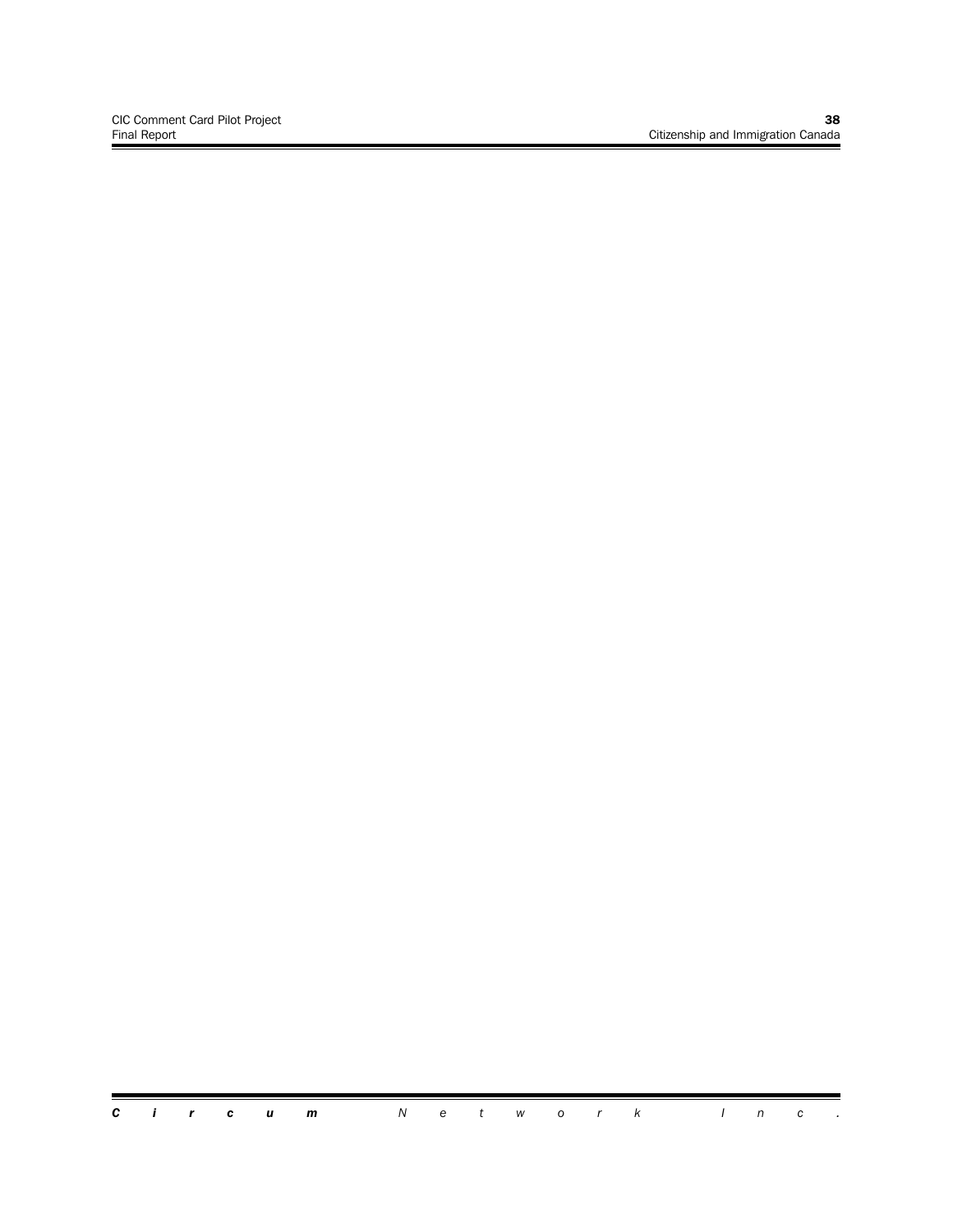#### *Guide relatif aux clients*

Remettre le carton au client

- Est-ce la première fois que vous voyez ce carton commentaires?
- Quelle première impression vous fait-il?
- Au cours des derniers mois, ce carton était disponible ici. Très peu de gens l'ont complété. Pourquoi, pensez-vous?
- Comment pourrait-on améliorer ce carton pour faire en sorte que les clients du ministère le complètent? Quelles autres améliorations pourrait-on faire pour que les clients du ministère le complètent (p.ex., la méthode de distribution, des explications de la part du personnel, le remettre sur place, etc.)?
- Si ce carton était disponible sur un présentoir sur un comptoir, seriezvous porté(e) à en prendre un et à le compléter?
- Si ce carton vous avait été donné de main à main par un employé du ministère, seriez-vous porté(e) à le compléter?
- Qu'est-ce qui ferait en sorte de vous amener à l'utiliser pour exprimer votre opinion sur le service du ministère?

#### *Guide relatif aux employés*

- Depuis quand votre point de service a-t-il des cartons commentaires disponibles?
- Y a-t-il eu des problèmes d'approvisionnement ou de livraison?
- Est-ce que votre point de service a simplement laissé les cartons et leur présentoir à la disponibilité des clients ou avez-vous donné les cartons aux clients de main à main? (Si le second : est-ce que le carton était donné avec une consigne ou explication particulière?) (Attention : distinguez ce qui était la règle et ce qui était l'exception.)
- Comment les membres du personnel voient-ils le projet pilote de cartons commentaires? Sont-ils favorables ou non? Considèrent-ils qu'il s'agit d'un exercice futile ou non?
- Très peu de clients ont retourné un carton complété au cours des derniers mois. D'après vous, pourquoi les clients sont-ils peu enclins à

|  |  | <b>Circum</b> Network Inc. |  |  |  |  |  |  |
|--|--|----------------------------|--|--|--|--|--|--|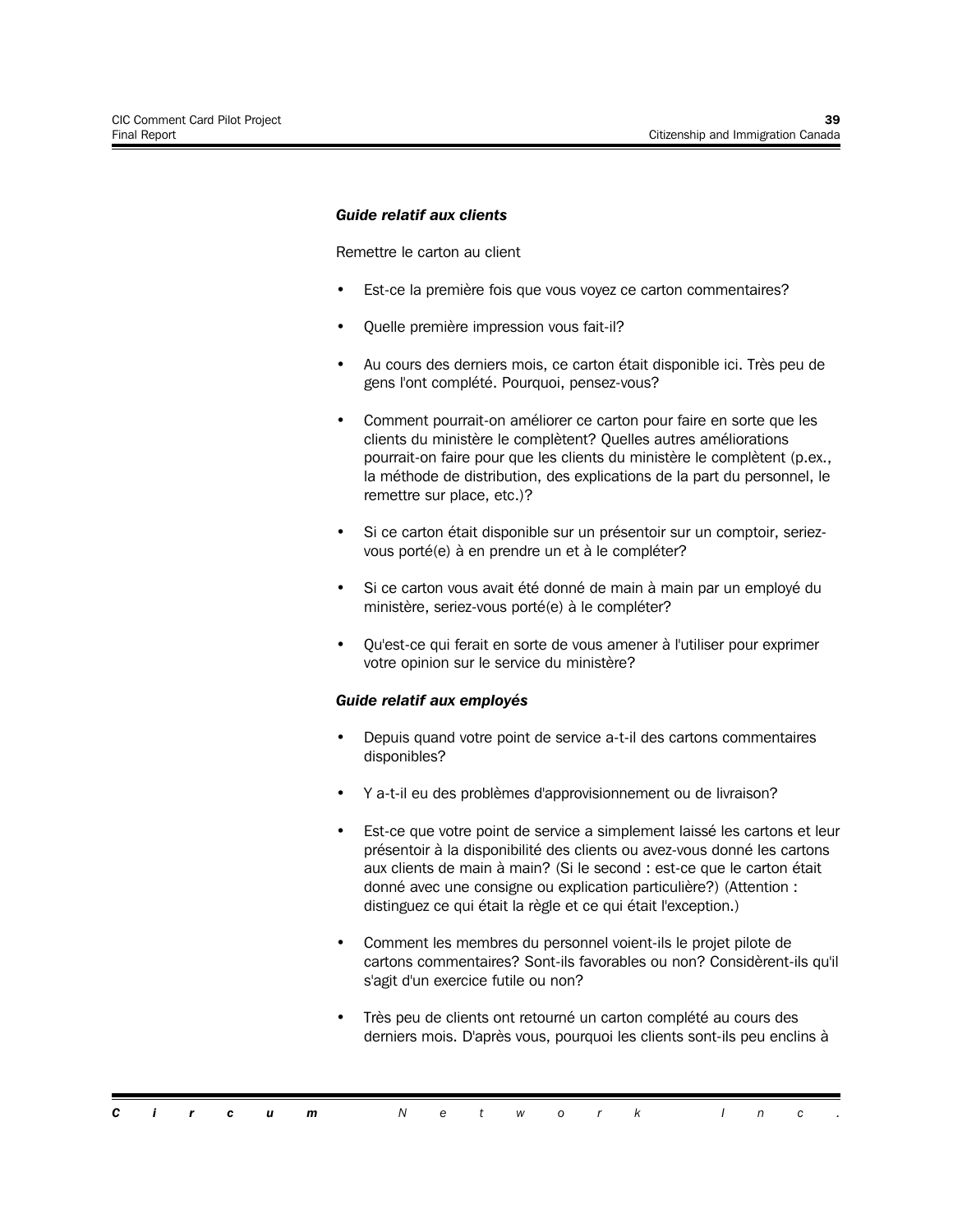ce type de rétroaction? Existe-t-il un problème d'alphabétisation? Les clients pourraient-ils avoir peur de remettre en question l'autorité du représentant ministériel?

• Avez-vous des suggestions pour améliorer les cartons commentaires ou tout autre élément du système mis en place pour le projet pilote de sorte à accroître le nombre de réponses obtenues des clients?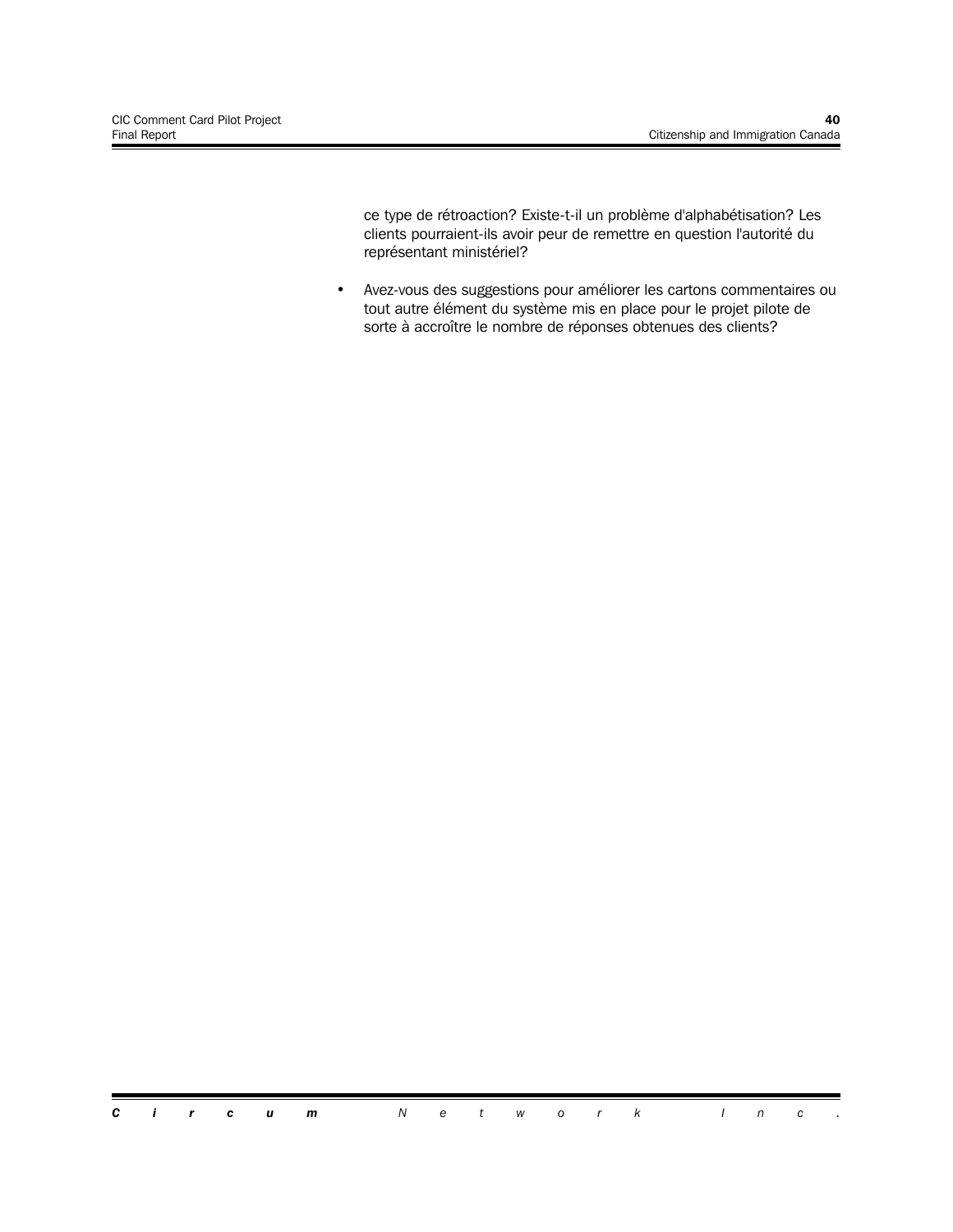# *APPENDIX D Pilot project comments*

Client comments were transcribed as they were received. Some of them deal with Customs service. However, the vast majority illustrate Immigration service. There is no indication that clients suffered from substantial confusion.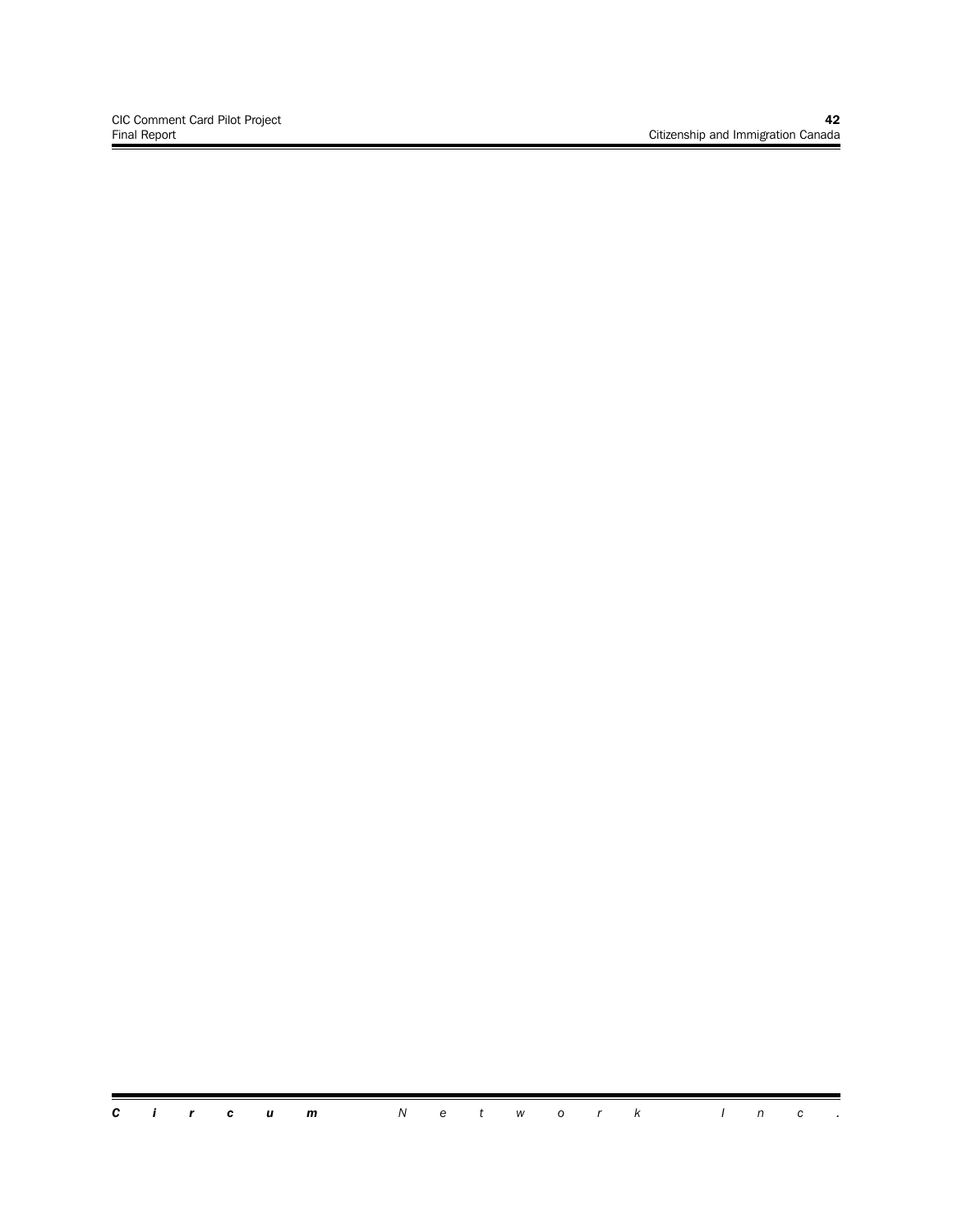# *CIC Lacolle*

#### *Please indicate what should be our priorities for service improvement.*

- GOOD TREATMENT WITH VISITOR, AND DON'T WAST TIME OF VISITORS.
- I DON'T IF IT WAS THE GOVERNMENT DECISION TO BECOME THE WORSE BORDER IN THE WORLD AND CROSS OR NOT BUT YOU HAVE SUCCEEDED IN DOING SO. WHAT IS ALWAYS A GREAT TRIP & A GREAT COUNTRY NOW ALWAYS STARTS WITH TREPIDATION AND DELAYS.
- EXPLAIN / INFORM US WHY WE WHERE REFEREED TO IMMIGRATION. GIVE US 'SOME' ESTIMATE OF THE AMOUNT OF TIME IT IS GOING TO TAKE.
- SPEED !! WE CAME TO VISIT FOR A DAY TO INSPECT A PROPERTY IN MONTREAL. IT TOOK OVER AN HOUR TO DECIDE WHAT TO DO.
- DO NOT USE 23 YEAR OLD MISDEMEANOR CHARGE DWI, DRIVING WHILE INTOXICATED TO NOT LET ME STAY IN CANADA
- SPEED OF SERVICE. IF SOMEBODY TRAVEL IN A GROUP, YOU MUST INTERVIEW THE GROUP.
- BE FASTER IN YOUR SERVICE. WE ARE VISITING YOUR COUNTRY AND WE LOOSE 2 HOURS IN THIS OFFICE. ALL OF US HAVE OUR DOCUMENTS AS YOU REQUIRE AND IT MAKES US VERY UPSET TO WAIT SO LONG
- EVERYTHING WAS SMOOTH AND I WAS VERY PLEASED
- YOU MUST HAVE ENOUGH WOMEN TO SPEED UP THE PROCESS. PEOPLE WERE WAITING OVER AN HOUR TO BE SERVED
- I WOULD LIKE TO COMMENT THAT IMMIGRATION OFFICER [...] WAS VERY PROFESSIONAL
- BABY CARE ROOM, PRAYROOM
- LESS WAITING TIME WAITING IN THE LOBBY FEELS LIKE TORTURE IT WOULD BE BEST IF OFFICERS INFORM THE CLAIMANT ON A HOURLY BASIS ABOUT THE PROCESS
- CE N'EST PAS PARCE QU'ON EST IMMIGRANTS QUE L'ON DOIT ETRE TRAITE DE LA SORTE. LE PERSONNEL DE CE POINT D'ENTRÉE, SURTOUT CE JOUR LA AVAIT L'AIR DE DESTESTER TOUS LES IMMIGRANTS IL N'Y A AUCUNE COMPREHENSION DE LEUR PART. C'EST DOMMAGE …SUITE
- SPEED IT UP. GET EMPLOYEES THAT HAVE BETTER ATTITUDES

- WHEN A VISITOR HAVE VISA IS OK, PLEASE DON'T STOPPED LONG TIME.
- I COME TO MONTREAL EVERY 2 TO 3 MONTHS AND FOR 12 YEARS WAS NON STOP ONCE AT THE BORDER. FOR THE PAST 2 YEARS I

|  |  | <b>Circum</b> Network Inc. |  |  |  |  |  |  |
|--|--|----------------------------|--|--|--|--|--|--|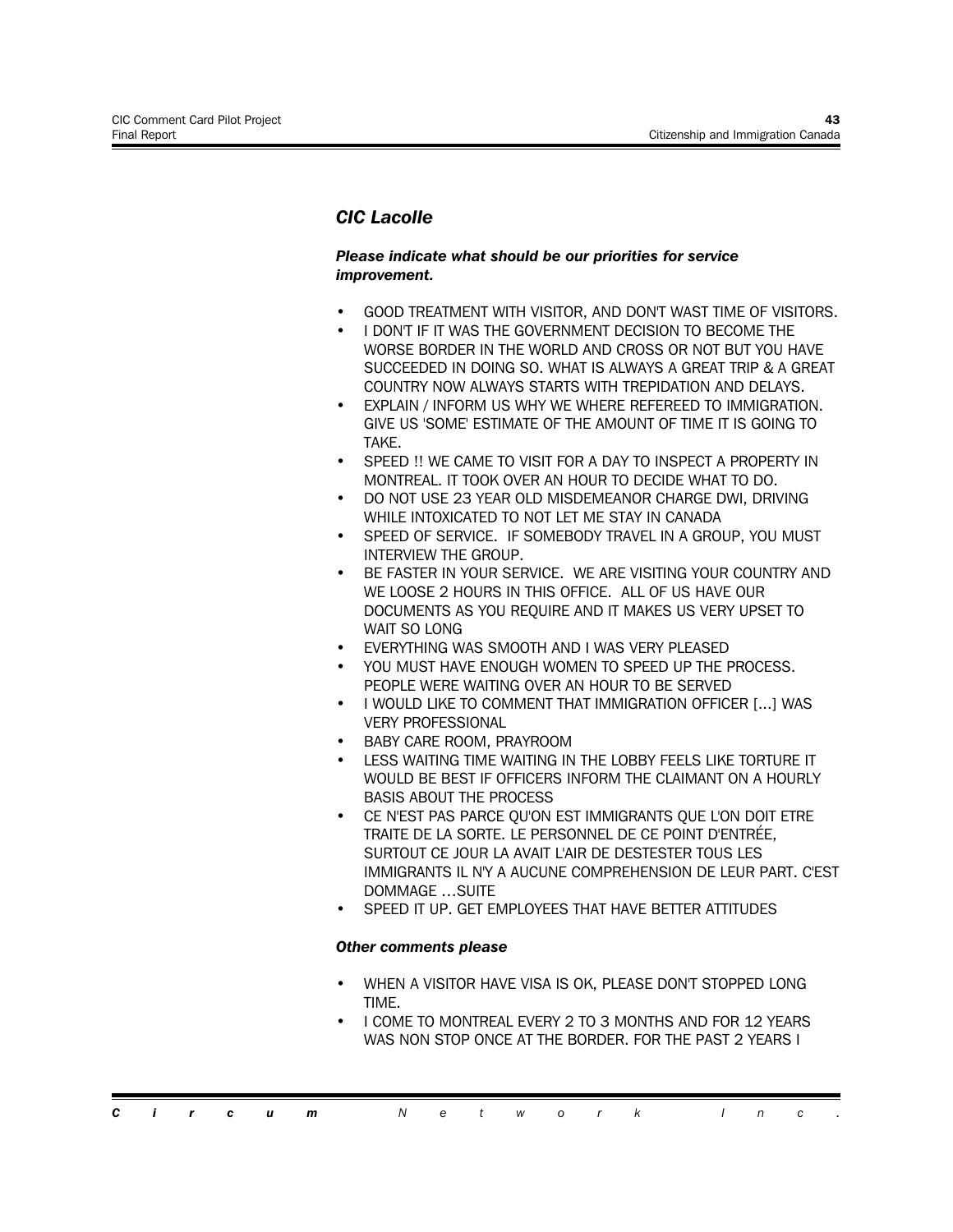HAVE BEEN STOP EVERY TIME.I AM NOT A CRIMINAL AND HAVE NO RECORD AND HAVE NEVER BEEN REFUSED ADMISSION.

- WE WHERE DETAINED FOR CLOSE TO 2 AND A HALF HOURS WITH NO EXPLANATION OF WHY OR HOW LONG THE PROCESS WAS GOING TO TAKE.
- YOU WERE VERY SLOW, CUMBERSOM AND BUREAUCRATIC. THE WORLD MOVES MUCH FASTER TODAY AND YOU HAVEN'T KEEP UP. NEED FOR CONSISTENCY- CAME IN WITHOUT PROBLEM. THIS TIME YOU CAN'T MAKE A DECISION.
- WAS A GREEN PARTY DELEGATE. POLITICAL INCORRECTNESS
- IT IS VERY DISGUSTING STANDING FOR A LONG TIME IN THIS OFFICE FOR NO REASON. I DON'T WANT TO STAY IN CANADA FOR SOMETHING OTHER THAN VISITING
- EVERYBODY WAS VERY POLITE. THANK YOU!
- QUE CE GENRE DE PERSONNE AIT L'ESPRIT AUSSI FERME.
- PLEASE TRAIN YOUR PEOPLE

# *CIC Aéroport de Montréal*

*Please indicate what should be our priorities for service improvement.*

**CANADIAN** 

#### *Other comments please*

• NOT EVERY VISITOR WHO ENTERS CANADA COMES TO STAY ILLEGALLY YOUR COUNTRY IS NOT THAT GREAT ANYWAY TRY TO HAVE REGARD FOR OTHER CITIZEN& IMMIGRANT RIGHTS.

# *CIC Québec*

#### *Please indicate what should be our priorities for service improvement.*

- DONNEZ DES SOLUTIONS AUX PROBLEMES DES IMMIGRANTS. J'AI RECU BEAUCOUP DES RESPONSES MAIS APRES QUELQUES JOURS J'AI SUS DES CHOSES QUE A IMM NON PAS DIT.
- UNE MEILLEUR INFORMATION DES ETAPES A FRANCHIR NE PAS CREER UN CLIMAT DE CRAINTE ET D'ANGOISSE DE SURPRISE.
- PLUS DE FLEXIBILITE SURE LES HORAIRES. C'EST A DIRE AVOIR UN PREPOSE DE 8-17 HRS
- TÉLÉPHONE & TÉLÉCOPIEUR & ADRESSE DANS L'ANNUAIRE TÉLÉPHONIQUE DE QUÉBEC.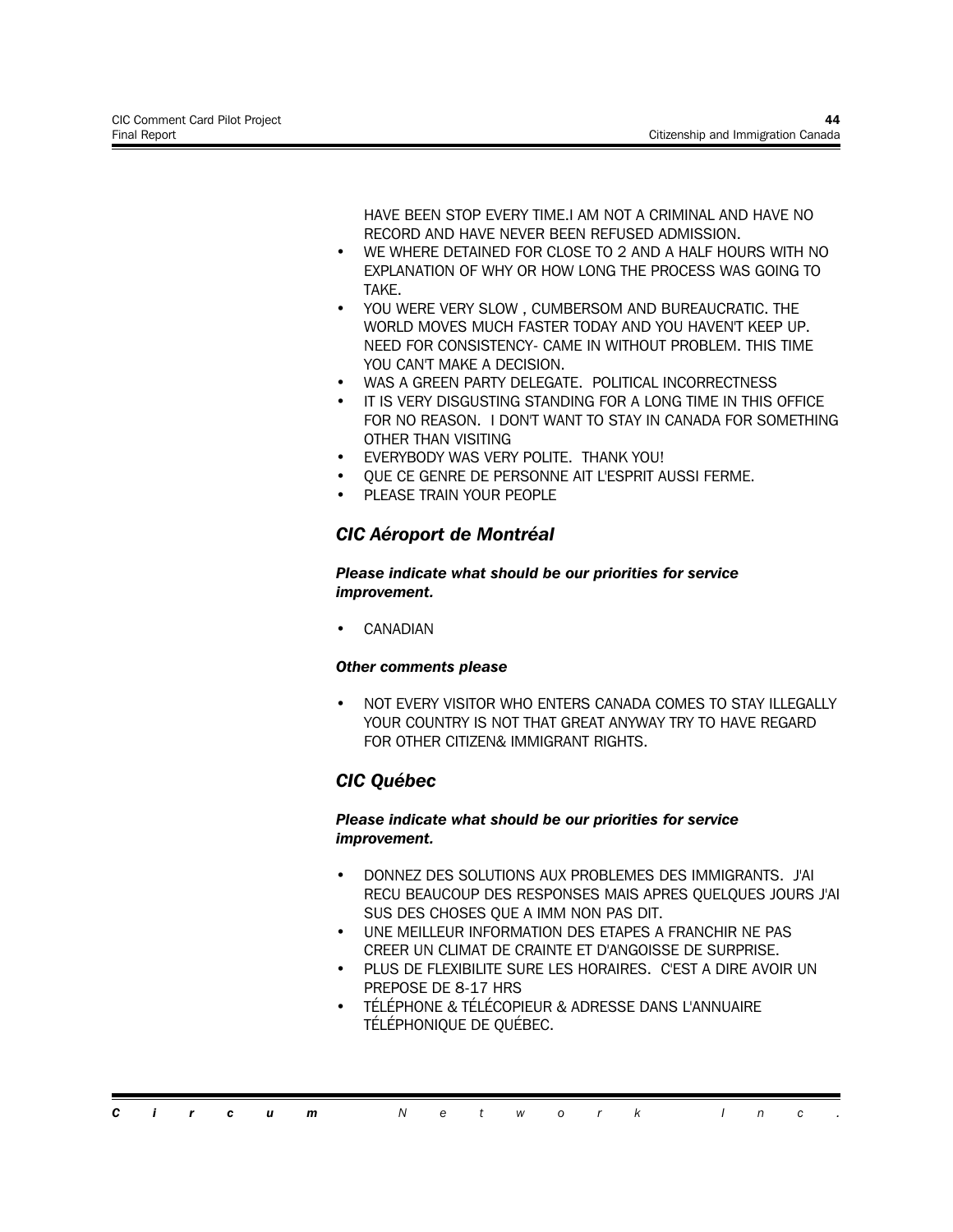- D'AVOIR UN EMPLOYÉ EN PERMANENCE DU LUNDI AUY VENDREDI DE 10H À 16:30 POUR RÉPONDRE À LA CLIENTÈLE.
- UNE PRESENCE D'AGENTS D'ACCUEIL. LES SOUCIS D'ECONOMIC DE SERVICE DU A L'APPROVISSEMENT GENERAL DES CANADA , MUISENT A LA REP

- TROUVER UNE ENDROIT PLUS AU CENTRE DE LA VILLE. COMME IMMIGRATION QUEBEC, C'EST FACILE A TROUVER ET IL Y A LA PLACE OU SE PARLER. PLUS LONGUE LES HEURES D'ATTENTION. PAS JUSTE 2 HEURES
- J'ESTIME QUE LES FRANCAIS DEVRAIT AVOIR UN TRAITEMENT PARTICULIER,CE SONT EUX QUI ONT PEUPLE LE QUEBEC, CE SONT NOS ANCETRES.
- AVANT, IL N'Y AVAIT PAS MOYEN DE RENCONTRER UN PREPOSE SAUF PAR TELEPHONE. LES CLIENTS AIMENT METRE UN VISAGE AU SERVICE A LA CLIENTELE, PAS JUSTE UNE VOIX

# *CIC Hull*

#### *Please indicate what should be our priorities for service improvement.*

LES INFORMATIONS OBTENUES SONT JUSTES ET CLAIRES.

#### *Other comments please*

• EN GENERAL,D'UN BUREAU A L'AUTRE LES INFOS NE SONT PAS TOUJOURS COHERENTES SELON LES AGENTS. UN PEU D'HUMANITE SERAIT LA BIENVENUE.

# *CIC Montréal Services intérieurs*

#### *Please indicate what should be our priorities for service improvement.*

- TOUT VOTRE PERSONNEL EST DESOLE.
- SOME QUESTIONS NREQUIRE FACE TO FACE EXPLANATIONS AND THIS IS NOT AVAILABLE.
- [nom]. J'AI ENVOYER MA DEMAND 3 FOI ET ON RETOURNER POUR LA PAIMENT ET J'AI DEMANDER DE REMBURSEMENT POUR 5 MOIS. J'AI ENVOYER DES FAX A [...] MAIS JE N'AI PAS DE REPONSE
- TO BE ABLE TO FIND OUT REAL SITUATION OF REFUGEE CLAIMENTS IN THEIR COUNTRY OF ORIGIN.

|  |  | <b>Circum</b> Network Inc. |  |  |  |  |  |  |
|--|--|----------------------------|--|--|--|--|--|--|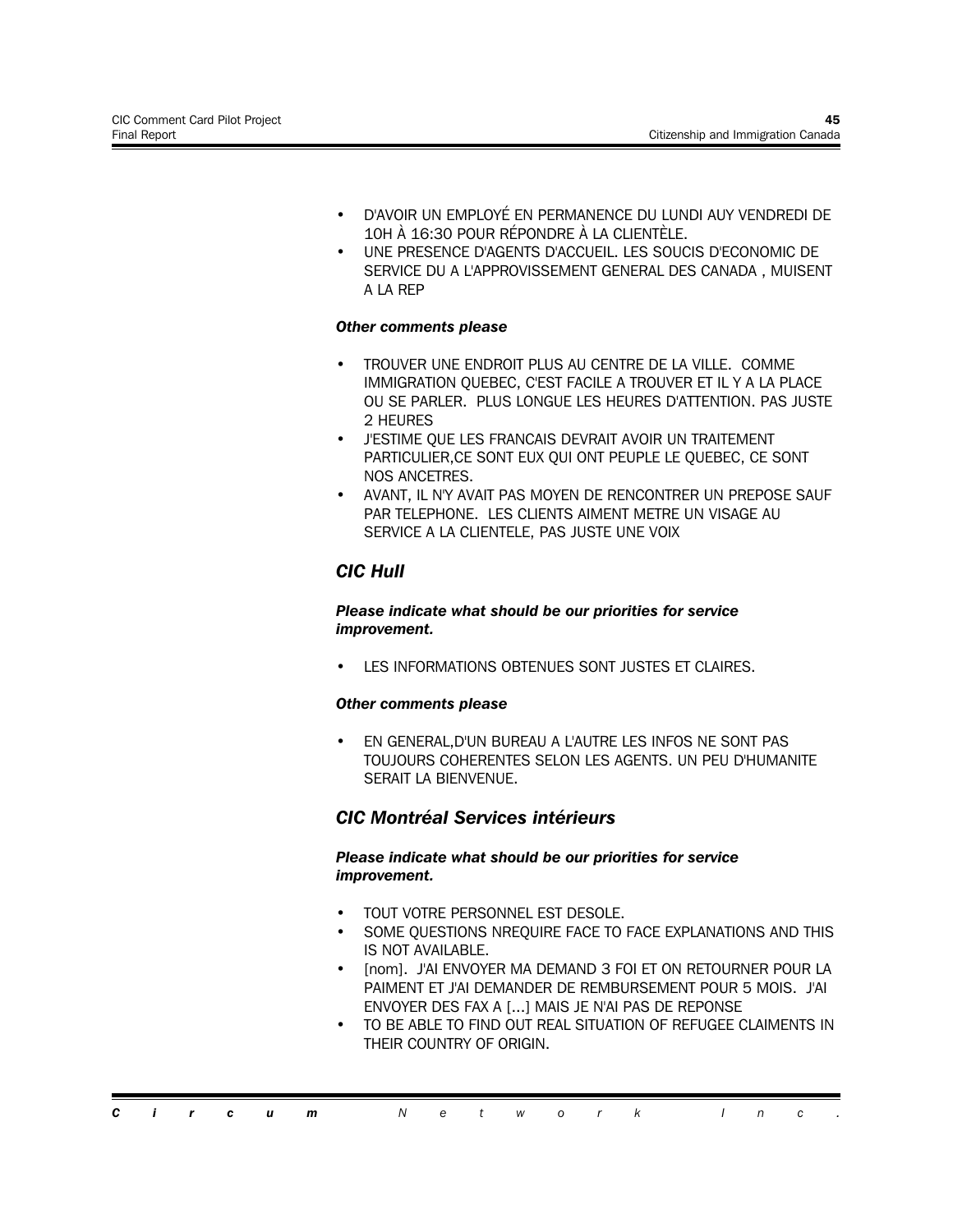- TRAVAILLE PLUS FORTE POUR RENDE UN MIELLER SERVICE.
- LE SISTEME DE TELEPHONE EST PAS BON.
- ANSWER THE PHONE.
- METTRE DES AGENTS D'ACCEUIL A DE RECEPTION ET PAS DES AGENTS QUI DONNENT SEULEMENT DES FORMULAIRES.
- SPEED OF SERVICE AND FAIR TREATMENT. EFFICIENCY OF SERVICES.

- NE DITE PAS LA VERITE AU TELEPHONE.
- S.V.P REGLER MON PROBLEME PAR CE QUE C'EST LONT POUR PLUS D'INFORMATIF. APPELE MOI [...] OU [...]
- I FOUND OFFICERS COURTEOUS, BUT SMILE ON THE FACE OF DISBELIEF.
- LE PERSONEL QUE TRAVAILLE OU TELEPHONE ILS SONT INCOMPETENTE.
- NOT ENOUGH HUMAN BEINGS ON THE PHONE.
- I WANT TO TAKE MY OATH OF CITIZENSHIP ON JULY 1, BUT MY CITIZENSHIP TEST FINISHED BUT I'M NOT RECEIVING "NOTICE TO APPEAR TO TAKE THE OATH OF CITIZENSHIP", I'M VERY DISSATISFIED.

### *CIC Services de la citoyenneté*

#### *Please indicate what should be our priorities for service improvement.*

• A COPY OF THE BILINGUAL NATIONAL ANTHEM SHOULD BE PROVIDED SO WE CAN JOIN IN SMOOTHLY

#### *Other comments please*

• I NOTICED THAT THE PROVINCE OF NUNAVUT WAS NOT DISPLAYED IN THE CEREMONY ROOM

**Other Quebec** (some cards came back without proper identification of the office; they were lumped in this category.)

#### *Please indicate what should be our priorities for service improvement.*

- GARDER LE MEME SERVICES.
- KNOW THE RULES ALTHOUGH I AM A CANADIAN CITIZEN & MY WORK TAKES ME AROUN THE WORLD & THE LADY AT THE COUNTER MADE IT AS DIFFICULT AS POSSIBLE TO LURING MY PERSONAL GOODS BACK FROM THE US AND TRIED TO GET OTHER PEOPLE TO SUPPORT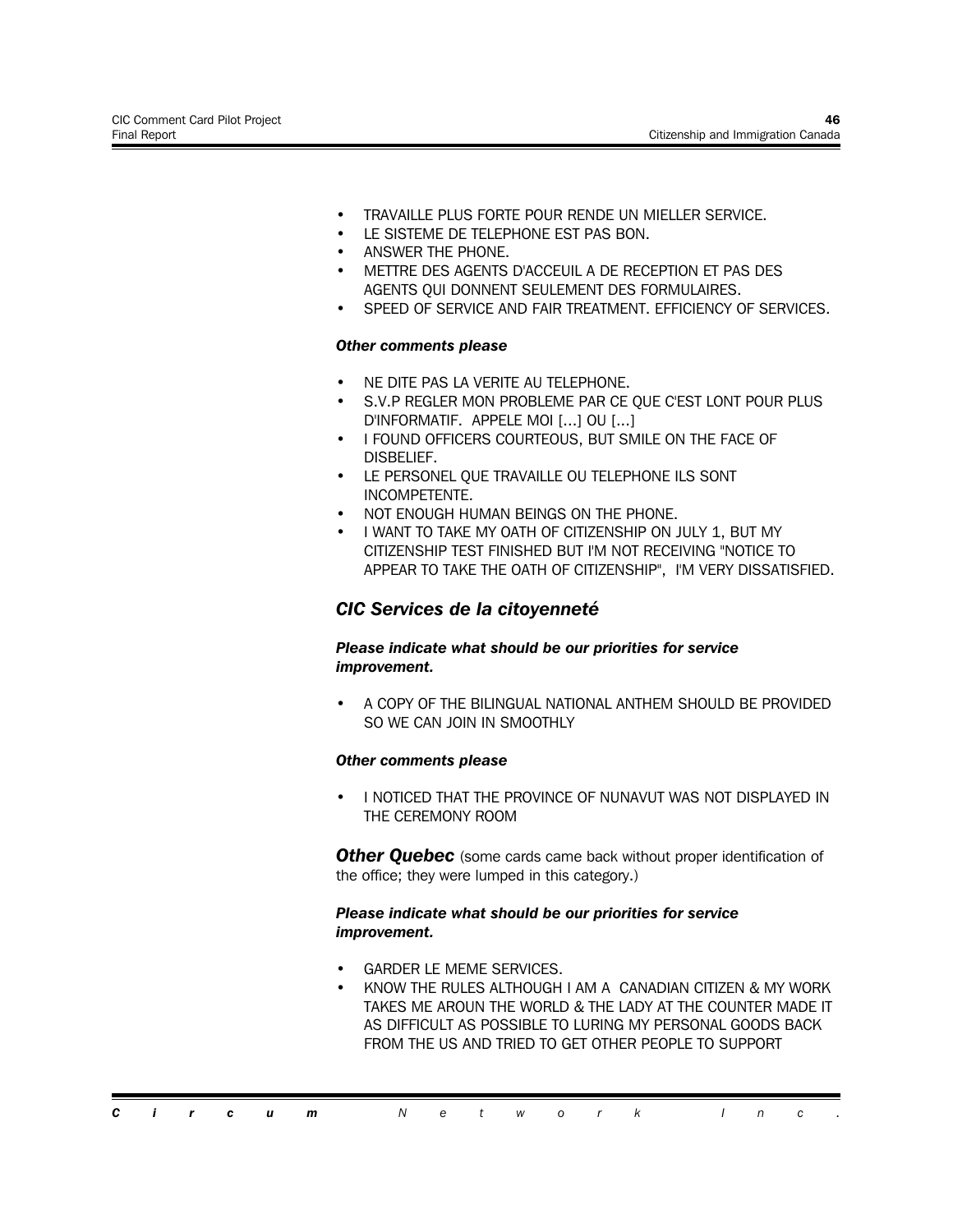- OFFICER BADGE [...] WAS RUDE,SHORT,UNPROFESSIONAL AND DID NOT MAKE ANY SENSE OF HIS BEHAVIOR.
- TELLING ME WHY I WAS ASKED TO PULL IN UNDER CANOPY TO CHECK LENGTH OF ABSENCE
- INFORMING PEOPLE AS TO REASON FOR BEING DETAINED AND TELLING THEM APPROXIMATELY HOW LONG IT SHOULD TAKE IS **ESSENTIAL**
- THERE IS NO REASON TO SEARCH A US GOVERNMENT EMPLOYEE AND TO MAKE US STAND AT ZERO DEGREES CELCIUS OUTSIDE AND HOLD US FOR TWO HOURS
- STOP REPEATEDLY DETAINING PEOPLE FOR NI REASON
- EVERY THING YOU DO SHOULD ENCOURAGE VISITORS TO COME FROM THE UNITED STATES - NOT DISCOURAGE THEM.

- MERCI BIEN A M. [...] ET MME [...].
- LES TOUS AGENT D'IMMIGRATION ILS TRES COMPETENT.
- THANKS FULLY THEY DID NOT- SHE WAS RUDE & SHE DID 'NOT' KNOW HER JOB. AS A CANADIAN BORN & RAISED HERE, I WAS TREATED WITH DISRESPECT.
- CUSTOMS & IMMIGRATION FOUGHT TO ATTEMPT TO STOP CONTRABAND IN STANSTEAD AREA (QC)'S HILLS, RATHER THAN HARRASS US & CANADA CITIZEN AT THE BORDER, WITH BUREAUCRATIC NON SENSE!
- I REALIZE THEY HAVE A SERIOUS JOB BUT IN VISIT #2 I WAS RELAXED & CASUALLY JOKING (IS IT TIME FOR TEA?) & VERY LITTLE COMFORTABLE RESPONSE WAS MADE. OTHER WISE KEEP UP A GREAT JOB
- LACK OF INFORMATION DECREASES COOPERATION AND INCREASES **FRUSTRATION**
- $\bullet$  WE DEMAND AN EXPLANATION. MY PHONE  $\#$  IS [...]. MY ADDRESS IS: [...]
- BADGE NO [...] OFFICER WAS AN EXCELLENT REPRESENTATIVE OF CANADA (VERY FRIENDLY AND PROFESSIONAL). DESERVES TO BE CONGRATULATED FOR EXCELLENT SERVICES
- MY COMPANION AND I HAVE BEEN STOPPED INTERROGATED AND HAD OUR VEHICULE SEARCHED FOR NO REASON TOO MANY TIMES. I WOULD LIKE AN EXPLANATION.
- BE POLITE & REASONABLE EXPLAIN WHY A PERSON IS BEING STOPPED. I WILL NEVER RETURN TO QUEBEC PROVINCE. WHY WOULD I GO ON VACATION TO A PLACE WHERE I AM TREATED SO RUDELY. I'LL SPEND MY MONEY ELSEWHERE.

*Circum Network Inc .*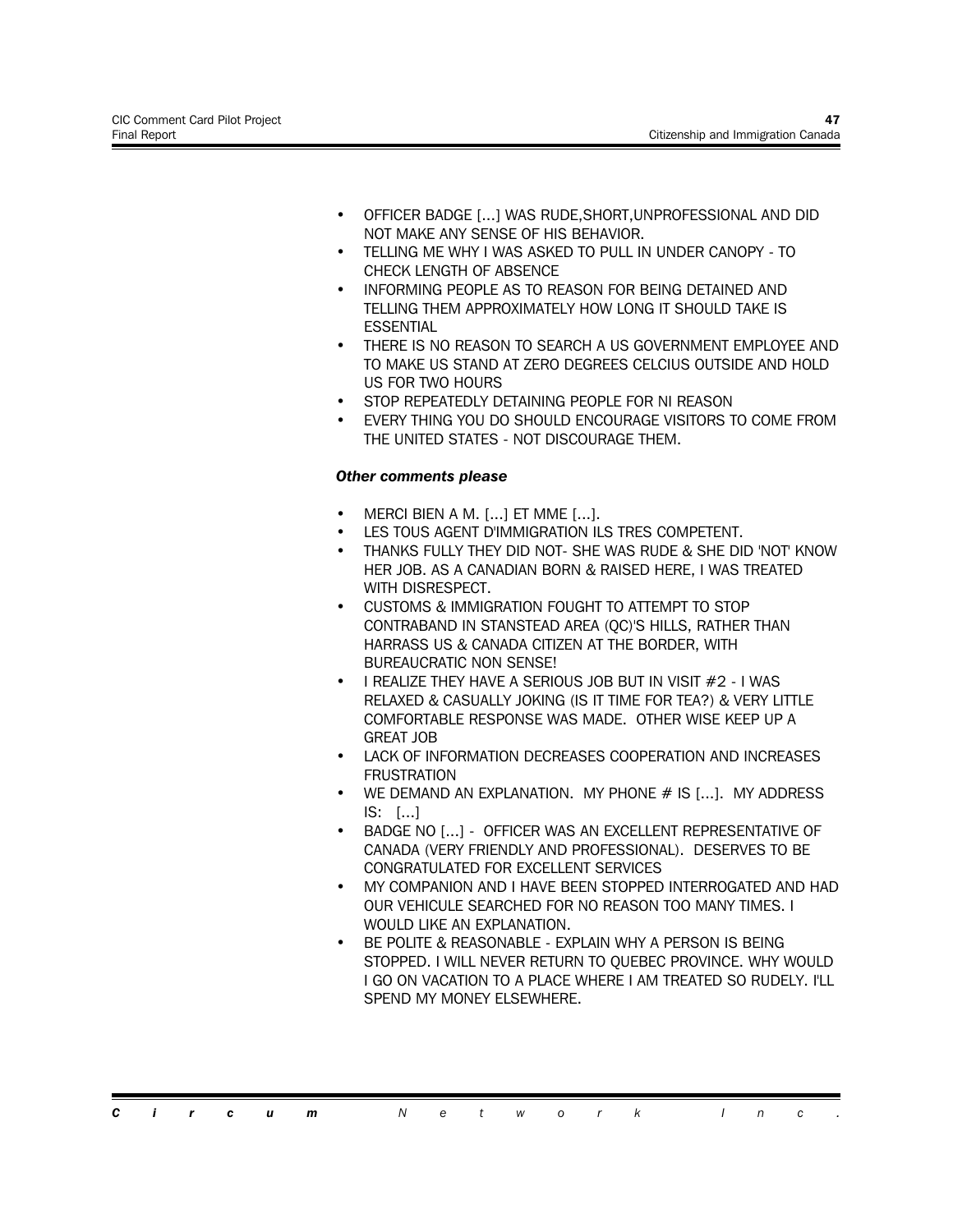# *CIC Huntingdon*

#### *Please indicate what should be our priorities for service improvement.*

- KINDER, LESS NAZI LIKE STAFF. LESS AGGRESSIVE. MORE HUMAN
- NONE I AM COMPLETELY SATISFIED
- IT WAS PRESUMED BY THE BORDER GUARD THAT WE WERE COMING INTO CANADA TO CONDUCT BUSINESS FOR WAGES WHEN WE PLAINKY STATED WE WERE COMING IN TO VISIT FRIENDS AND DO NO SERVICES FOR HIRE. A VERY UNDESIRABLE WELCOME TO CANADA.

#### *Other comments please*

• THE BORDER GUARD WAS THE PROBLEM NOT THE IMMIGRATION **OFFICERS** 

# *CIC Kingsgate*

#### *Please indicate what should be our priorities for service improvement.*

- BE COURTES AND NOT TREAT EVERYONE LIKE A BAD GUY, AND DON'T TREAT TRUCK DRIVERS LIKE 2YR OLDS.
- NO SUGGESTONS
- LOOKS GOOD TO ME.
- GET THE REST OF THE P.O.E. TO OPERATE AS POLITELY.
- WENT FINE FOR ME.
- **FASTER SERVICE**
- ALL SERVICES RENDERED HAVE BEEN EXCELLENT AND HAS BEEN A PLEASURE TO COME TO CANADA
- YOU ALREADY DOING A FINE JOB
- IF THIS OFFICE WAS MORE DEPENDENT OF KINGSGATE BORDER SO THEY WOULDN'T HAVE TO CALL FOR QUESTIONS & VISITOR'S VISAS
- TO BETTER INFORM. I WAS VERY TERRIFIED FOR THE MOST PART
- NONE
- SERVICE WAS EXCELLENT
- FOR THE MOST PART WE FIND BORDER AGENTS VERY POLITE. WE ALSO TRY TO BE THE SAME
- ENDERVER TO MAINTAIN THE HIGH STANDARD OF SERVICE PROVISION I EXPERIENCE. WELL DONE
- JOB TRAINING FOR NEW EMPLOYEES….MORE STAFF FOR VEHICULE INSPECTIONS.
- VERY KIND,ALWAYS READY TO HELP
- BIGGER OFFICE SPACE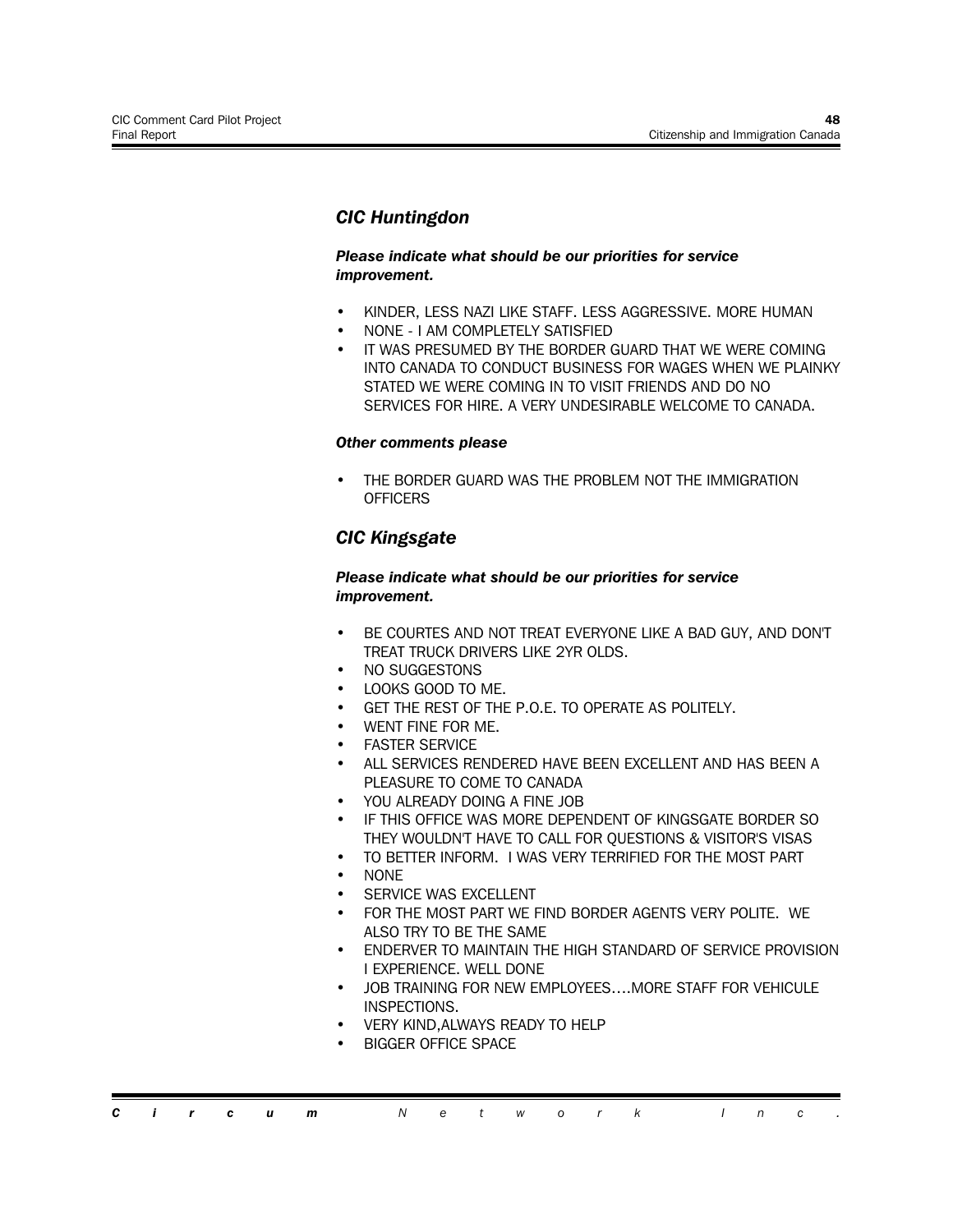• IMPLEMENT THE PROCEDURE / PROCTOCAL / INFORMATION SUCH AS INSPECTOR [...] ROLD MODELS.

#### *Other comments please*

- **VERY FRIENDLY SERVICE**
- STAFF IS EASY TO WORK WITH.
- BEEN THROUGH IMMIGRATION MANY TIMES AT VARIOUS BORDERS. SOMETIMES THERE WERE/ARE INCONSISTANCIES WITH WHAT DOCUMENTS ARE NEEDED,GET CONFUSING.MAYBE DIFFERENT INTERPRETATIONS ON REGULATIONS OF ENTRY BYSTAFF.
- NOT AT THIS PORT! I WAS "ALMOST" CALLED A LIAR BECAUSE I DON'T DRINK,SMOKE,DO DRUGS CARRY WEAPONS OR HAVE OFFENSIVE MATERIAL. MY TRUCK WAS RANSAKED JUST FOR G.P.(GENERAL PRINCIPAL) TO DEMONSTRATE TO ME THEY HAD THE AUTHORITY! SO WHAT?
- OTHERWISE EXCELLENT. VERY COURTEOUS AND INFORMATIVE.
- BORDER OFFICIALS HAVE BEEN GREAT TO WORK WITH ON PROCESSING PERMITS
- QUICK AND COURTEOUS SERVICE, VERY PLEASED!
- THE DIEFFERENCE BETWEEN THE US AND CANADA BORDER IS LIKE NIGHT AND DAY I REALLY APPRECIATE THE PROFESSIONALISM OF THE CANADIAN IMMIGRATION
- THE AMERICANS ARE VERY MEAN, EVEN TO ANOTHER AMERICAN
- [...] DID AN EXCELLENT JOB, AND WAS VERY PLEASANT
- **VERY PLEASED**
- PERSONNEL WERE COURTEOUS AND A CREDIT TO YOUR COUNTRY
- WE TRANSPORT THRU CANADA TO ALASKA AND APPRECIATE VERY MUCH THE COURTEOUS TRATMENT WE RECEIVE!
- ALWAYS NICE TO COME NORTH FOR A VISIT
- GOOD
- YOUR SERVICE IS MILES AHEAD COMPARED WITH THE OTHER SIDE OF THE BORDER
- WE ENJOYED OUS STAY
- CLEAN COUNTRIE,ATMOSPHERE OF WELLNESS
- FRIENDLY PEOPLE
- INSPECTOR [...] WAS EXTREMELY HELPFUL AND A TREMENDOUS SOURCE OF BENEFICIAL INFORMATION THAT MADE MY STAY INITIALLY AND FOR THE DURATION, IN CANADA WONDERFUL FOR MYSELF AND MY 2 CHILDREN (AND 1 WIFE,LATER)
- I WAS SURPRISED THAT I NEEDED ANOTHER STAMP INTO MY PASSPORT BECAUSE I DID NOT NEED A STAMP WHEN I REENTERED INTO CANADA AT WINDSOR (ONTARIO) ABOUT 1 WEEK BEFORE.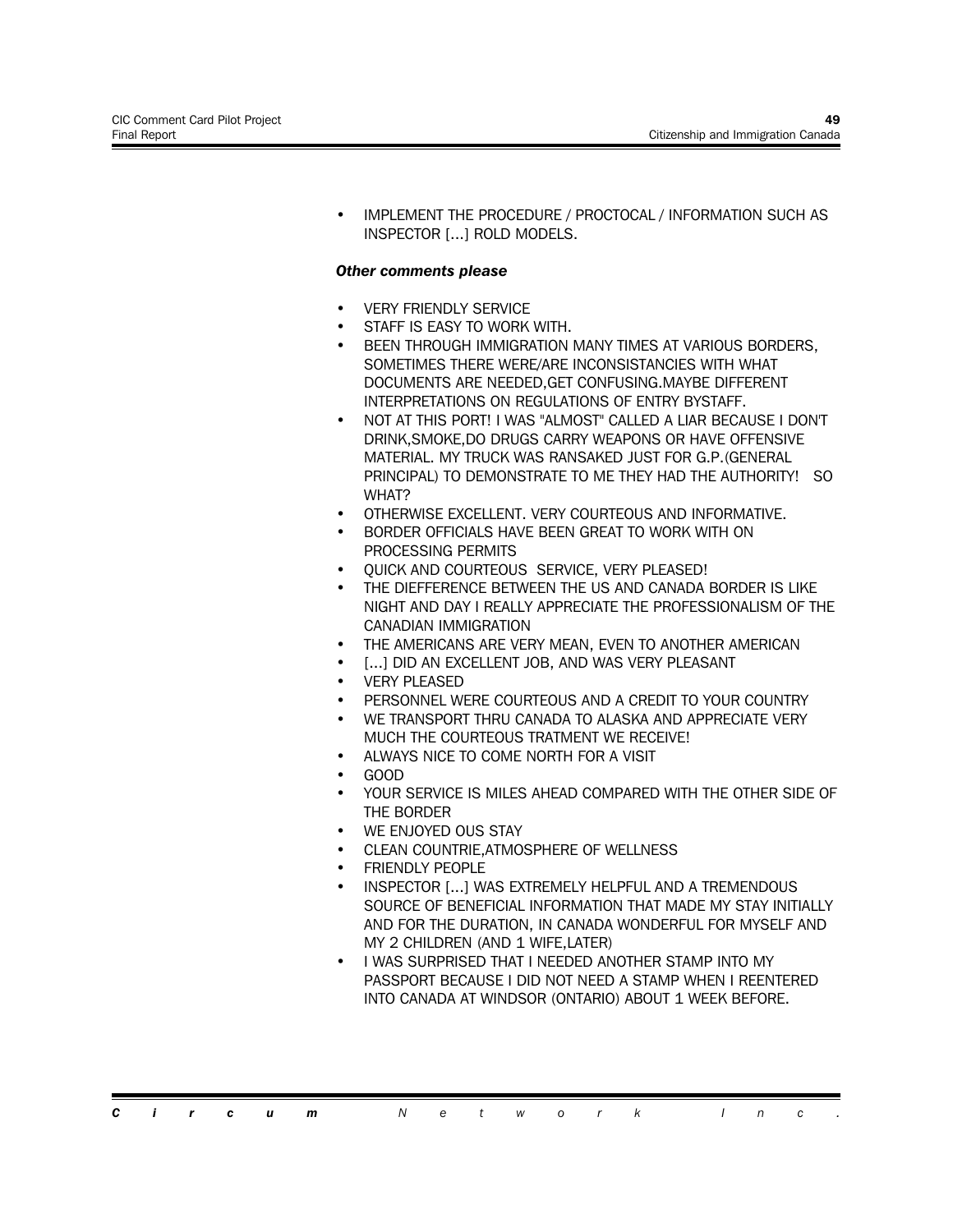# *CIC Douglas*

#### *Please indicate what should be our priorities for service improvement.*

- MORE STAFF
- ON SIGHT BATHROOMS. SNACK MACHINES
- **EASTER SERVICE AND NICE STAFF.**
- NO WASH ROOMS
- CANADA CUSTOM'S WAS VERY DIFFICULT TO UNDERSTAND. HE GAVE NO REASON TO HAVE US STOP AT CUSTOM. I HAVE BEEN TO CANADA MANY TIMES & NEVER TREATED THIS WAY CUSTOMS WAS VERY NICE.
- DON'T REALLY KNOW. KEEP BORDER SAFE.
- ADDITIONAL STAFF, MOTIVATION OF OFFICERS
- [...] WAS VERY HELPFUL AND POLITE. THANK YOU FOR MAKING THIS EASIER FOR THE LEADS & AL
- **SATSFIFD**
- NOTHING THAT I COULD THINK OF. THE STAFF WAS VERY COURTEOUS
- LARGER SIGNS OUTSIDE BUILDING
- MORE BOOTHS OPEN
- DON'T ASK ABOUT PRIOR LIFE IT'S NONE OF YOUR BUSINESS
- SHOULD TREAT EVERYBODY THE SAME. I FELT DISCRIMINATED BY OFFICER WHO'S VERY RUDE MU KIDS GOT SCARED THEY DON'T WANT TO CROSS THE BORDER ANYMORE
- PERHAPS PROVIDE MORE CONFIDENTIALITY A LITTLE EARLIER IN PROCESS.
- # OF STAFFS AT THE WINDOWS I HAVE SEEN 7-8 PERSONS IN THE OFFICE BUT NO ONE AT THE WINDOWS, NOT UNTIL 10 MINUTES
- EMPLOYEES AT UNITED STATES/CANADA BORDER NEED TO BE MORE **FRIENDLY**

- VERY POLITE SERVICE.
- THANK YOU VERY MUCH !!!
- MRS [...] WAS THE GREATEST
- AMERICAN CITIZEN GOING HOME TO ALASKA HAD TO BE STOPPED AND WAITED FOR 1 HOUR. WE WERE TREATED LIKE THEY DIDN'T WANT US IN.
- IMMIGRATIONS STAFF WAS VERY FRIENDLY !! BORDER PATROL WAS PRETTY BAD, THIS GUY HAD A BAD ATTITUDE.
- OFFICER WHO PROCESSED MY CASE WAS EITHER BORED OR I'M AN UNPLEASANT DISPOSITION.
- THANK YOU, [...] IS AN OUTSTANDING LADY
- VERY NICE SERVICE. THANKS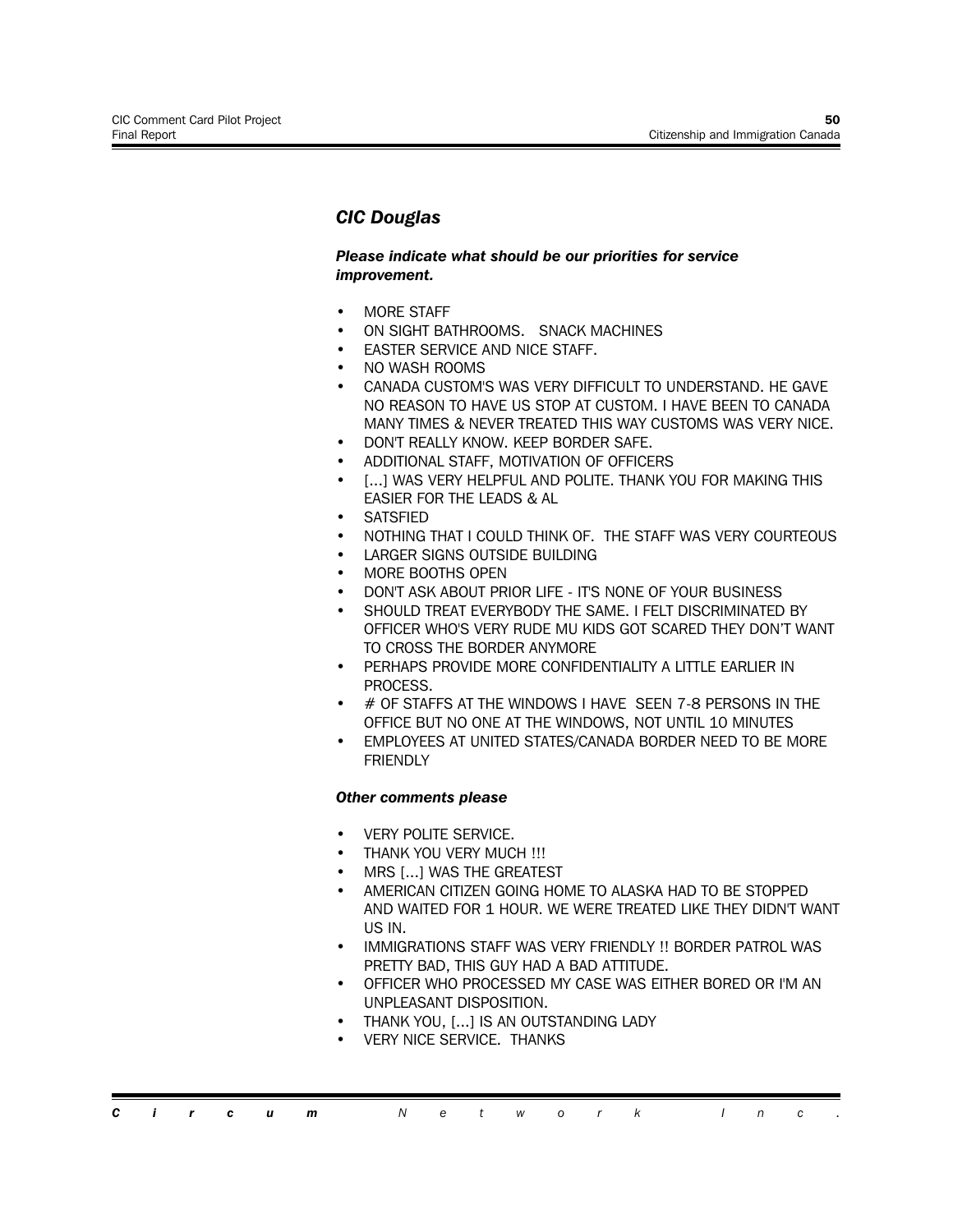- THE OFFICERS TOOK THAT "EXTRA STEP" TO HELP ME. I AM VERY IMPRESSED. THIS WAS MY FIRST VISIT TO CANADA.
- COURTEOUS OFFICERS
- OTHERWISE SHE WAS DECENT
- SHOULD EXPLAIN WHY THE STOPPED HOW THEY GOT SUSPISIUS ON US WAS WITH WIFE AND CHILDREN OUTSIDE IN THE COLD AFTER STOPPED FOR NO REASON ABOUT I HOUR
- RESTROOMS SHOULD BE AVAILABLE CONSIDERING THE LONG WAIT.
- AT LEAST TO HAVE 1 OFFICIAL PERSON AT THE WINDOW TO SERVE CUSTOMER. IF FURTHER INVESTIGATION NEEDED,IT CAN BE HANDLED BY OTHER SUPPORTED PERSONS.
- OUR VISIT TO B.C. WAS NICE THE CANADIANS WE ENTERCOUNTERS WERE VERY FRIENDLY THE EXCEPTION OF THE EMPLOYEE AT THE BORDER.

# *CIC Vancouver International Airport*

#### *Please indicate what should be our priorities for service improvement.*

- TAKE TIME TO EXPLAIN PURPOSE OF ACTION. FACE TO FACE INTERACTION.
- WAS I PICKED ON JUST FOR APPEARANCE.
- MAYBE NOTE THAT DOING SO IS A BENEFIT TO TRAVELLERS. (BELOW) (CI DESSOUS)
- SPEED OF SERVICE: CUSTOMS OFFICE NEEDS MORE STAFFS. IMMIGRATION OFFICE IS VERY GOOD
- IMPROVE THE SPEED !! MY FAMILY (INCLUDING 1 BABY AND 1 INFANT) SPENT 4-5 HOURS FOR THE PROCESS AFTER 16 HOURS FLYING TIME + 2 HOURS CHECK-IN TIME + 2 HOURS PREPARATON TIME. IT'S TOO UNREASONABLE
- SPEED OF SERVICE
- WHEN THE LINE OF PEOPLE WAITING IS GETTING LONG, I WOULD FEEL BETTER IF YOU (THE STAFF AT THE COUNTER) DON'T LEAVE ONE AFTER ANOTHER EVEN IF IT IS TIME FOR LUNCH
- MORE STAFF -- THE LINE IS TOO LONG
- MORE STAFF -- THE LINE IS TOO LONG
- MORE STAFF -- THE LINE IS TOO LONG
- PLEASE OPEN MORE COUNTERS
- TO MAKE A LOCAL PHONE CALL IS NOT CONVENIENT. IF I MISS MY FLIGHT, CAN'T INFORM MY PEOPLE THE TIME I GET TO DESTINATION BECAUSE I WILL MISS MY FLIGHT 99% LIKELY
- ADD THE MEMBERS OF THE SERVICE STAFF TO INCREASE THE **EFFICIENCY**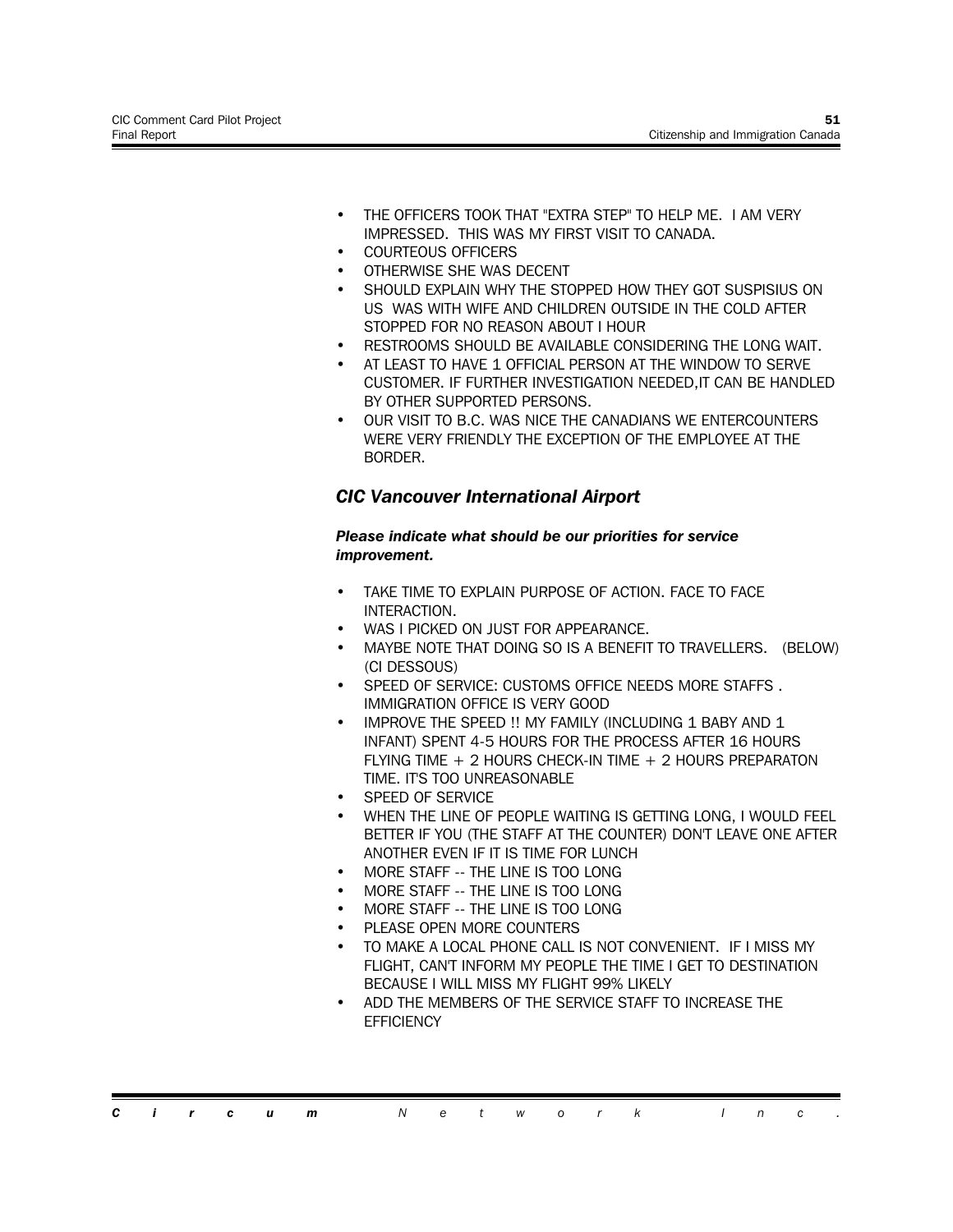- MORE STAFF PLEASE. THE LINE IS TOO LONG. EXPLAIN REASON FOR **REFERRAL**
- WE WAITED TO LATER. WE CAN'T REACH IN TIME
- MORE STAFF. THE LINE IS TOO LONG
- MAKE A HIGH EFFICIENCY AND DELAY THE NEXT PLANE
- WAIT-WAIT-WAIT. I'VE WAITED 2 HOURS AND MISSED THE AIRLINE, BUT DON'T KNOW HOW LONG I WILL WAIT
- SPEED UP
- PROMPT YOUR SPEED OF SERVICE AND SET THE MONEY EXCHANGE
- I AM A NEW IMMIGRANT. IT HAS TAKEN ME 3 HOURS TO MEET THE IMMIGRATION OFFICER
- WE KEEP WAITING FOR THREE HOURS. WE CAN'T BOARD THE NEXT AIRLINE ON TIME. WE DON'T KNOW WHEN WE WILL ARRIVE AT OUR DESTINATION. AFTER MORE THAN 10 HRS, WE HAVE TO WAIT FOR ANOTHER LONG TIME
- MORE STAFF THE LINE IS TOO LONG
- THE SPEED OF SERVICE AND SOMETHING ABOUT CONNECTING FLIGHTS. NEW IMMIGRATION
- MORE STAFF FROM 12 4 P.M WEEKDAYS
- THERE IS NO MANAGEMENT OF GENERAL LINES LINES SO LONG THAT IMPOSSIBLE TO SEE HOW MANY OFFICERS EACH LINE HAS. NEED SOMEONE TO CHECK WHEN SO MANY PASSAGERS ARRIVE AT SAME TIME AND SOMEONE TO HELP PASSENGERS TO THE OFFICERS WINDOWS TO KEEP FLOW MOVING
- SPEED UP THE PROCESS
- **FASTER AND MORE EFFICIENCE**
- MORE EFFICIENCE
- MORE THAN 100 CANDIDATES ARE WAITING (HUNGRY AND SLEEPY), BUT THERE IS ONLY ONE OFFICER TO HANDLE THE CASES. OTHER 3 SEATS ALWAYS VACANT. WHY? 3:30 P.M
- CHECK IDENTIFICATION MORE OUICKLY
- SPEED UP WAITING TIME. INCREASE THE NUMBER OF IMMIGRATION OFFICERS TO FACILITATE THE PROCESS
- THERE SHOULD BE MORE PEOPLE AVAILABLE AND THEY SHOULD SHOW MORE CONCERN AND CARE ABOUT PEOPLE
- THE GIRL AT IMMIGRATION COUNTER 8 AT THE 1ST PASS, THE GIRL IS RUDE AND BASED ON THE FACTS PRESENTED HAS NO EXCUSE OF REFFEREING TO FURTHER IMMIGRATION SCREENING. 2ND PASS WAS OK EXCEPT SPEED IS A PROBLEM.
- THERE SHOULD BE A BETTER & MORE EFFICIENT MANNER OF CONDUCTING INTERVIEWS OR ADD MORE IMMIGRATION OFFICERS
- PLEASE IMPROVE THE SPEED FOR NEW IMMIGRANTS. (WE ARRIVED IN VANCOUVER AT 12:30 PM BUT TILL 15:30 I WAS STILL WAITING)
- PLEASE IMPROVE THE SPEED OF YOUR SERVICE (WE ARRIVED AT 12:05 PM) NOW 3:30PM

*Circum Network Inc .*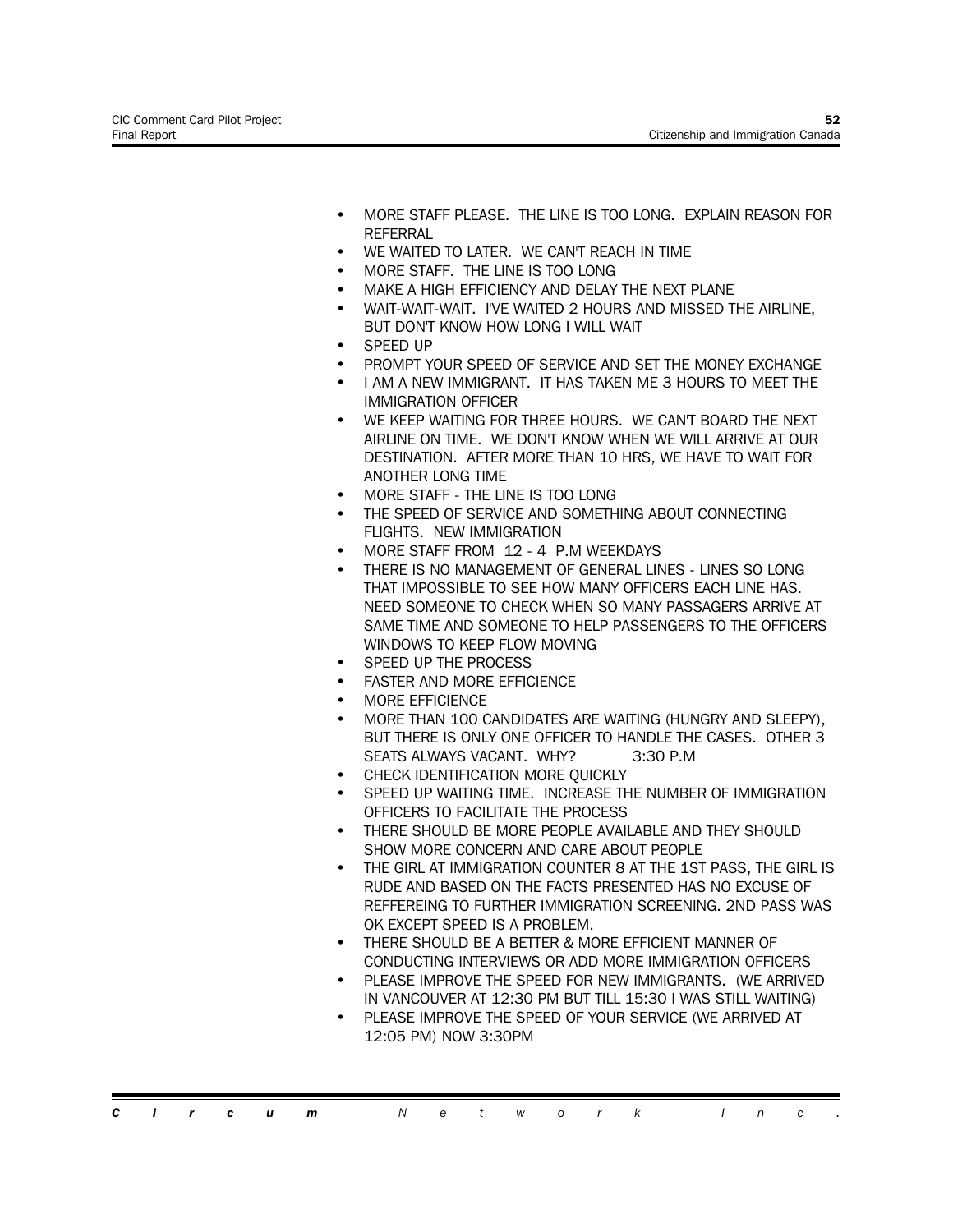- 4 OFFICERS FOR ABOUT 200 IMMIGRANTS, WHICH TOOK ME 3 HOURS TO WAIT
- THIS WAS NOT THE FIRST TIME THAT I HAD TO GO TO IMMIGRATION SERVICES WITHOUT ANY REASONS GIVEN TO ME. IF SOMEONE WOULD TELL ME WHY I HAVE TO LINE UP AGAIN I WOULD REALLY APPRECIATE IT
- TRAIN CUSTOMS PERSONNEL AT PASSPORT CHECK POINT SO THEY ASK THE RIGHT QUESTIONS - BETTER JUDGEMENT
- AS IT TOOK ME 5 HRS TO PASS THROUGH IMMIGRATION, I WOULD APPRECIATE IF TAKES A COUPLE OF HRS
- SHORTEN THE WAITING TIME, IWAITED FOR 3 HRS
- MOVE AND MOVE QUICKLY!
- I THINK YOU SHOULD BE MORE QUICK
- MORE OFFICERS!!
- ADD PEOPLE. IMPROVE EFFICIENCY.
- EFFICIENCY OF SERVICES IS PRIORITY. WE ARE WAITING FOR THE PROCEDURE MORE THAN FOUR HOURS
- MORE STAFF TO BE ABLE TO FACILITATE THE TRAVELLERS AND IMMIGRANTS EFFECTIVE WITHOUT TAKING MUCH TO WAIT TO BE INTERVIEWED / ATTENDED
- I FOUND HAVING A 900 # TO CALL TO BE USEFULL-MORE SERVICES OF THIS KIND WOULD BE GOOD
- TO NOT BE RUDE, EXPLAIN THE RULES & LET ME BE AWARE THEM MAKE THE ADJUSTMENTS TO ASK THE SAME QUESTIONS OVER AND OVER
- THE FIRST TIME I ARRIVED ON MAY 28TH ONE LADY TOLD ME THAT I NEEDED TO HAVE A STUDENT VISA ALSO THAT MY OTHER PARTNERS ON THE FIELD TRIP HAD THE VISA AND THIS WAS NOT TRUE YOU SHOULD TELL HER TO TELLTHE TRUTH AND BE KIND WITH OTHER PFOPLE.
- SPEED UP THE LINE, DON'T HAVE EVERY IMMIGRATION OFFICER TAKE LUNCH AT THE SAME TIME.
- MORE STAFF & POSSIBLY SOME POLITE OR FRIENDLY WORKERS.
- I WAS IMPRESSED BY THE SPEED AND CONSIDERATION GIVEN.
- NEED IMPROVE SPEED/EFFICIENCY OF THE IMMIGRATION PROCESS. THERE SHOULD BE AN EXPRESS LINE FOR THE ROUTINE MATTERS, SUCH AS STUDENT AUTHORIZATION AND A SEPARATE LINE FOR PEOPLE WHO REQUIRE INTERPRETERS. STAFF SHOULD BE SYMPATHETIC TO THE DIFFICULTIES CREAT
- PLEASE MOVE THE LINE. 3 HOURS ! ! I WAS A RANDOM SELECTION.
- BETTER TRAINED CUSTOMS AGENTS. MORE AGENTS.
- PLEASE DO SOMETHING IN THE COMPUTER FOR OUR STATUS. IT'S UNFAIR FOR ME & MY HUSBAND TO STAND IN LINE TWICE EVERYTIME JUST BECAUSE WE WERE LANDED IMMIGRANT BEFORE & VOLUNTARILY SURRENDERED (IMM 1000)

*Circum Network Inc .*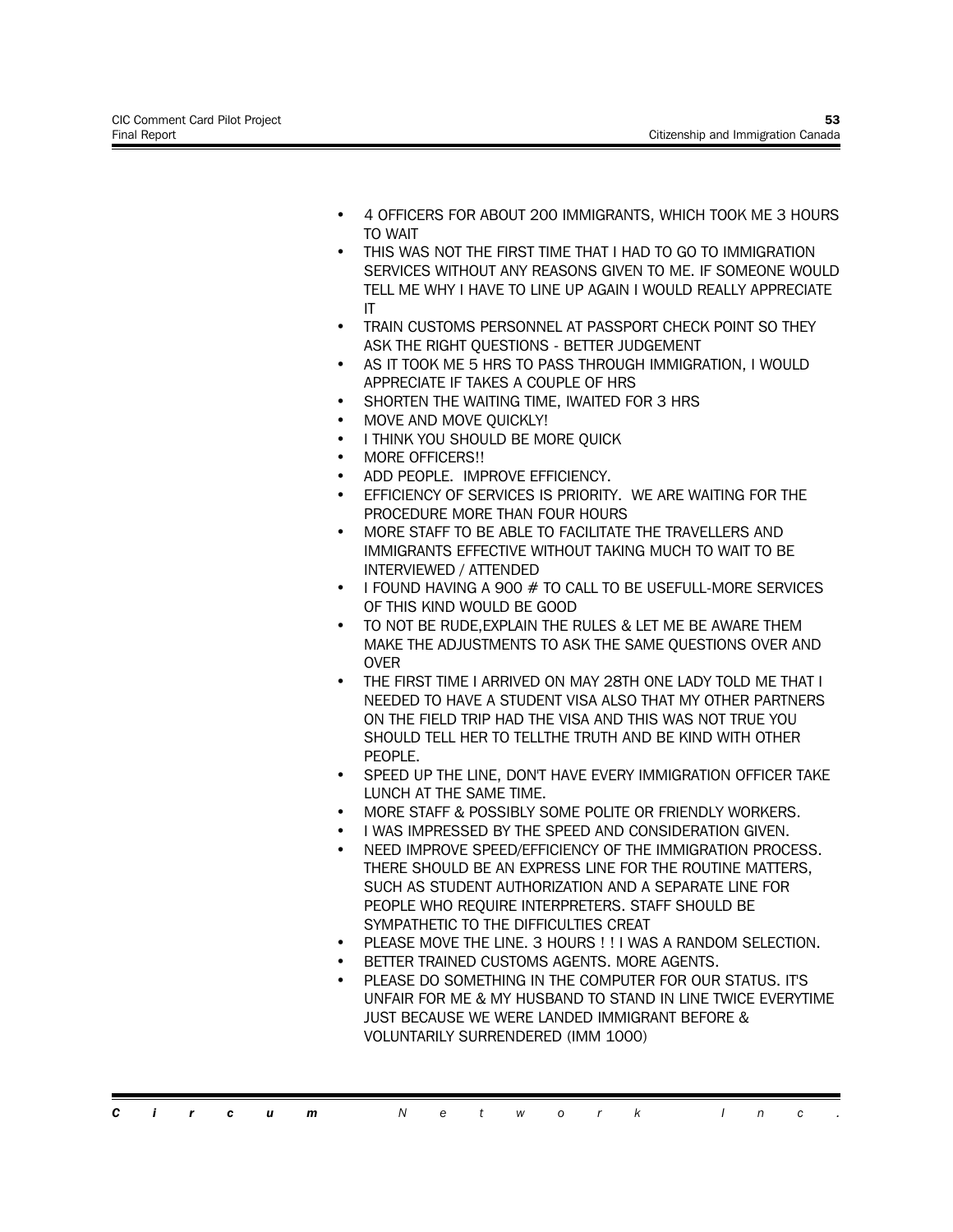• DO NOT UNECESSARILY WASTE PEOPLES TIME.

- WE FORGOT TO GIVE INFO. REGARDING PERSONAL BELONGINGS BEING SHIPPED OVER AT A LATER DATE. ALSO DID NOT REALIZE THAT WE COULD HAVE CLAIMED "UNCLAIMED" PORTIONS OF GOODS SO THAT WE COULD AVOID DUTY COSTS.
- IMPROVR SPEED PLEASE. IT'S A TERRIBLE 1ST DAY EXPERIENCE IN CANADA. QUERIES IN 3RD WORLD COUNTRY TAKES MUCH LESS TIME. BELIEVE IT OR NOT.
- TOO TOUGH TO BE EXAMINED
- YOUR ELECTRONIC BOARD INSIDE THE COUNTER SHOWED INCORRECT TIME (IT SHOWS 11:00 WHE THE TRUE TIME IS 12:00)
- PLEASE HAVE THIS FORM IN OTHER LANGUAGE
- HAVE THIS FORM IN OTHER LANGUAGE
- WE WAIT SO LONG THAT WE CAN'T CATCH THE PLANE ON TIME. WAITED 3 HOURS
- WE HAVE BEEN HERE OVER 3 HOURS
- NEW IMMIGRATION
- I HAVE WAITED FOR 2 HOURS AND I WILL MISS MY FLIGHT. I'M A NEW IMMIGRANT. TOO SLOW
- WE SPENT 3 HOURS (TOO MUCH TIME) WAITING FOR ADMISSION THAT WE MISSED OUR AIRLINE. WE CAN'T FIND THE WAY TO CONTACT OUR **FRIEND**
- WE NEED TO SETTLE DOWN AS SOON AS POSSIBLE
- WE ARE NEW IMMIGRANTS AND KEEP WAITING FOR 3 HOURS. IT'S A PITY, IT'S OUR FIRST IMPRESSION OF CANADA. WE ALL LOOK LIKE REFUGEES
- WAITED AT CUSTOMS CHECKPOINT FOR TOO LONG (MORE THAN ONE AND A HALF HOURS) - FOR REPORTING GOODS TO FOLLOW
- WE LANDED IN VANCOUVER TWO HOURS AGO. IT IS PRESENTLY 3:15, BUT WE STILL HAVE NOT SEEN THE IMMIGRATION OFFICER. OUR FLIGHT TO TORONTO IS 3:30.
- VERY COMFORTABLE PLEASANT PLACE, STAFF VERY HELPFUL AND FRIENDLY. MAKES ONE PROUD TO BE A CANADIAN. THANK YOU. MY GRANDFATHER USED TO SAY NEW IMMIGRATION IN HIS DAY WERE TREATED LIKE CATTLE)
- WAITED 1 HOUR IN GENERAL LINE AND 1 HOUR IN VIS APPLICATION LINE.
- LE JEUNE HOMME QUI NOUS A SERVI ETAIT COURTOIS ET TRES POLI. IL NOUS A MEME FELICITE POUR NOTRE ADOPTION. J'IGNORE SON NOM. MAIS IL DEVRAIT SERVIR D'EXMPLE.
- DON'T BE SO SCARY WHEN PEOPLE COME TO WORK IN YOUR **COUNTRY**

```
Circum Network Inc .
```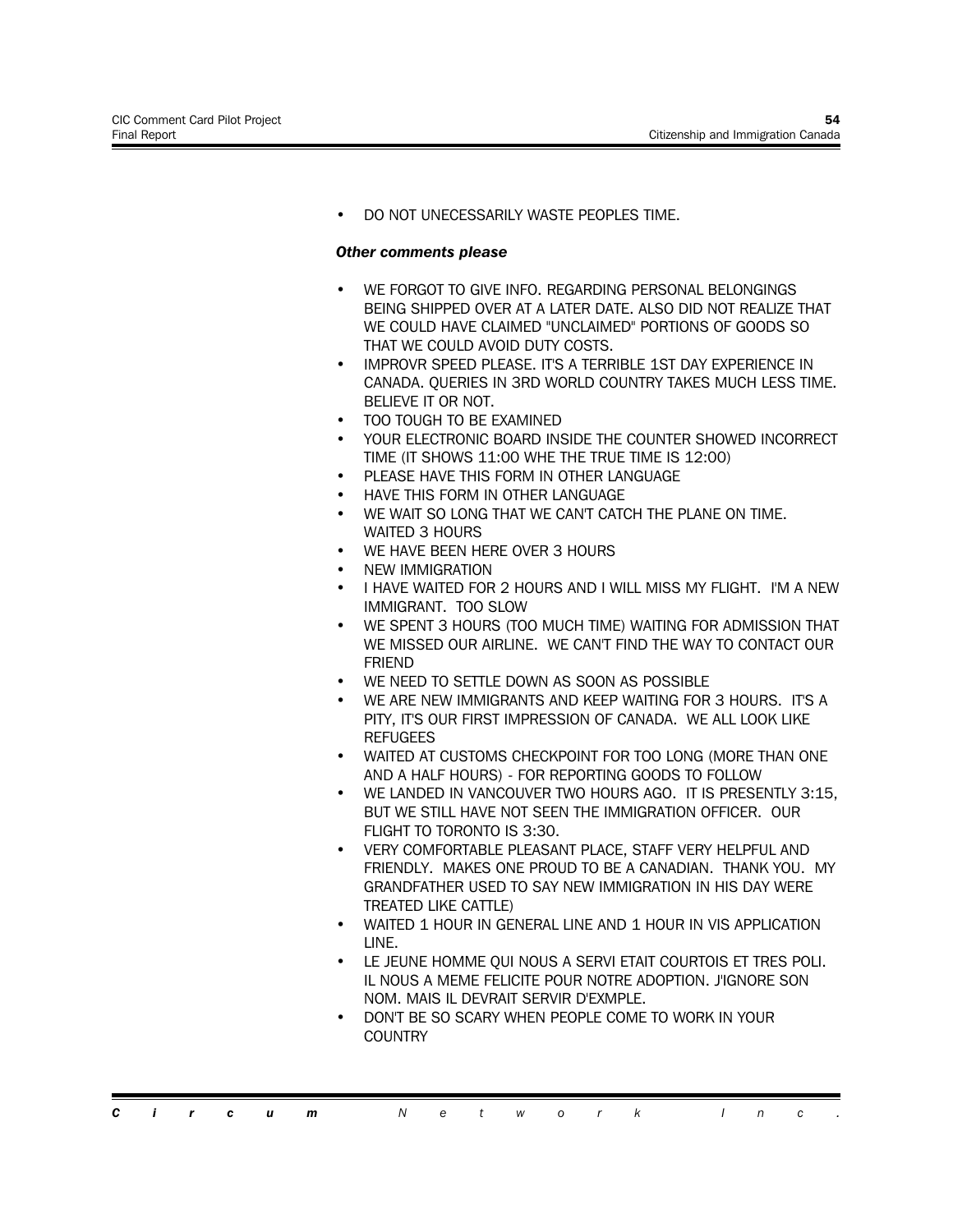- AS A TOURIST, I MUST SAY THIS IS NOT A PLEASANT EXPERIENCE AND IS THE 1ST TIME I'VE ENCOUNTERED THIS IN MY VAST TRAVELLING EXPERIENCE. I'M SURE CANADA CAN DO BETTER THAN THIS.
- THE 1ST THING YOU'LL SEE IN ENTERING THE CENTER IS A COUNTER. I WAITED IN LINE HERE ONLY TO BE TOLD I SHOULD GO TO THE FAR END OF THE OFFICE. I WAITED 4 HOURS TO GET INTERVIEWED
- NO RACIAL DISCRIMINATION!!! ALL CHINESE HAD TO WAIT IN LONG QUE WHILE OTHERS IN OTHER SHOTER QUE
- I AM A PERMANENT RESIDENT OF CANADA FOR EIGHT (8) YEARS AND DURING MY FIRST SIX (6) YEARS OF TRAVELLING IN AND OUT OF CANADA, I NEVER HAD ANY PROBLEMS. WHY NOW?
- I WAS SENT TO IMMIGRATIONS OFFICE FOR NO APPARENT REASON. GOT THE IMPRESSION CUSTOMS OFFICER WAS POORLY TRAINED.
- THANK YOU
- WORK HARD AND WORK SMART!
- HOPING FOR YOUR IMMEDIATE ACTION TO BE ABLE TO MAINTAIN CANADA'S REPUTATION OF CUSTOMER SERVICE. GOD BLESS!
- THANK YOU FOR WHAT HAS OVERALL BEEN A RELATIVELY PAINLESS PROCESS. THE WEB SITE HAS BEEN VERY USEFULL.
- IT WOULD BE HELPFUL IF EVERYBODY HAD & FOLLOWED THE SAME GUIDELINES.I WENT THRU CUSTOMS 3 TIMES IN 1 DAY& THE LAST TIME WAS WHEN I ENCOUNTRED DIFFICULTY.
- THE CASE WAS [...] THEN ON JULY 17 2001 A VERY KIND LADY ATTENDED ME BUT THE SERVICE WAS VERY SLOW.
- PROVIDE A SAFE PLACE TO KEEP ARRIVING LUGGAGE, I'M ALWAYS AFRAID THAT IT WILL BE STOLEN BY THE TIME I GET OUT OF IMMIGRATION.
- WAITING IN LINE FOR 1 1/2 HOURS WAS DISGUSTING! THERE WERE NOT MANY PEOPLE, YOU NEED MORE WORKERS.
- THE AGENTS GAVE MY 72 YEAR OLD MOTHER-IN-LAW FROM MEXICO A FLAG & A PIN. IT WAS A WONDERFUL WELCOME FOR HER.
- BY A LENGTHY WAIT AND MAKE EVERY EFFORT TO PROCESS PEOPLE QUICKLY. I SPENT 1 1/2 HRS IN A LINE FOR A MATTER THAT TOOK ABOUT 1 MIN. WHEN I FINALLY GOT TO THE FRONT. THIS IS UNACCEPTABLE, I TRAVELLED ALL OVER THE WORLD & NEVER ENCOUNTERED THIS DEGREE OF INEF
- I WILL AVOID ANY RETURN TO VANCOUVER, TORONTO & CALGARY, I WILL CONTINUE TO VISIT.
- CURRENT AGENTS APPEAR TO BE OVERWORKED. AGENT CLAIMED SHE DID NOT HAVE ACCESS TO MY PASSPORT DATA WHEN MY PASSPORT NUMBER WAS PRESENTED.
- PLEASE HELP WE SPEND ALL OUR VACATION & MONEY IN CANADA AT LEAST TWICE A YEAR, WE WISH YOU COULD HELP.
- AS A RESULT OF YOUR SERVICES, I COULD NOT MAKE IT BACK TO WORK IN THE STATES ON TIME.

*Circum Network Inc .*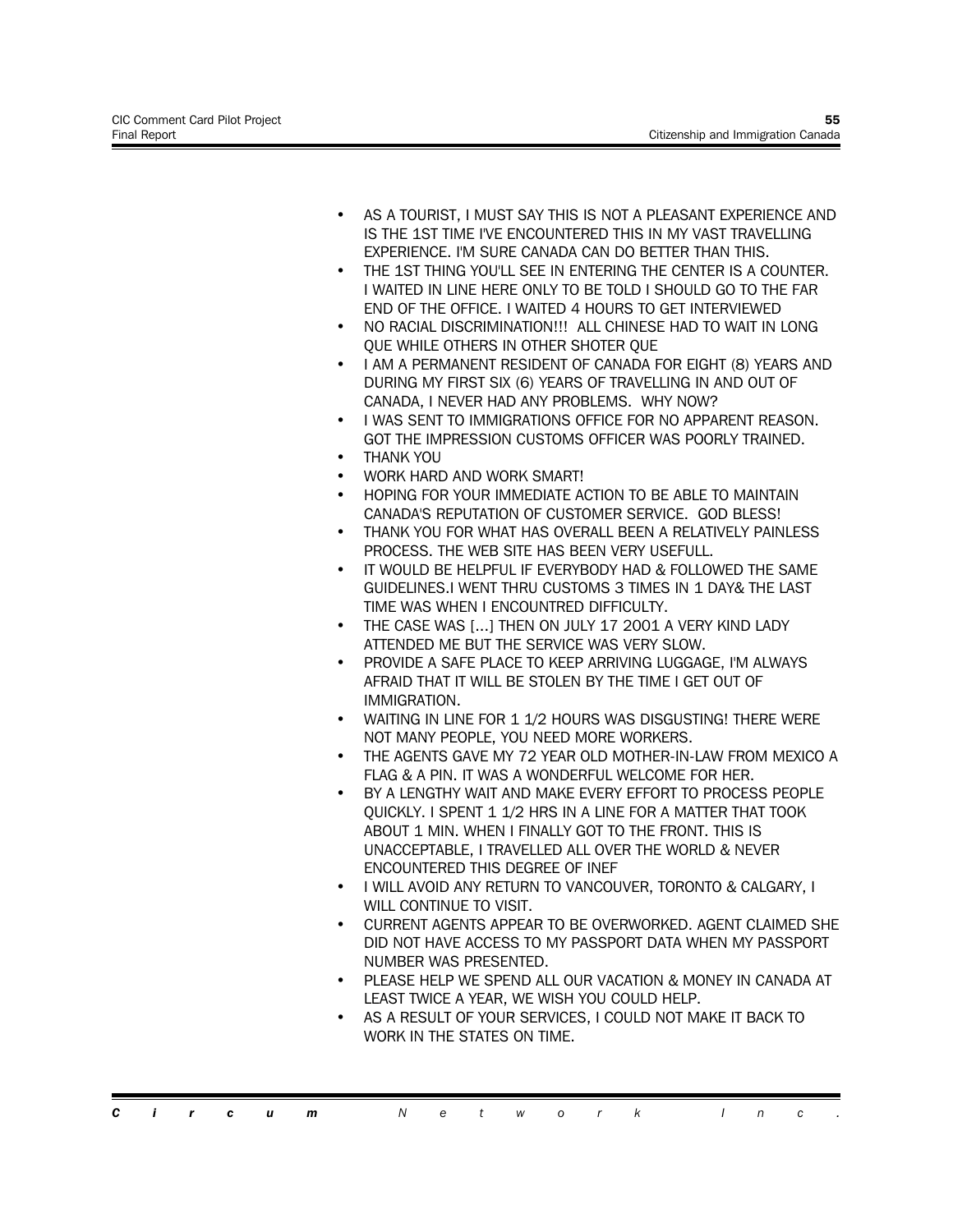### *CIC Osoyoos*

#### *Please indicate what should be our priorities for service improvement.*

- the last thing would be to have more than 1 employe on shift ata a time. They should get down to business,there seeme'd to be to much other distractions that kept us waiting
- perhaps you should get a hell of a lot more staff on duty,and they should work way faster

### *CIC Victoria*

#### *Please indicate what should be our priorities for service improvement.*

• TREATING PEOPLE AS INNOCENT & DESERVING OF RESPECT UNLESS PROVEN OTHERWISE.

#### *Other comments please*

• THIS EXPERIENCE WAS A REFRESHING CHANGE FROM THE GESTAPO STYLE OF CUSTOMS.

### *CIC Vancouver Admissions*

#### *Please indicate what should be our priorities for service improvement.*

- NE PAS LAISSER LES GENS DEHORS EN LIGNE DANS LA FATIGUE, LE STRESS, LE FROID ET AUTRE.
- PHONE LINE IS VERY BAD SERVICE NO ONE TO HELP WITH MY QUESTIONS.
- NO ENGLISH. NOT HELP ME FOR FONE CALL. VERY BAD
- NO KITS HERE? I WAS TOLD BY INDIAN EMBASSY TO GET KIT HERE.
- I AM VERY SATISFIED AT THE LEVEL OF SERVICE
- YOUR STAFF THAT I DEALT WITH WERE ALL EXCEPTIONAL, FRIENDLY AND HELPFUL.

#### *Other comments please*

WE WERW VERY IMPRESSED HOW YOUR STAFF WERW FRIENDLY AND PERSONABLE- WE FELT VERY GOOD WHEN WE LEFT.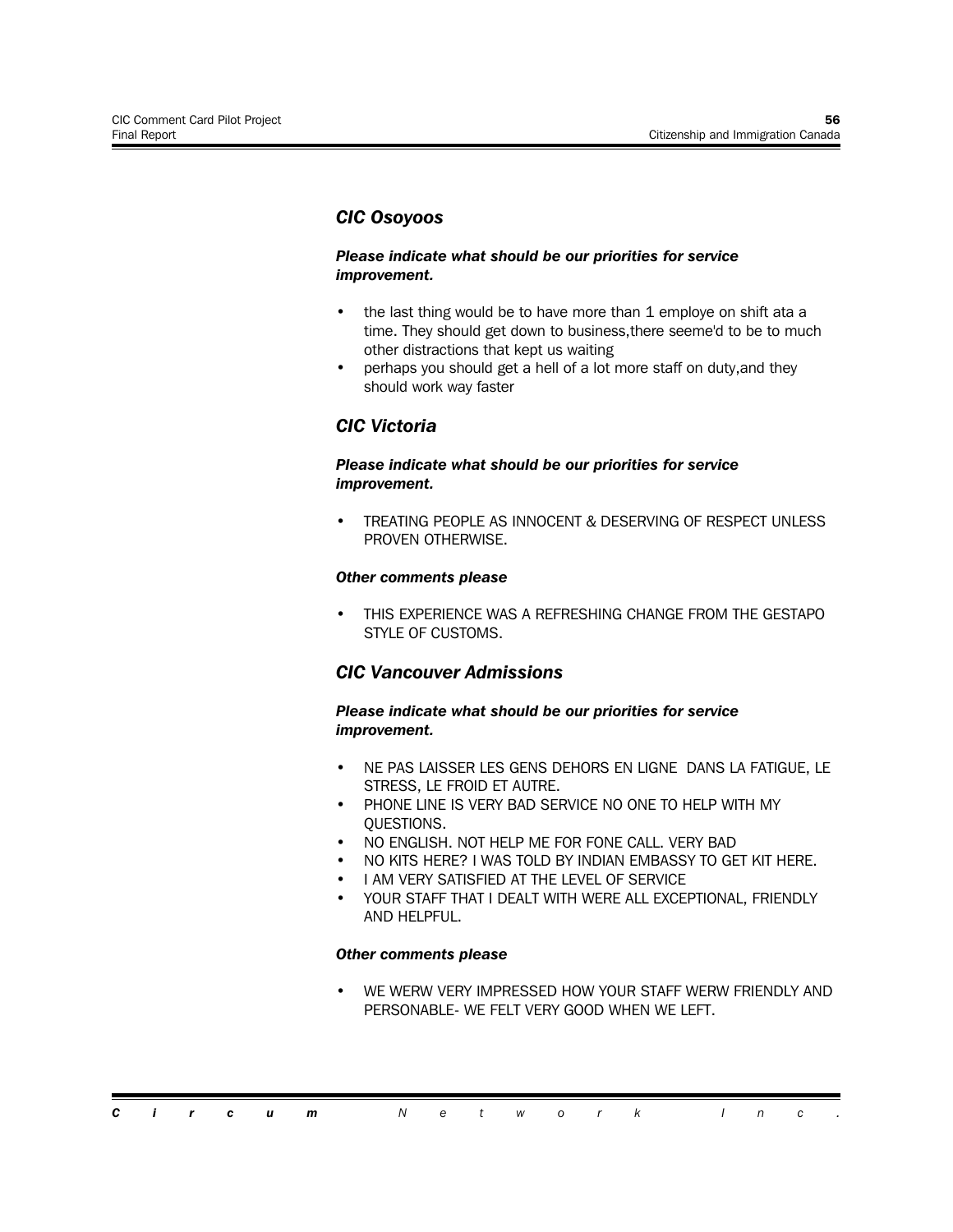- POUR LES PERSONNES QUIVIENNENT POUR LE REFUGEE CLAIM, MERITENT UN ACCEUIL PSYCHOLOGIQUEMENT RELAXANT.
- THE WOMAN WHO INTERVIEW US WAS VERY KNOWLEDGEABLE AND RESPECTFUL. HER NAME IS JANE HIDALGO
- [...] IS AN EXCEPTIONAL AND VERY KNOWLEDGEABLE OFFICER. WELL SUITED FOR THE POSITION AND VERY EFFICIENT.
- EVEN THE PERSON I SPOKE TO ON THE PHONE WAS GREAT, SO HELPFUL & POLITE. THIS IS A CREDIT TO YOUR ORGANIZATION.

# *CIC Prince George*

#### *Please indicate what should be our priorities for service improvement.*

- HAVE ADDRESS AND PHONE # IN PHONE BOOK
- NO APPLICATION FOR INDIA WHY NOT
- OK
- TO THOSE NON-IMMIGRANT WHO NEEDS MORE ASSISTANCE
- I LIKE THE SERVICES BUT DON'T LIKE TO PAY DOUBLE FOR THE FEES 2X75
- BETTER AND CLEARER INFORMATION KITS FOR IMMIGRATION AND FASTER ANSWER
- THE PURPOSE OF MY VISIT TO GIVE THE IMMIGRATION AN IDEA ABOUT WHAT HAPPINING TO THE GOVERNMENT REFUGEES IN PRINCE GEORGE AND HOW IN U.S. SUPPORT THE BUSINESS PEOPLE BY FREE LABOUR AND SLAVY LABOUR FROM NEW COMER AND REFUGEES.
- WHY DOES IT TAKE 8-10 MONTHS BECOME A CITIZEN.
- ASSISTING IN COMPLETING PAPERWORK
- WHY ISINT YOUR PHONE NUMBER IN THE PHONE BOOK.
- I FELT I WAS DELT WITH FARLEY AND ALL ASPECT WERE. DELT WITH FULLY
- MORE LOCAL AUTONOMY, OFFICERS IN PRINCE GEORGE B.C. APPEAR VERY WELL INFORMED AND COMPETENT
- SPECIAL KIT FOR INDIA FAMILY CLASS SHOULD BE AT LOCAL CIC
- **EMPLOY MORE PEOPLE FOR PHONE SERVICE**
- **VERY GOOD SERVICE**
- OFFICE PHONE NUMBER SHOULD BE IN THE PHONE BOOK
- RECEIVED CONFLICTING INFO AT POE.
- NOT MUCH ROOM FOR IMPROVEMENT
- NO COMMENTS.
- KEEP APPOINTMENTS.

#### *Other comments please*

**ITS USELESS TO PHONE VANCOUVER NO HELP**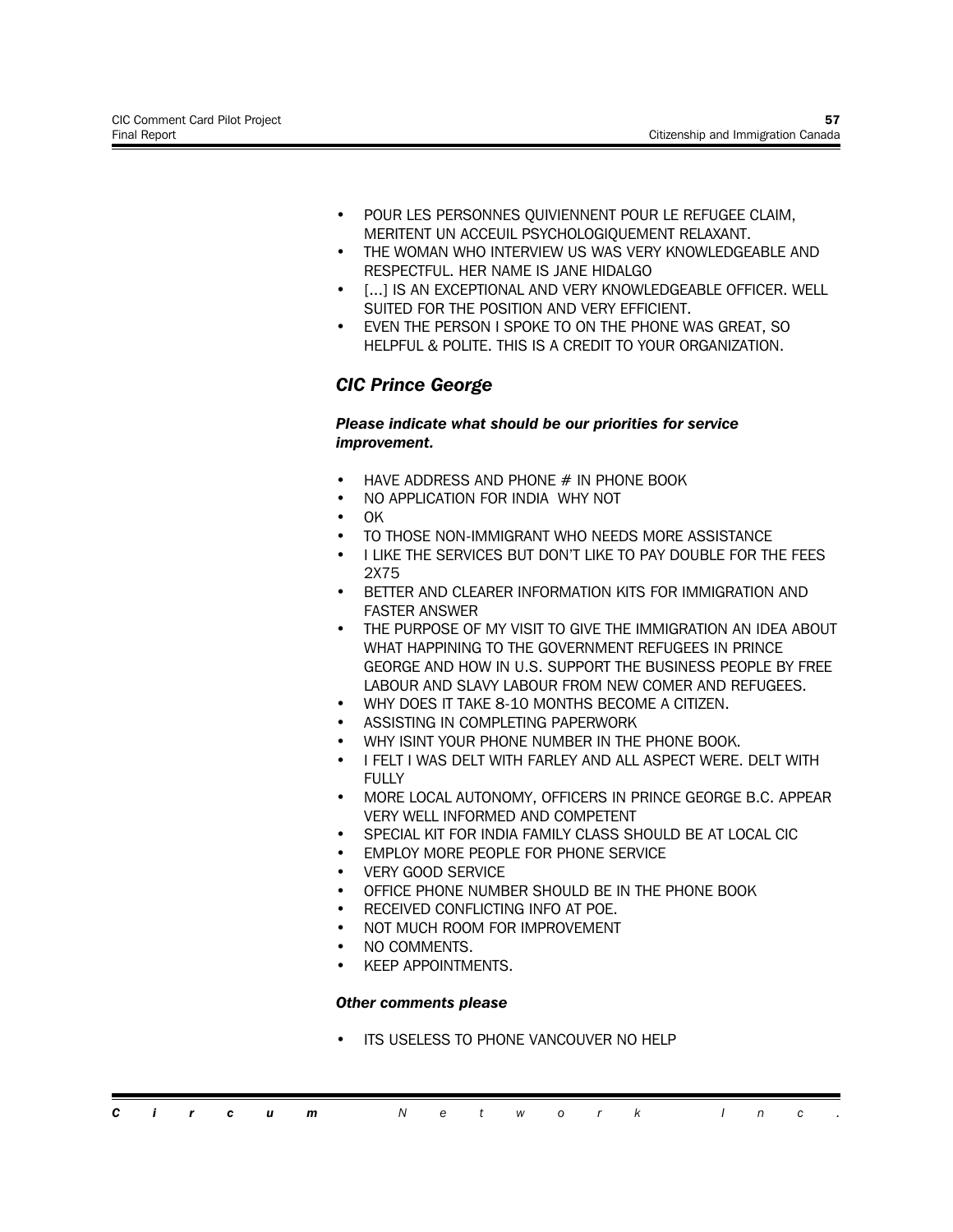- VERY FRIENDLY STAFF AND EFFICIENCY.
- KITS SHOULD BE IN OTHER LANGUAGES BESIDES ENGLISH & FRENCH. HOW ABOUT SPANISH.
- THE HELP WAS PROVIDED WAS GREATLY APPREACIATED !!
- YOUR CALL CENTRE DOES NOT PROVIDE GOOD INFORMATION.
- VERY HELPFUL WITH WHAT STEPS TO TAKE,REVIEWED APPLICATION & ASSISTED
- THE OFFICERS IN THIS OFFICE (PRINCE GEORGE) IMPRESSED US IN THEIR COURTESY, KNOWLEDGE AND HELP. THEY ARE VERY GOOD PEOPLE AND REPRESENTATIVES.
- VERY HELPFUL AT LOCAL OFFICE
- VERY NICE OFFICE. VERY HELPFUL STAFF
- VERY NICE STAFF AT PRINCE GEORGE. VERY HELPFUL.
- ALTHOUGH THEY COULD BE TOUGH SOMETIMES, THEY ARE ALWAYS HELPFUL AS MUCH AS THEY CAN PROVIDE. SERVICE WAS VERY PERSONAL. THANK YOU.
- VERY COMPETENT PERSONNEL
- DON'T AVOID PROBLEM CASES.

### *CIC Kelowna*

#### *Please indicate what should be our priorities for service improvement.*

- THAT CALL CENTRE STAFF ARE FULLY AWARE OF ALL THE RULES AND **REGULATIONS**
- PLEASE TRAIN YOUR STAFF THE DON'T REALLY KNOW WHAT IS IN THE KITS THEY HAVE TO MAKE YOU RETURN FOR ANY REASON TO THE OFFICE BECAUSE THE DO NOT KNOW WHAT TO DO

#### *Other comments please*

- STAFF ARE VERY HELPFUL AND PLEASANT
- I BBEN LOTS OF TIMES AT THAT SAME OFFICE AND SOMETIMES IT IS NOT OPEN AND HAS AWFUL SERVICE
- I RECEIVED A REALLY GOOD SERVICE.

**Other BC** (some cards came back without proper identification of the office; they were lumped in this category.)

#### *Please indicate what should be our priorities for service improvement.*

• I WAS HELPED VERY MUCH BY COMMISSIONER [...]. HE IS VERY NICE AND HELPFUL HE KNOWS LOTS ABOUT CANADA.

|  |  | <b>Circum</b> Network Inc. |  |  |  |  |  |  |
|--|--|----------------------------|--|--|--|--|--|--|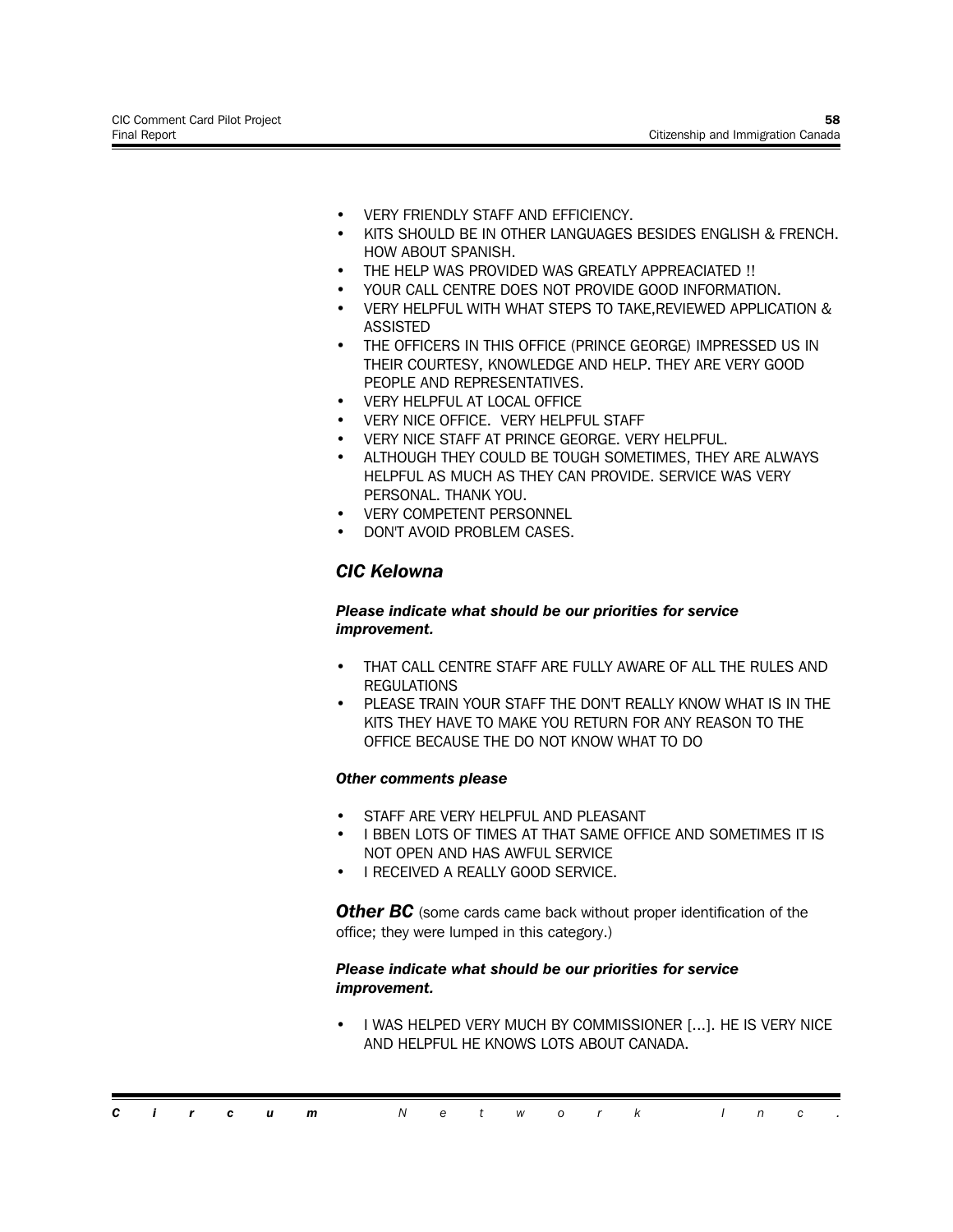- TO BE KNOWLEGIBLE AND BE ABLE TO READ A COMPUTER AT THE PASSPORT OFFICE CORRECTLY.
- THE ATTENDANTS SHOULD BE HONEST AND BEHAVE WITH US KINDLY, NOT RUDE! THEY ARE ACTINGVERY RUDE. THEY DON'T WANT TO SOLVE OUR DIFFICULTIES.THEY ARE ACTING UN-ETHICALLY. THEY NEED TRAINING.I HAVE BEEN WAITING FOR BEING LANDED FOR THE LAST 16 MONTHS.
- VANCOUVER WEST END. [...] IS MY MP. I WISH TO SAY TO THE MINISTER OF I'M LIVID AT MY GOVERNMENT AT SUCH A DECISION TO TREAT A FINE FAMILY WITH TALENTS TO ADD TO THE COMMUNITY, SPEAK ENGLISH, LAW ABIDING COMPARED TO THE TRASH YOU ALLOW TO SETTLE
- THE COUNTER STAFF VERY HELPFUL.
- PLEASE SPEED UP YOUR COMPUTERS
- YOUNG MAN AT IMM WAS QUITE RUDE AND MADE SEVERAL COMMENTS THAT I FOUND QUITE INNAPPROPRIATE.
- **FACILITATE THE SERVICE**
- UNFORTUNATELY MY BAGS GOT SEARCHED BECAUSE I LEFT THEM ON THE CONVEYOR BELT WHILE DEALING WITH THE IMMIGRATION STAFF. I DIDN'T KNOW THAT I SHOULD HAVE TAKEN THEM WITH ME TO THE IMMIGRATION DESK. THERE SHOULD BE A BETTER INFORMATION BY THE CUSTOMS OFFICERS

- I LOST \$31.000 US. CAN YOU MAKE PROCESSING TIME SHORTER? AND LESS RESTRICTIONS PLEASE? AND WHY IT TAKES TOO LONG IN B.C. AND VERY SHORT IN QUEBEC? IT'S NOT FAIR.
- HERE. WHAT ARE YOU THINKING ABOUT!!
- J'AI TROUVE LA PERSONNE DE MS [...] UN ACCUEIL HUMAIN, CHALEUREUX ET TRES EFFICALE. MERCI.
- FAIR PROFESSIONAL PEOPLE, NO PUBLIC WASHROOMS
- THE STAFF AT NIAGARA FALLS PORT OF ENTRY SHOULD TAKE PUBLIC RELATION SKILLS FROM THE STAFF AT EASTPORT . EASTPORT ARE VERY NICE.
- THE PEOPLE WHO SEARCH MY BAGS DAMAGED MY SPONGE BAG AND WEREN'T VERY FRIENDLY.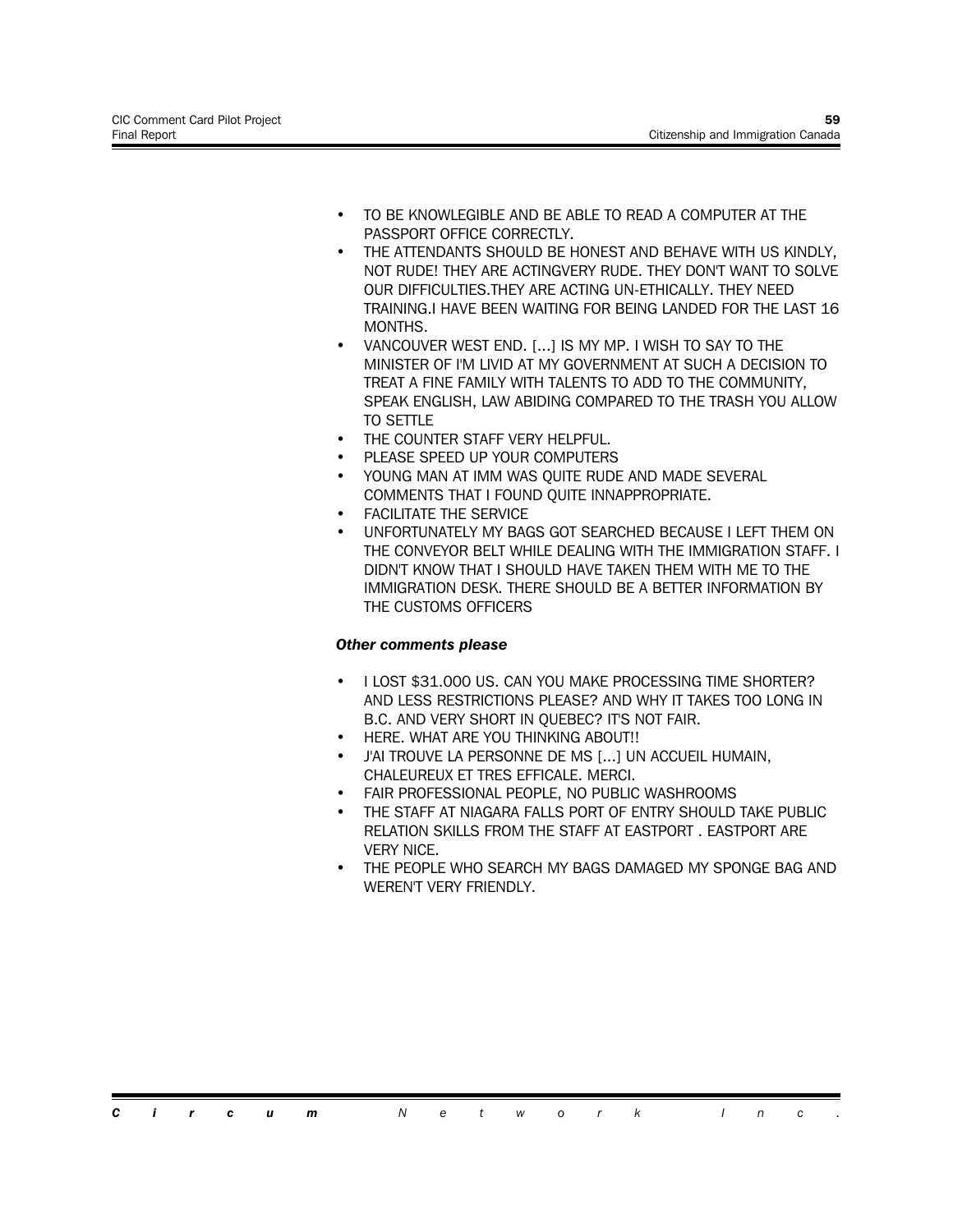# *CIC Pearson International Airport*

#### *Please indicate what should be our priorities for service improvement.*

- HAVE MORE PEOPLE. HAD TO STAND IN LINE FOR ALMOST HALF AN HOUR. THERE WERE AT LEAST 20 PEOPLE IN LINE AND ONLY FOUR **OFFICERS**
- WHAT WAS THE ISSUE? WOULD SOME SPECIFIC DOCUMENTATION CLARIFY THE ISSUE FOR NEXT TIME?
- **PERFECT**
- MORE INFORMATION ON WHY I WAS STOPPED
- SERVICE ALL WITH COURTESY. WITH 6-10 TRIPS TO CANADA THIS WAS THE FIRST TIME I WAS ABLE TALK FREELY. I WAS TREATED LIKE A PERSON, NOT A DOG.
- I WAS TOLD TO GO AND SIT DOWN FOR 1 1/2-2 HOURS, THEN OFFICER [...] STATES I'M NOT HERE TO VISITOR. I HAVE A COMPUTER WITH ME DOES NOT MEAN I'M WORKING. DVD PLAYS GREAT MOVIES. I FEEL I WAS TREATED LIKE A DOG. YOU COULD NOT TALK AND WAS NOT TOLD 1 1/2-2 HR
- INFORM TRAVELER.

- I COME TO CANADA AT LEAST 2 3 TIMES A YEAR. THE TORONTO IMMIGRATION OFFICERS ARE SOMETIMES REAL RUDE ESPECIALLY TO US RESIDENTS
- IMMIGRATION OFFICER ARE REALLY KINDENESS AND WILLING TO HELP CUSTOMER
- RUDE COMMENT MADE IN REGARD TO DO I KNOW HOW MUCH IT COST TO STAY IN TORONTO
- THE LADY WAS HELPFUL BEYOND EXPECTATIONS THE COUNTRY & FRIENDLENESS A CREDIT TO CANADA.
- OFFICER [...] WAS VERY HELPFUL IN CLEANING UP OPEN ISSUES NOT CLOSED OR COMMENT ON EACH TIME I WAS SENT TO IMMIGRATION. SO I CAN SAY WHAT A GREAT JOB. YOU NEED MORE OFFICERS LIKE BOTH ...] AND [...].
- WHAT THE PROBLEM WAS. OFFICER MIKE WAS VERY RUDE AND NOT COURTIOUS. I WOULD LIKE A REVIEW OF THIS MATTER. [...] A FREEZE [...].
- OFFICER [...] WAS VERY HELP COURTESY AND MOST OF ALL TOOK THE TIME TO CLEAN UP THE MESS OTHERS DID NOT. WHAT A GREAT JOB. HE SHALL TRAIN OTHERS.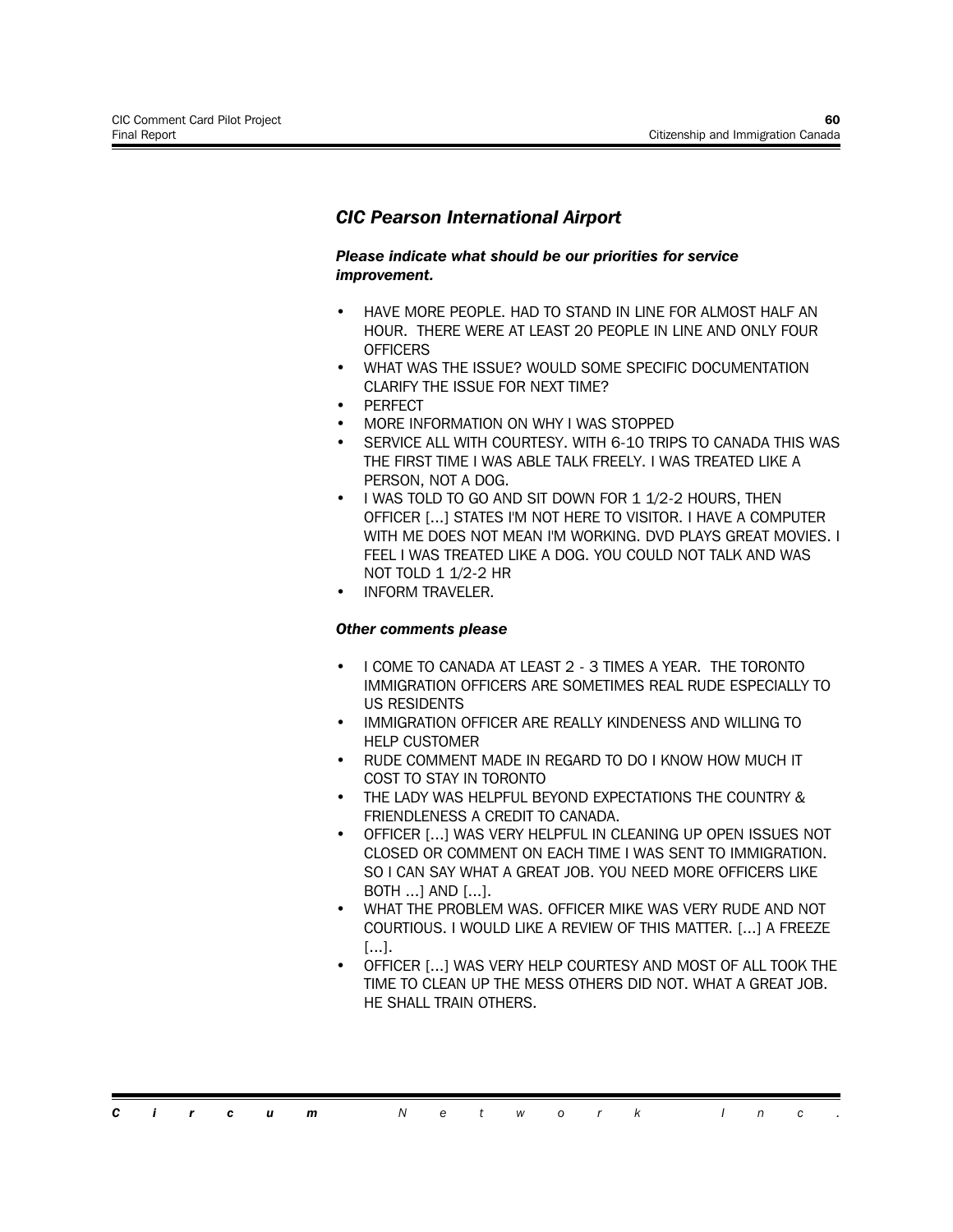# *Other Ontario*

*Please indicate what should be our priorities for service improvement.*

• CANNOT COMMENT SINCE THE VISIT WAS SPECIFIC RE:C 11

#### *Other comments please*

• KEEP UP THE GOOD WORK

*Circum Network Inc .*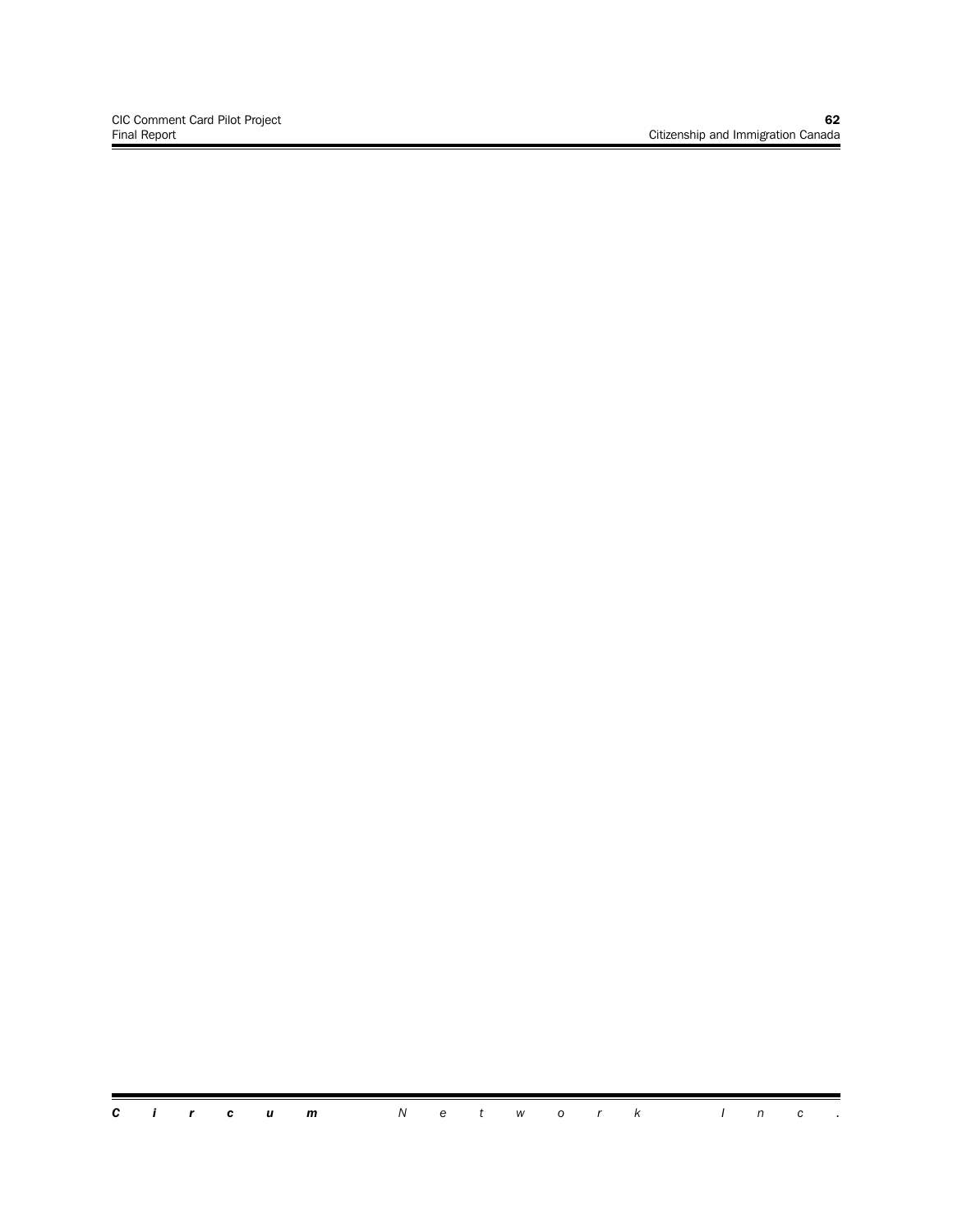# *APPENDIX E Eastern Townships comments*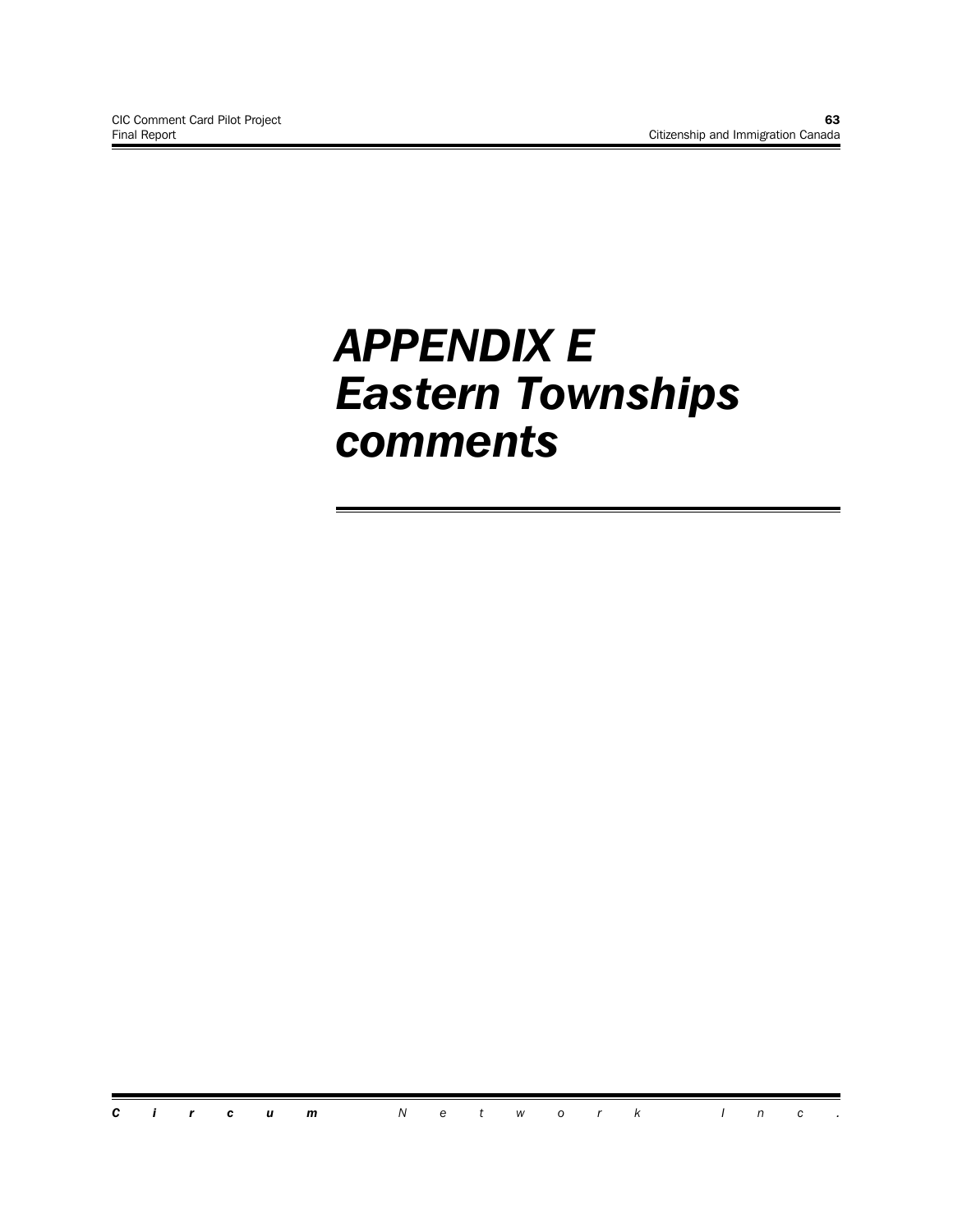# *CIC Sherbrooke*

#### *Please indicate what should be our priorities for service improvement.*

- Excellence du service et personnel.
- Tout est parfait.
- Efficacité et rapidité.
- I don't have any particular comments, everything has been done very well.
- Getting the same answer from various officers would be quite nice. We got a different one from just about everyone we delt with.
- Moi je n'ai pas commentaire parce que tout est correcte. Je suis très satisfait.
- Je suis content de service de cet bureau et maintenant je n'ai pas opinion pour faire commentaire.
- Aucun.
- Ajouter du personnel pour satisfaire et servir beaucoup de gens à la fois.
- Keep it up please.
- Décentraliser les services relatifs au demande de renouvellement de permis de séjour et d'autres. Les délais de traitement sont très long donc il faut essayer d'améliorer ces services. (Ces demandes s
- Tout est parfait.
- Les 4 dernières questions ne s'appliquent pas. J'ai eu un excellent service. Alors....?
- La utilizacion de audio y sonido informativo, en las pg web. Hacer mas accessibles, los caminos pora bolidar las calificaciones escolares con respecto a la formacion en Canada.
- N/A
- Un peu plus de maléabilité.
- Le service est bon.
- Il faudrait peut être une meilleure relation avec l'Ambassade du Canada en France.
- Tout est beau.
- C'est très bonne sauf que le temps est seulement 2hrs 10am à 12am, très court.
- Accélérer les cas de demandes outre-mer.
- Plus de personnel à la réception.
- Il prend trop de temps pour les procédures de demande de résidence.
- Avoir de l'information par téléphone.
- Attacher une importance soutenue aux cas d'exception
- For what I had to do, service was excellent, quick, etc.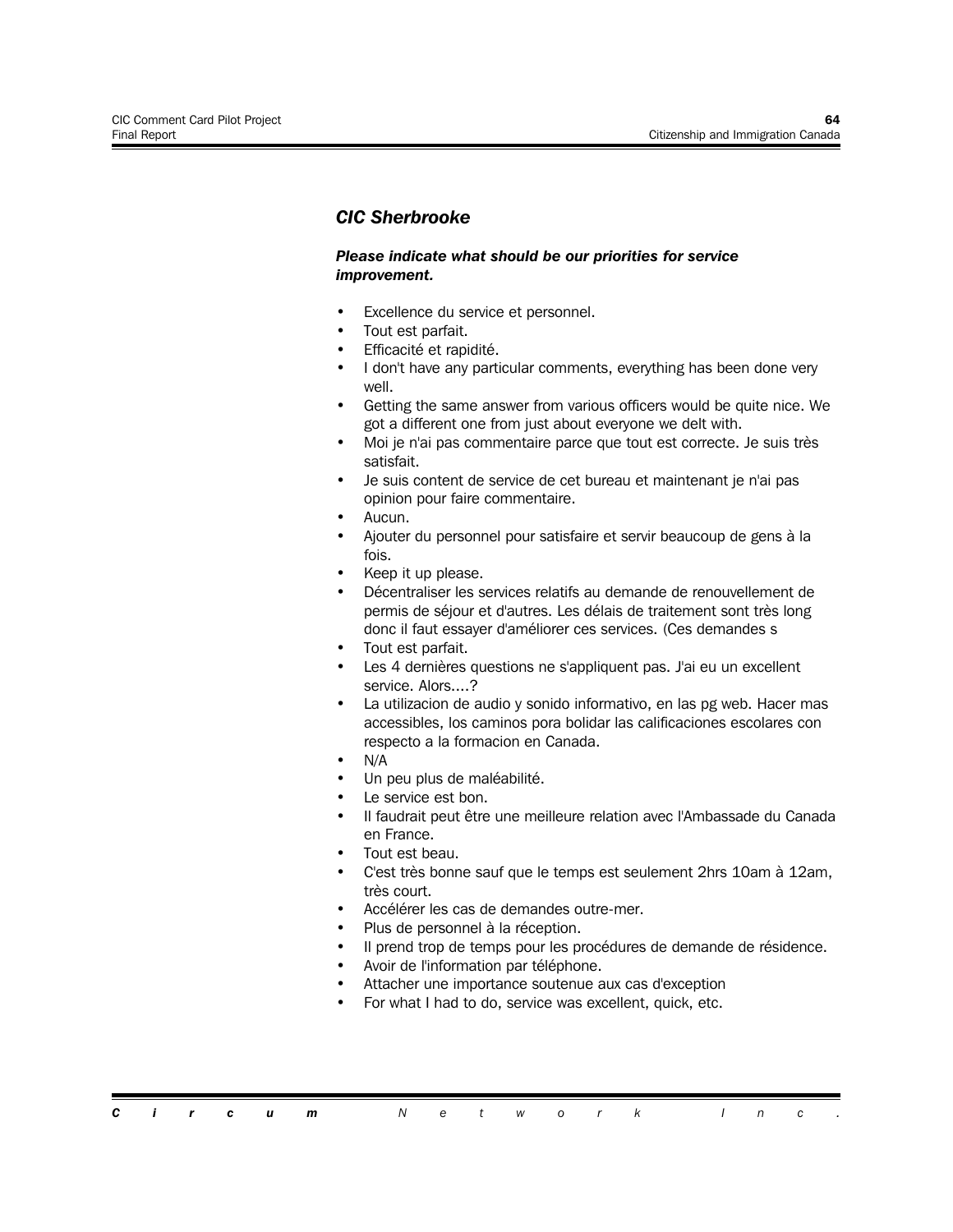#### *Other comments please*

- Néant.
- T.bien dans l'ensemble.
- Maybe to extend a bit working hours.
- Keep up the good work.
- J'ai un commentaire pour horaire. La horaire n'est pas assez heures de service. Merci beaucoup.
- Nous avons toujours eu un très bon service de la part de Mme Lavallée.
- Néant
- Demander d'ouvrir la porte l'après-midi.
- Attitude positive de l'agente.
- Cette méthode de parrainage est bonne mais il faut que le dossier soit faite pendant six mois au plus tard.
- Le problème venait surtout de l'Ambassade du Canada en France où les délais ont été très longs pour obtenir le permis de séjour. Merci à vous.
- Very happy, [...] is very good at her job.
- Sans commentaire.
- Les demandes résidents permanents délai très long d'attente dans le traitement des dossiers.
- Rien à signaler.
- Merci pour la grande courtoisie des agentes (certaines plus que d'autre).

## *CIC Trois-Rivières*

## *Please indicate what should be our priorities for service improvement.*

- J'ai été servi avec rapidité et courtoisie. On m'a bien expliqué la situation,car on m'a accordé moins de temps que je demandais.
- permettre aux étudiants étrangers d'avoir un minimum de 10 heures par mois de travail.
- je pense que vous devriez faires des entrevues avec les jeunes étrangers pour connaître leur besoin.

#### *Other comments please*

- Félicitations pour vos services et personnels.
- Juste de continuer sur cette voie
- très satisfait du service offert. Merci.
- service rapide et courtois.
- La note 3 n'a rien à voir avec le service ou l'information à notre centre local d'immigration. C'est le système de fonctionnement du télécentre qui nous paraît très défectueux. Comme quoi le contact hu

*Circum Network Inc .*